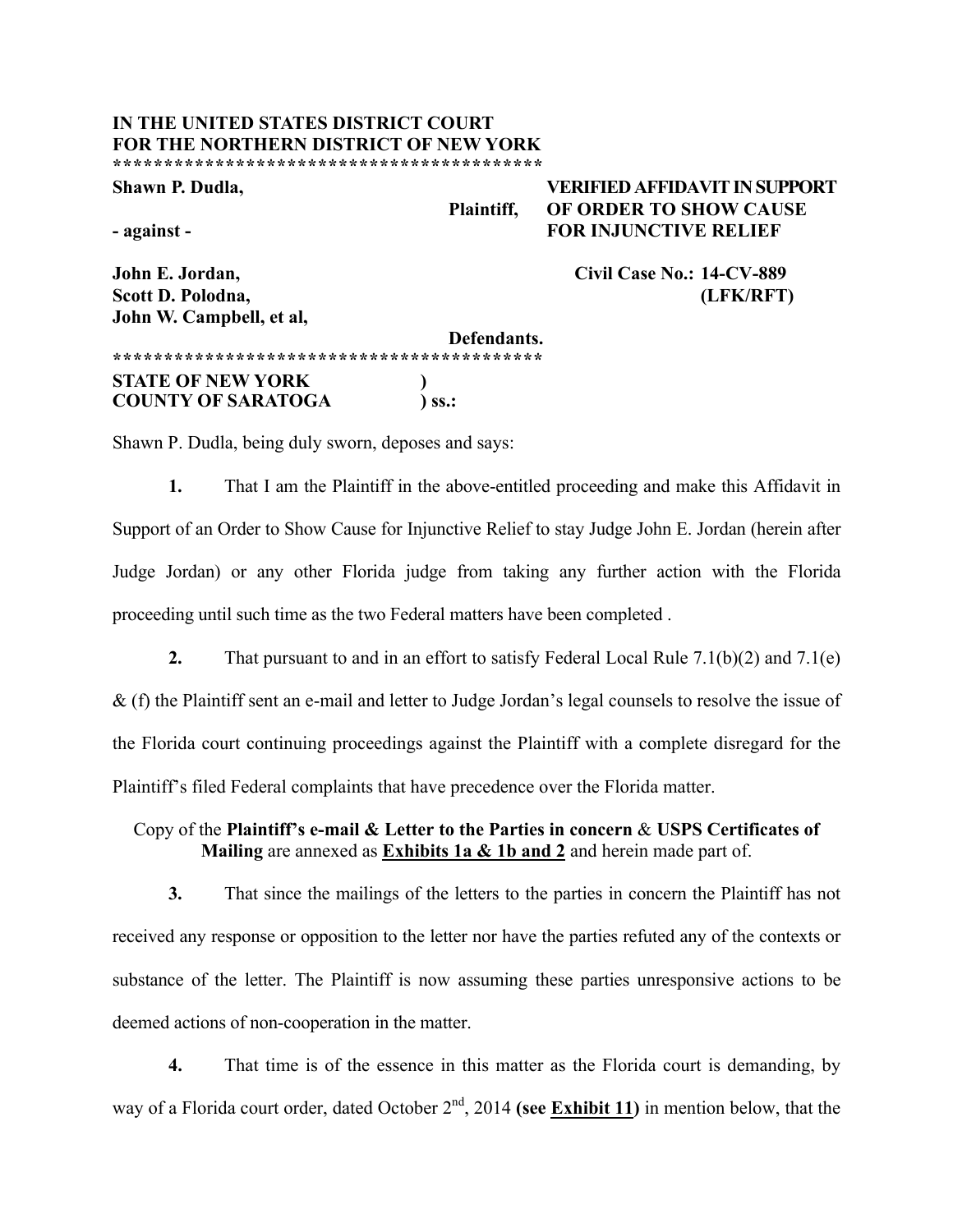Plaintiff complete Florida court ordered mediation by no later than November  $16<sup>th</sup>$ , 2014. The Florida court has already stricken the Plaintiff's defenses and is again threatening the Plaintiff with more sanctions against him that would prohibit him from defending himself against erroneous damages to be determined to be owed to the Florida plaintiff, deny him a trial by jury on the merits of the case and strip him of his rights of due process and equal protection of the law thus forcing him to pay damages for work that he was never responsible for per the "Contract" in dispute and punitive damages rendered against him for allegedly breaking a Florida Law that Judge Jordan and Campbell know he never broke (see ¶123 - ¶132) but want him to pay for.

**5.** That Judge Jordan, knowing he is acting in complete absence of all jurisdictions, has ordered that the Plaintiff immediately participate in mediation with a mediator that is handpicked by Judge Jordan and where the only issue to be mediated is how much damages the Plaintiff is to pay the Florida plaintiffs as will be documented below. The Plaintiff is being required to pay damages that, except for Judge Jordan's orders, the Plaintiff would not have had any legal liability for. The Plaintiff has been ordered to pay half of the costs of this sham mediation which will be discussed in full detail below.

**6.** That the above mentioned Florida order was rendered by Judge Jordan a month after he was served with the Plaintiff's Verified Civil Rights 42 U.S.C. §1983 Complaint naming him as a Defendant in the Plaintiff's Federal action. The aforementioned Florida order is self-serving in an attempt to get the Florida action quickly disposed of and is clearly a willful act by Judge Jordan to interfere with this Courts considerations and disposition of the Plaintiff's Federal action and is meant to seriously impair the Federal court's flexibility and authority to decide the two (2) Federal Cases filed by the Plaintiff over which this Court has already taken subject matter jurisdiction of.

**7.** That the Defendants and their attorneys' failure to fully address and oppose any or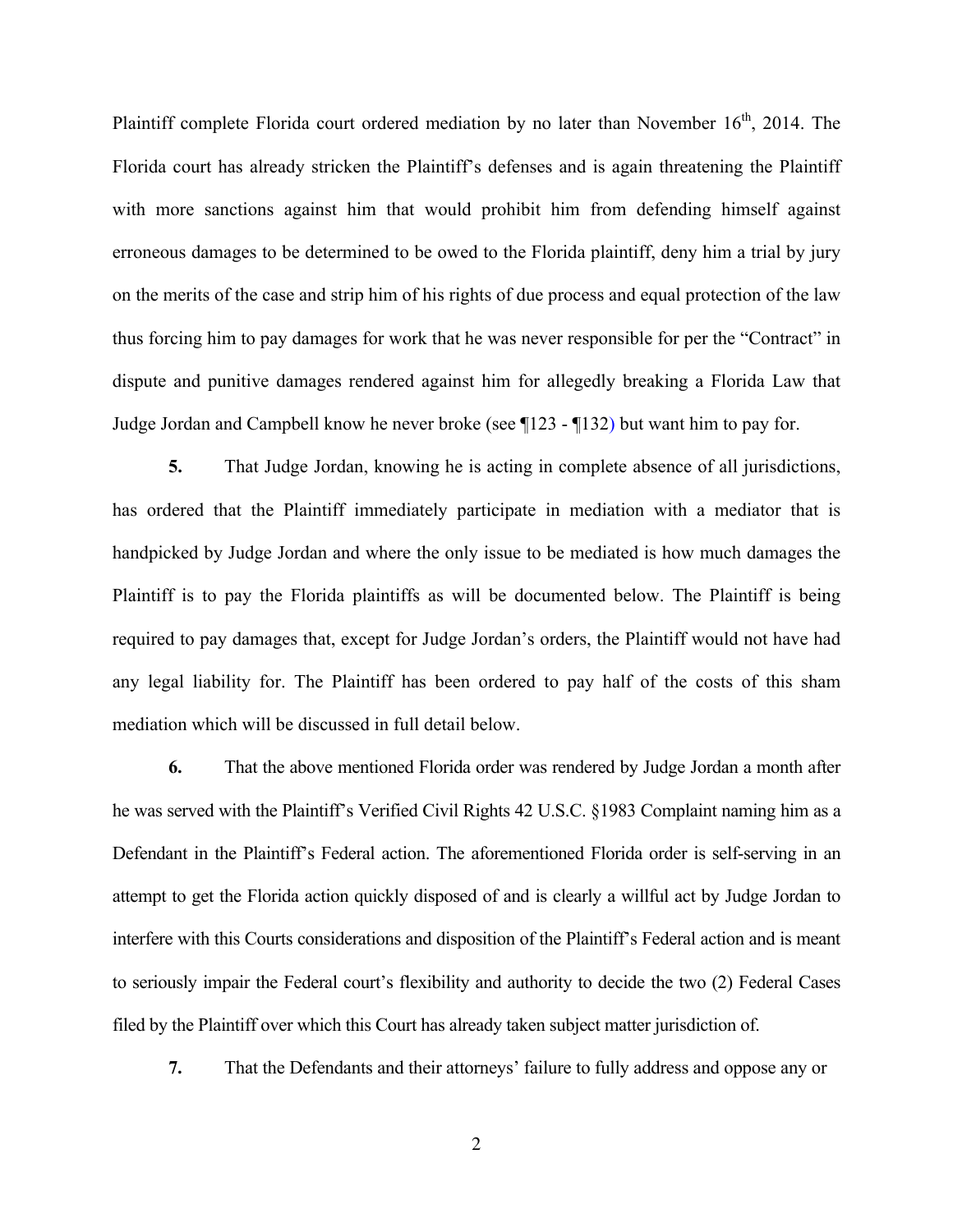all of the issues as raised by the Plaintiff in each of their individual response to this motion would demonstrate that they are incapable of doing so. The failure to supply opposition is deemed consent to granting that portion of the motion. Their actions or lack thereof constitutes abandonment and would prove that the Florida court lacks Subject-matter jurisdiction over the issues; Personal jurisdiction over the Plaintiff; that Judge Jordan is deliberately interfering with the two Federal Court proceedings; Judge Jordan is committing acts in violation of the Plaintiff's civil rights; and is supervising and authorizing unconstitutional acts against the Plaintiff knowing he is acting in complete absence of all jurisdiction and, as such, an injunction should be granted.

**8.** That the continued failure of the Defendants and their attorneys to fully address the following which they have refused to do in any of their pleadings to this Court and the Florida Court, even though the Plaintiff has raised these issues in his pleadings to the Florida Court; and in his Federal Complaint(s); and in his other pleadings to this Court, clearly would demonstrate that they are incapable of doing so. In addition their unopposed, nonresponsive actions would prove that the Plaintiff's rights to due process and equal protection of the law were clearly being violated by Judge Jordan and that Judge Jordan is acting in complete absence of all jurisdictions and is attempting to interfere with the two Federal Court proceedings:

**a.** How sole movant, Von Curtis, Inc. d/b/a Paul Mitchell the School Orlando (hereinafter Von Curtis, Inc.), to the first Florida pleading the Summons and undated Complaint filed December  $27<sup>th</sup>$ , 2012, had standing and capacity to sue in the action before the Osceola County Florida court; and

**b.** How the aforementioned Florida Complaint was not fatally flawed pursuant to Florida's Rules of Procedure, Rule 1.130 regarding attaching copy of cause of action and exhibits, since the Florida complaint's only exhibit attached in support of a cause of action,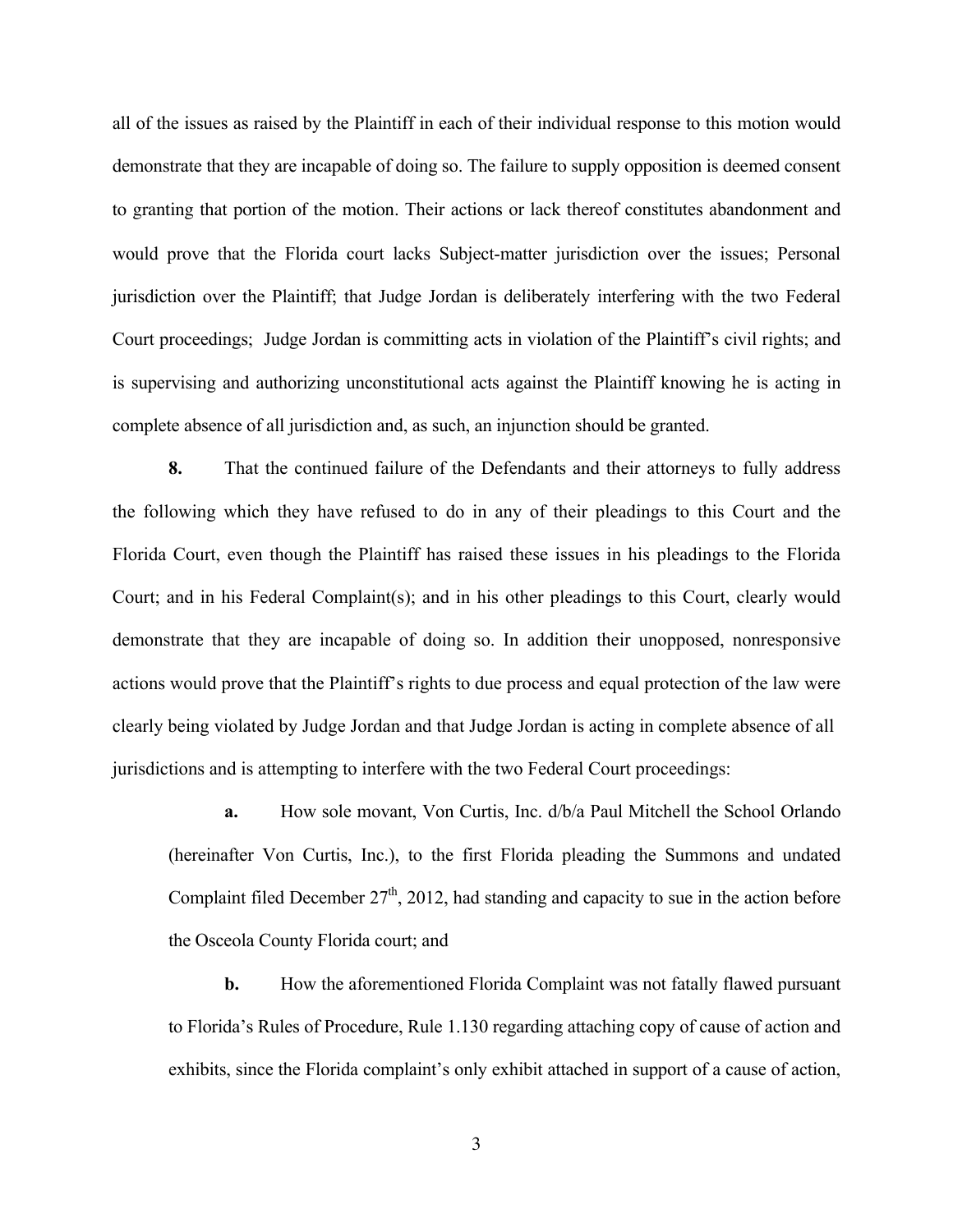the "Contract" in dispute, did not have the sole movant Von Curtis, Inc. named within it nor did the "Contract" in dispute express or infer that Von Curtis, Inc. had any rights or interest in the contract in dispute; and

**c.** How a Florida complaint that exhibits no material evidence in support of its allegations has any cause of action before the Florida court; and

**d.** How the aforementioned first pleading was properly served upon the so named Florida Defendant (Plaintiff herein) pursuant to Florida Statutes and Case Law govern all of the issues raised by the Plaintiff concerning this; and

**e.** How Defendant John W. Campbell's (hereinafter Campbell) first pleading was not procedurally in violation of Florida Statutes since it did not have a "Certificate of Service" annexed below the attorney's signature; and

**f.** How the first pleading was improperly substitute served pursuant to Florida Statutes and Case Law since there was no "Return of Service", "Affidavit of Service" or attorney's "Certificate of Service" or the server's initials, date and time of service or any documentation that the party being substitute served was informed of what in the papers being served proving service upon the Plaintiff filed with the Osceola County Florida court Clerk's Office or the with the Florida court; and

**g.** How Defendant Campbell was the "Attorney of Record " in the action based upon the aforementioned paragraph and the manner in which Florida Rules of Judicial Administration, Rule 2.505(e) that governs such; and

**h.** Why Judge Polodna and Judge Jordan did not enforce the "Indemnity Clause" found within the Contract in dispute exhibited by Campbell within his first pleading; and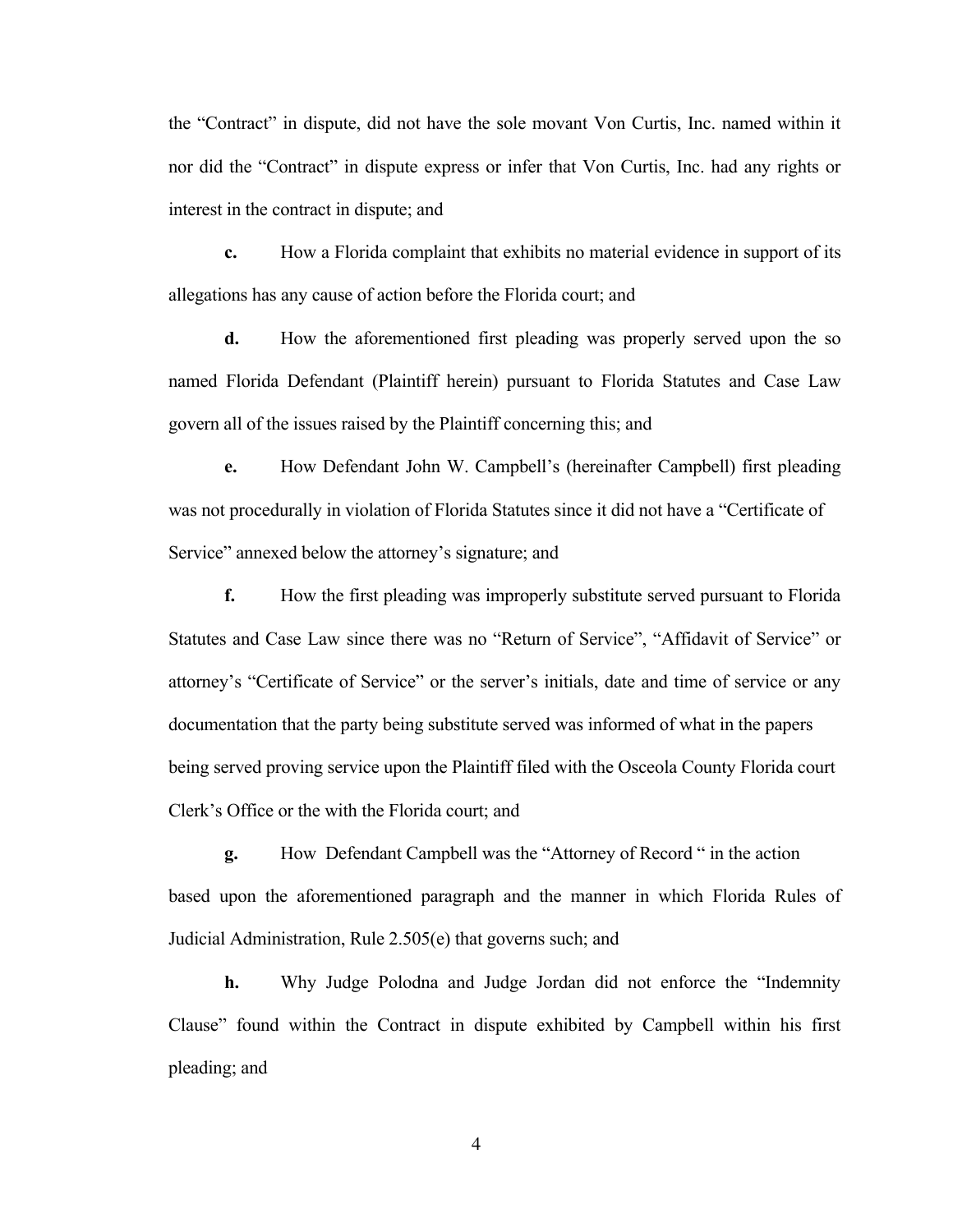**i.** Why the Florida motion for Summary Judgment was the incorrect motion to be filed at the beginning of the case as stated by Judge Polodna; and

**j.** Fully state how the Florida amended complaint was going to make the controverted issues involving Subject-matter jurisdiction and Personal jurisdiction irrelevant as stated by Judge Polodna; and

**k.** Fully state how Judge Jordan had the authority to add Giulio Veglio and PM Veglio, LLC to the Florida action with no motion before the court to add either as a Florida plaintiff; and

**l.** Fully state how Giulio Veglio and PM Veglio, LLC had both standing and capacity to sue pursuant to Florida law addressing the issue of the "Indemnification Clause" as found within the Florida complaint's exhibited "Contract" in dispute; and

**m.** Fully state how Judge Polodna and Judge Jordan have the authority to refuse to fully demonstrate they have been conferred both Subject-matter jurisdiction over the controverted issues and Personal jurisdiction over the Plaintiff once a dispute over these issues is raised; and

**n.** What authority both Judge Polodna and Judge Jordan had to continue to allow Von Curtis, Inc. to be a party to the proceeding after Campbell stated that Von Curtis, Inc. was to be removed from the proceeding as Von Curtis, Inc. was the wrong Florida plaintiff; and

**o.** How the Osceola County  $9<sup>th</sup>$  Circuit Court could have been conferred both Subject-matter jurisdiction over the controverted issues within the filed Florida court complaint dated December  $27<sup>th</sup>$ , 2012 and Personal jurisdiction over the Plaintiff herein Shawn P. Dudla (defendant named as Shawn Dudla d/b/a Nu Visons Entertainment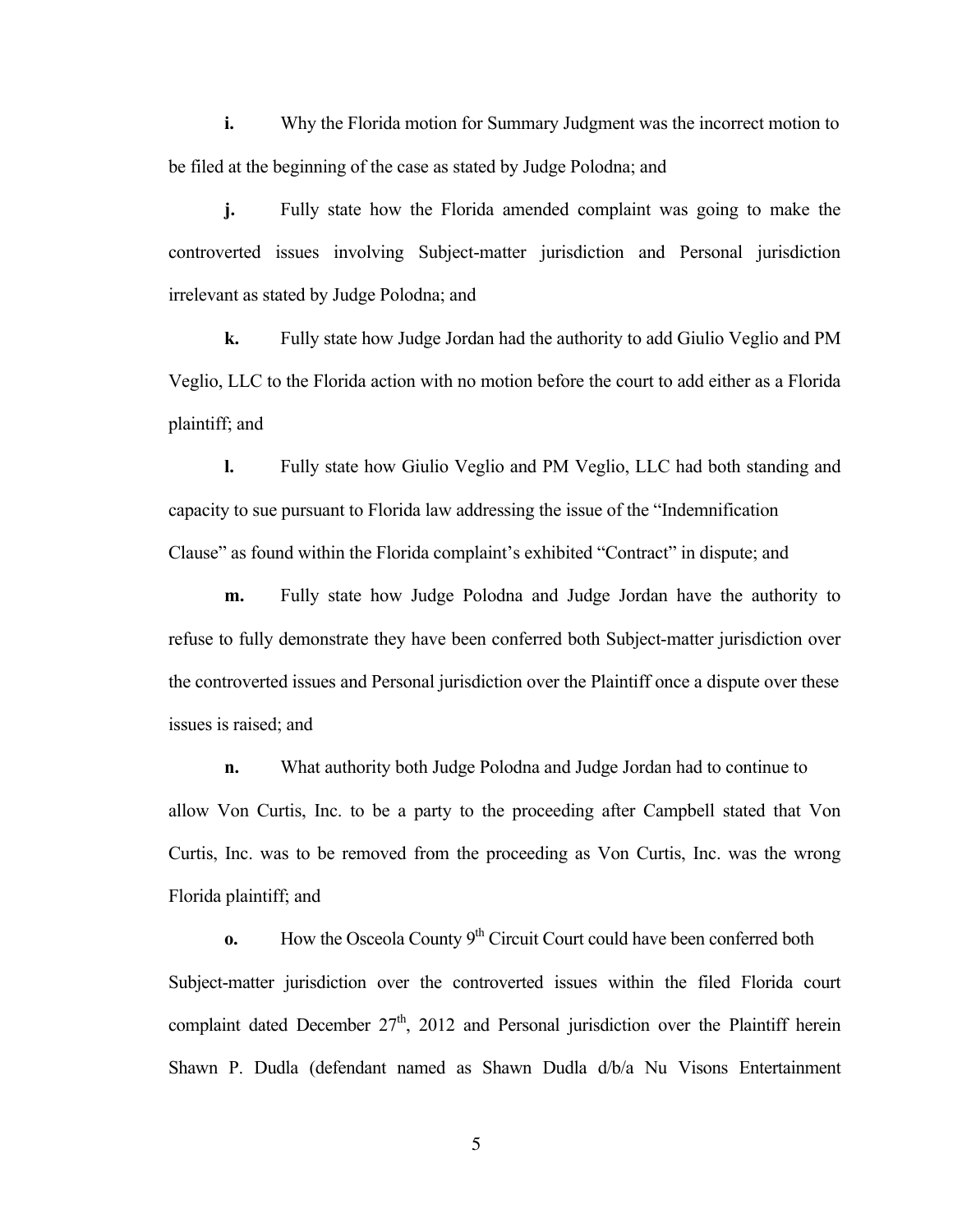Productions in the Florida action) with all of the aforementioned issues being in dispute as raised by the non-moving party to the Florida action that still to this date remain unaddressed by the Osceola County Florida court; and

**p.** Fully demonstrate and state under what authority Judge Polodna and Judge Jordan had to continue with the Florida proceeding knowing that the Plaintiff's Verified Federal Diversity of Citizenship 28 U.S.C. §1332 proceeding had been filed prior to the granting of Campbell's Motion for Leave to Amend Complaint; and

**q.** Fully demonstrate and state under what authority these Florida judiciary had to continue to the Florida proceeding concerning the amended complaint; and

**r.** Fully demonstrate and state by whose or what authority granted Campbell the ability to change the name of the Florida plaintiff permitted within Campbell's "Motion for Leave to File Amended Complaint" from P.M. Vagelio, LLC to the named (3) three Florida plaintiff(s) named within the filed Florida amended complaint, Von Curtis, Inc. (already deemed by Campbell as being improper), Giulio Veglio and P.M. Veglio, LLC, whom were never permitted by Florida order per Campbell's motion submitted; and

**s.** Fully demonstrate and state how Campbell's Florida amended complaint was properly served pursuant to Florida Statute; and

**t.** Fully demonstrate and state how Campbell's Florida amended complaint was filed and served within the time limit as required and mandated by the Florida order granting the motion to amend; and

**u.** Fully demonstrate and state how Judge Jordan can continue with the Florida proceeding even though the Plaintiff has filed a Federal Civil Rights §1983 Complaint against him fully documenting that he is acting in complete absence of all jurisdiction; and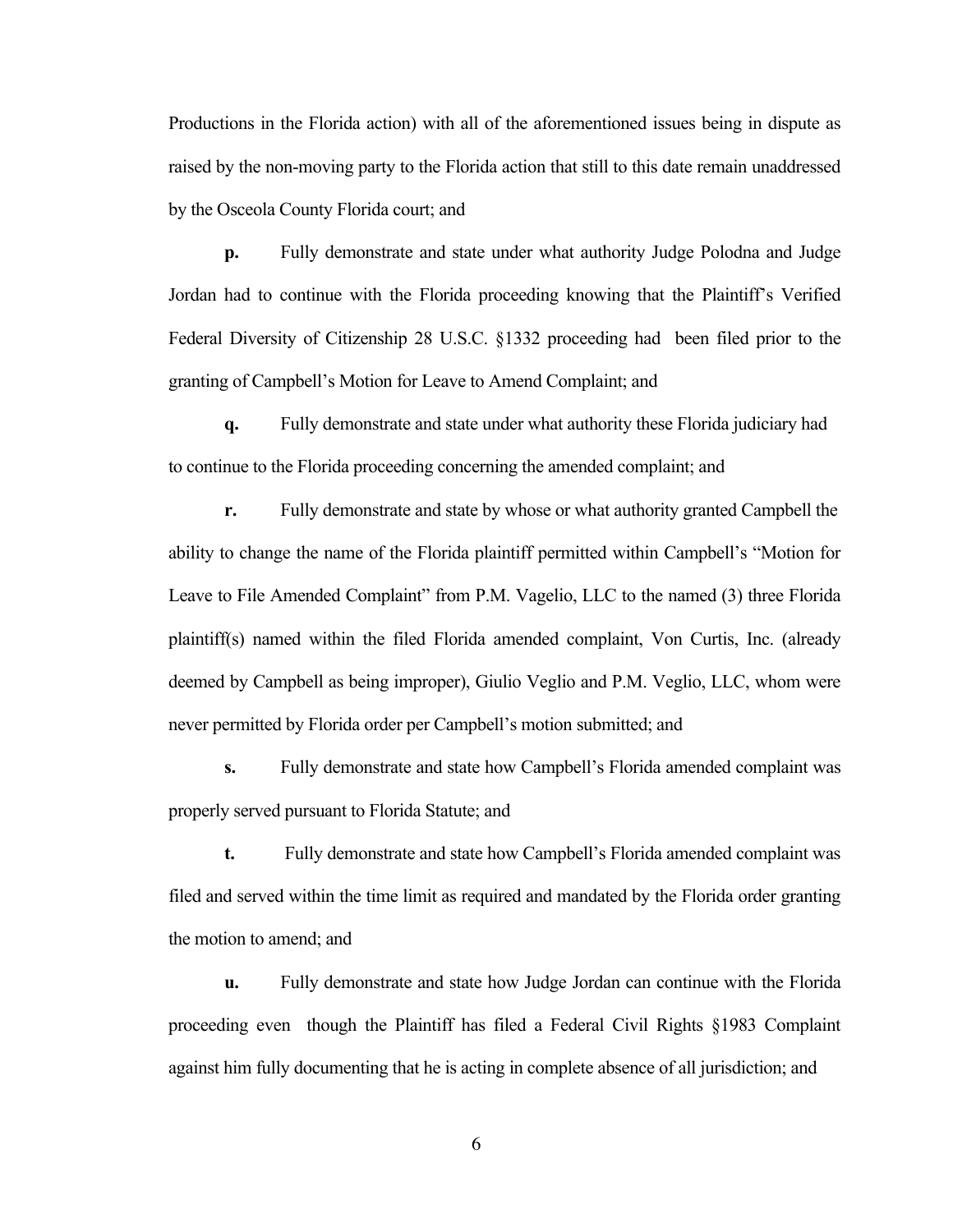**v.** Fully demonstrate and state how Judge Jordan's orders he has issued, since being served with the Federal Civil Rights Complaint, are not self-serving, not intended to influence the Federal Court proceeding, were not partially addressing the issue of Subjectmatter jurisdiction and were not clearly making false statements about the Plaintiff having waived the issue of the Florida court lacking Personal jurisdiction over him.

**9.** That the Defendants and their attorneys need to fully address all of the issues above and all of the other controverted critical issues raised by the Plaintiff herein during the Florida action pertaining to the Osceola County Florida court not having been conferred Subjectmatter jurisdiction and Personal jurisdiction in the Florida action as well as the other issues raised in this Affidavit.

**10.** That Defendant(s) Campbell and Constangy, Brooks & Smith, LLP (hereinafter CBS) purposely, willfully and contumaciously in a calculated effort committed fraud against their own client, movant Von Curtis, Inc. by collecting attorney retainer fees knowing that Von Curtis, Inc. lacked both standing and capacity to sue as they were not a party to the "Contract" in dispute, found and exhibited, within the Florida complaint filed December  $27<sup>th</sup>$ , 2012 and Von Curtis, Inc. had no interest in said "Contract" and committed tortious acts against the Plaintiff herein in an effort to extort money and property from the Plaintiff with the help of Florida Judge Scott D. Polodna (hereinafter Judge Polodna) and Judge Jordan as accessories to the act or acts as will be further demonstrated, documented and defined below.

**11.** The Plaintiff is now at a juncture within the Florida proceedings that he feels he will never receive justice in the Florida action. That the Florida court is purposely, willfully, contumaciously retaliating against the Plaintiff because of his Federal filings against these Defendants in this instant Federal Action. The Plaintiff is now clearly documenting and demonstrating that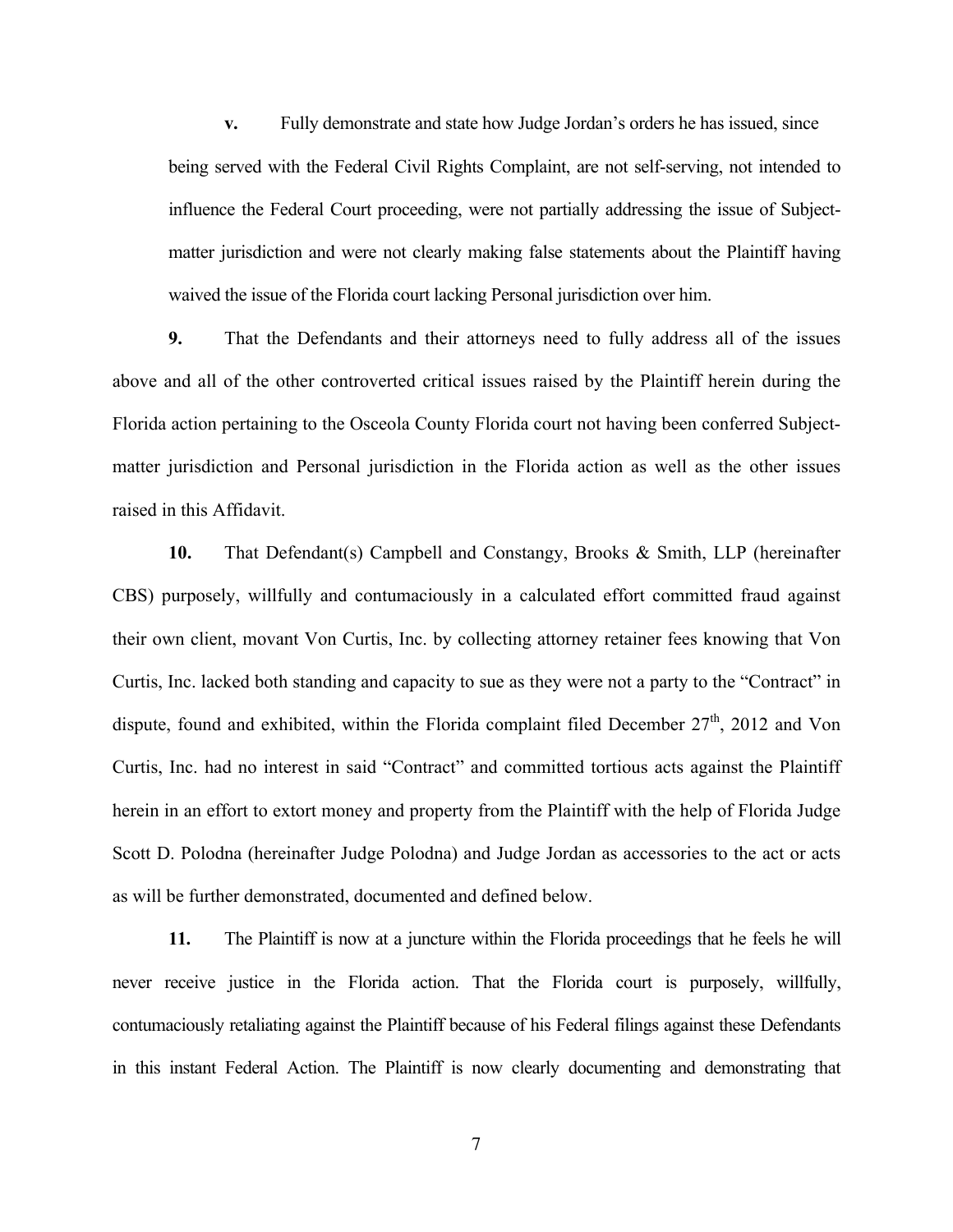Defendants Judge Jordan, Campbell and CBS will stop at nothing, including but not limited to, the complete and total disregard of both Federal and Florida State law in an effort, to disrupt and interfere with both of the Plaintiff's Federal proceedings and jurisdiction of the Federal Court. They have demonstrated no restraint from their commitment of further cause and agenda by way of disruptive harassing actions against the Plaintiff in the Florida matter and have demonstrated a complete disregard of Federal authority, rules, regulations, Federal and State statutes and Case Law.

**12.** This Court is authorized to enter an injunction as the Court's own jurisdiction is threatened by their actions. It is necessary to prevent the Florida state court from so interfering with the Federal Court's considerations or disposition of the case(s) at bar as the Florida State court is seriously attempting to impair the Federal Court's flexibility and authority to decide these cases, knowing that the Florida court lacks Subject-matter jurisdiction over the controverted issues and Personal jurisdiction over the Plaintiff herein by consistently continuing to fail to properly address these key critical issues at bar. Further and with extreme emphasis, they have refused to demonstrate how Von Curtis, Inc., Giulio Veglio and P.M. Veglio, LLC have standing and capacity to sue in the Florida matter among other things.

**13.** The Plaintiff has no other alternative recourse but to seek Injunctive Relief from this Court and this is further demonstrated by the facts made clear below.

**14.** That Judge Jordan and the Osceola County Florida court are continuing the Florida court proceedings in complete disregard to the fact Judge Jordan is fully aware:

**a.** That he is acting in complete absence of all jurisdictions; and

**b.** that there is an ongoing Federal Diversity of Citizenship 28 U.S.C. §1332 Complaint action that has concurrent jurisdiction with the Florida court proceeding; and

**c.** that the Plaintiff filed a Federal Civil Rights 42 U.S.C §1983 Complaint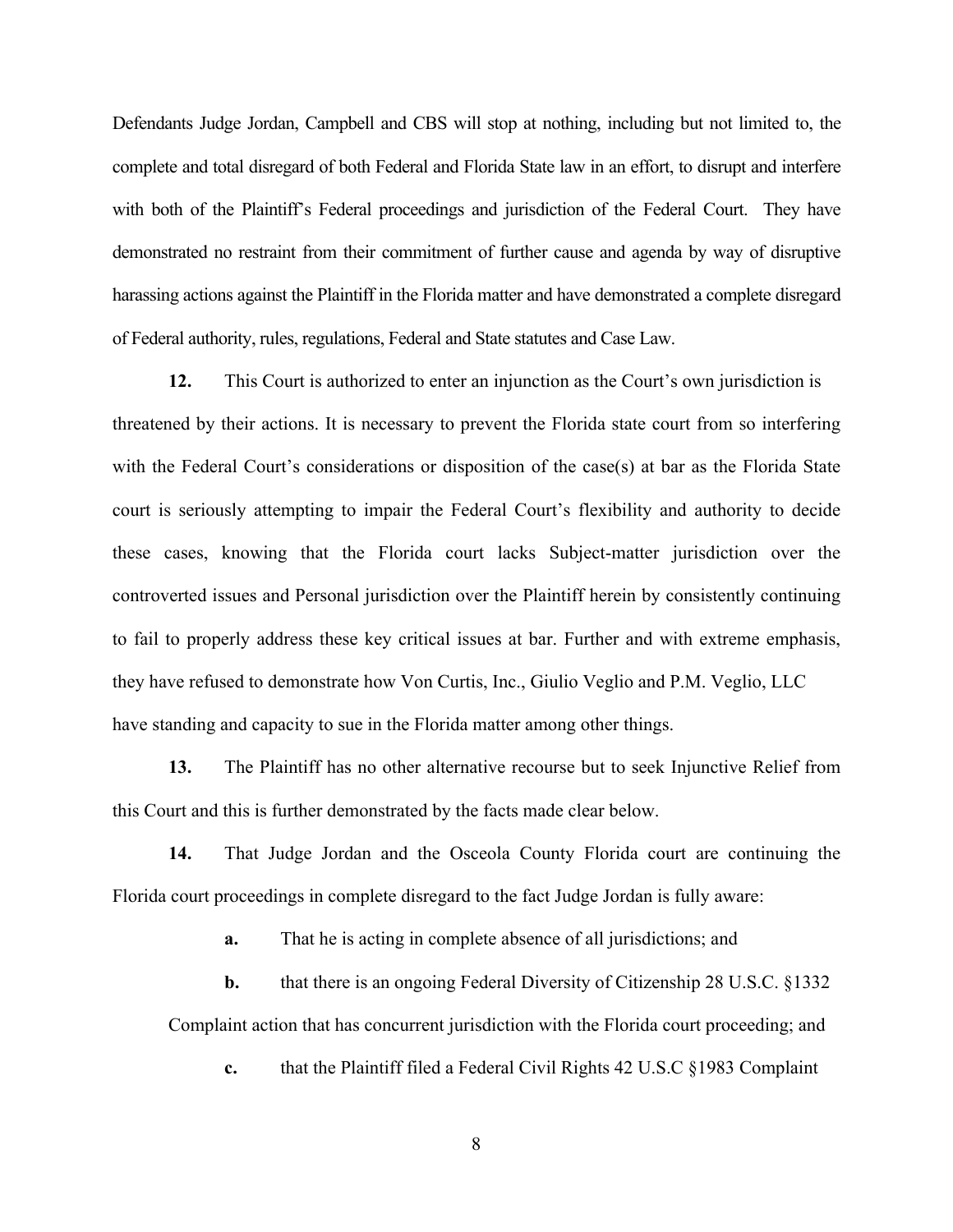that names Campbell, CBS and Judge Jordan as Defendants; and

- **d.** has similar Subject-matter controverted issues; and
- **e.** the same litigants within; and

**f.** That the Federal action was filed by the Plaintiff herein prior to the filing of Campbell's Amended Florida action that named movants that were are already named within the Plaintiff's Federal action prior to that of the granting, filing and improper serving of the Florida actions Amended complaint; and

**g.** That Florida's Judge Jordan is in conflict with the Federal and Florida proceedings as he can be named as a material witness within both Federal proceedings for or against the named Defendants in the Federal action which is in violation of known Case Law and Florida Statutes.

"It is well established that when a state and federal court have concurrent jurisdiction in a case involving the same parties and the same subject matter, *a subsequently filed state court action should be stayed* until final disposition of the previously filed Federal Action." See **Wade v. Clower, 94 Fla. 817, 114 So. 548 (1927)**; **Schwartz v. DeLoach, 453 So.2d 454 (Fla. 2d DCA 1984)**.

#### **Florida Rules of Judicial Procedure, Rule 2.330 Disqualification of Trial Judges**

#### **(d) Grounds, A Motion to Disqualify Shall Show:**

**(2)** that the judge before whom the case is pending, or some person related to said judge by consanguinity or affinity within the third degree, is a party thereto or is interested in the result thereof, or that said judge is related to an attorney or counselor of record in the cause by consanguinity or affinity within the third degree, or *that said judge is a material witness for or against one of the parties to the cause*.

**15.** The Federal Court has already been conferred Subject-matter jurisdiction over the controverted issues within the Plaintiff's Federal Diversity of Citizenship 28 U.S.C. §1332 Complaint. The Plaintiff's Federal Civil Rights 42 U.S.C §1983 Complaint, the complaint that names Campbell, CBS and Judge Jordan as Defendants, has been ruled related to the above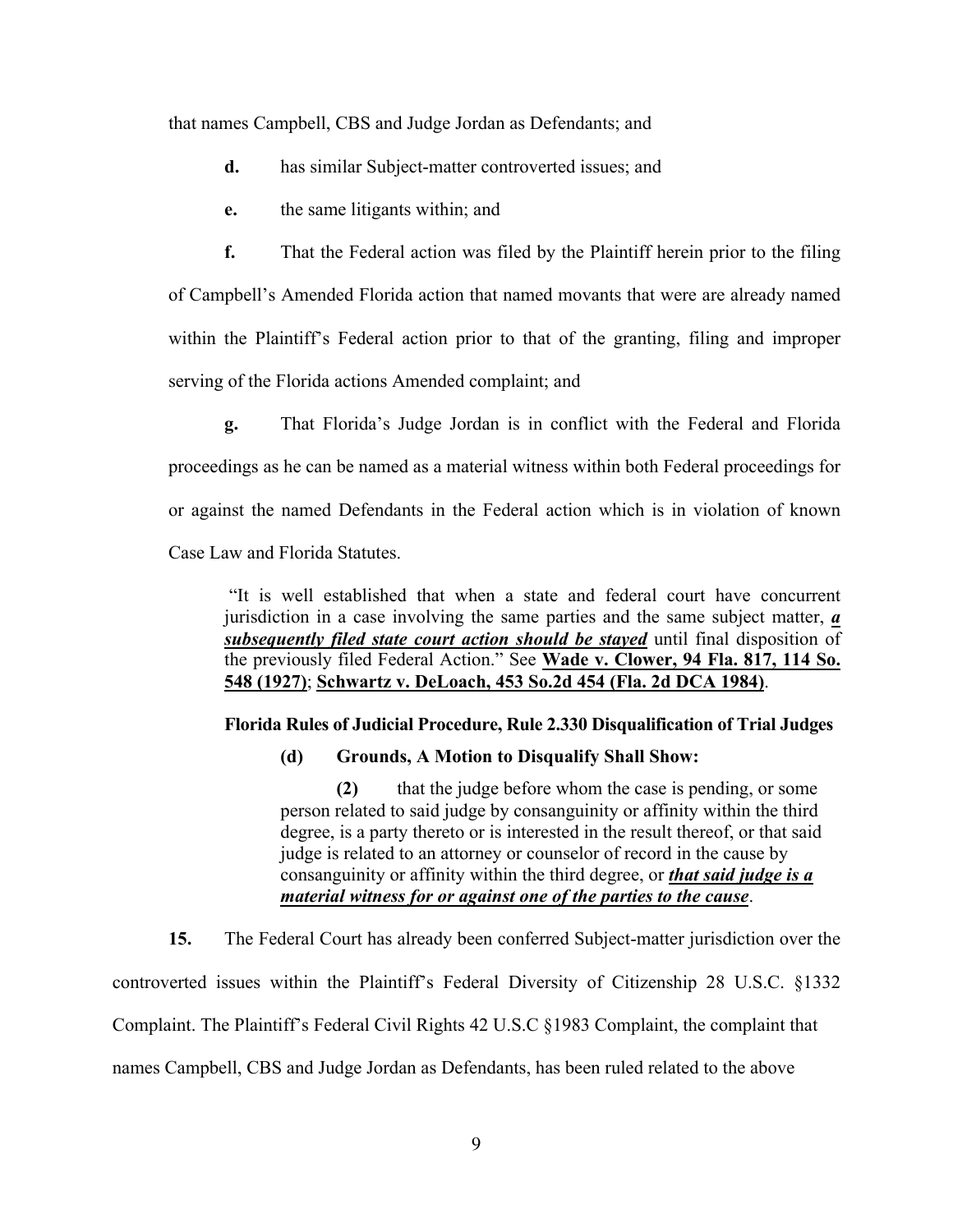Plaintiff's Federal Diversity action.

**16.** Defendant Campbell filed a "Motion for an Entry of an Order to Show Cause, for Imposition of Appropriate Sanctions and for the Appointment of a Mediator" on August  $27<sup>th</sup>$ , 2014 which is after all the Defendants were served by mail on July 23, 2014 with the Plaintiff's Verified Federal Civil Rights 42 U.S.C. §1983 Complaint which clearly was served over one month before Campbell's motion.

Copy of the **Motion** is annexed as **Exhibit 3** and herein made part of.

**17.** The Plaintiff responded by filing an Affidavit in Opposition with a Memorandum in Support, dated September  $18<sup>th</sup>$ , 2014 and a Notice and Motion for the Disqualification/Recusal of the Trial Judge with Affidavit in Support, dated September  $19<sup>th</sup>$ , 2014.

Copy of **Plaintiff's Florida Pleadings** are annexed as **Exhibits 4 thru 8** and herein made part of.

**18.** That Judge Jordan recently continued the Florida litigation against the Plaintiff, by way of a Florida "Order Denying Defendant's Motion for the Disqualification/Recusal of the Trial Judge" dated September 23rd, 2014, a Florida "Order Addressing Defendant's Cross-Claim to the Motion" dated September 24<sup>th</sup>, 2014 and an "Order on Plaintiff's Motion for Entry of an Order to Show Cause" dated October  $2<sup>nd</sup>$ , 2014. Judge Jordan's Florida orders continue to evade and fail to address the Plaintiff's critical controverted elementary issues regarding the Osceola County Florida court not having been conferred Subject-matter jurisdiction over the controverted issues and Personal jurisdiction over the Plaintiff herein and is continuing his denial of the Plaintiff's rights of due process and equal protection of the law as found under the  $(14<sup>th</sup>)$ Fourteenth Amendment of the U.S. Constitution.

Copy of Judge Jordan's **Order Denying Defendant's Motion for the Disqualification/Recusal of the Trial Judge** and **Order Addressing Defendant's Cross-Claim to the Motion** and **Order on Plaintiff's Motion for Entry of an Order to Show Cause** are annexed as **exhibits 9 thru 11** and herein made part of.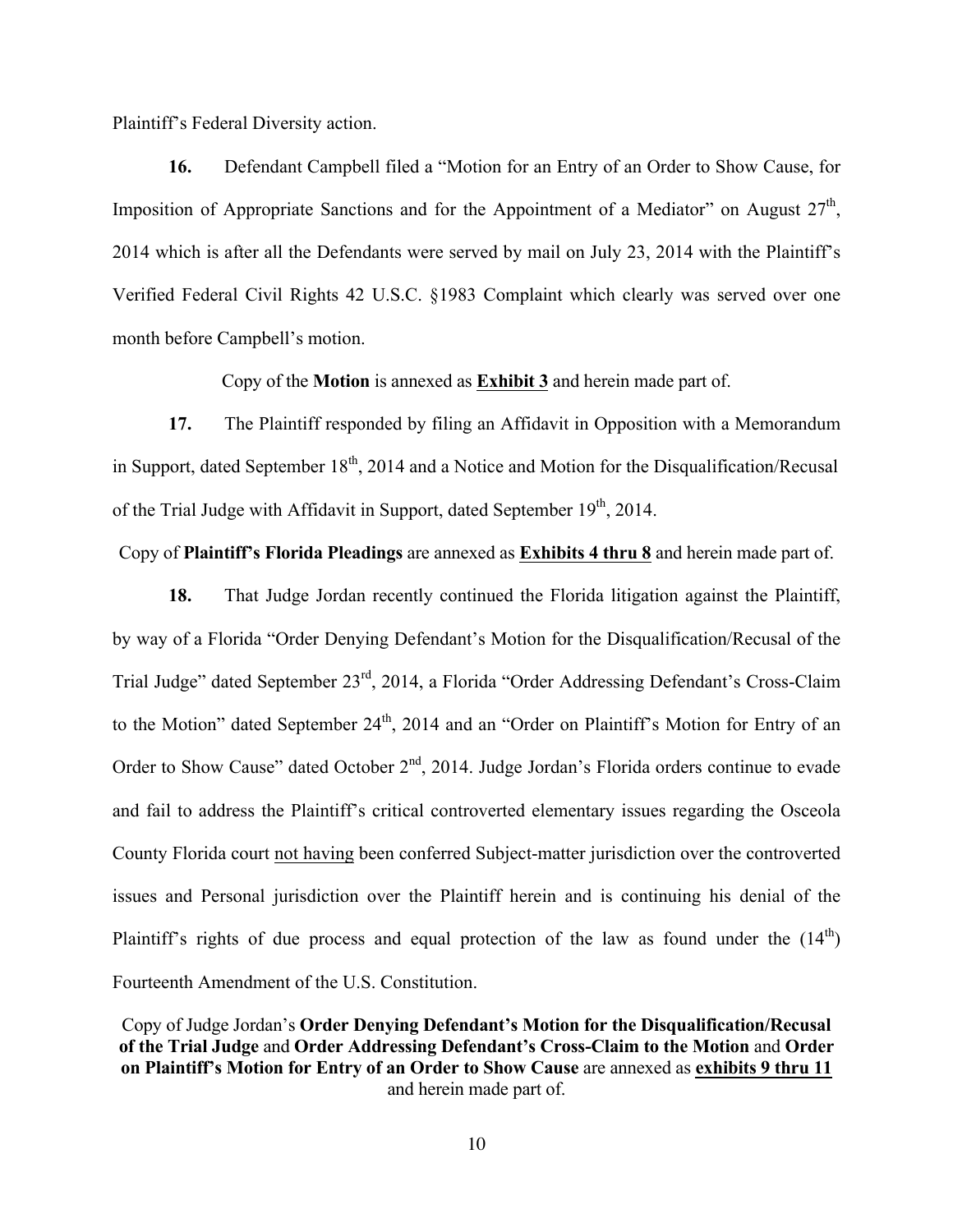**19.** This Court should take notice, after the disqualification of Florida Judge Polodna, Florida Judge Jordan was subsequently assigned, as of January  $30<sup>th</sup>$ , 2014, to the Florida case. Judge Jordan was fully aware of the Florida case file before him and, as such, he was fully aware that there was a Federal Diversity of Citizenship 28 U.S.C. §1332 ongoing action that had precedence over the Florida case. The June  $11<sup>th</sup>$ , 2013 Florida hearing transcript clearly notates a statement from Campbell informing Judge Polodna that there was a Federal Complaint filed by the Plaintiff **(See Federal Complaint, PCC Exhibit 28, Page 12, Lines 8 – 10)** and the Federal Complaint was exhibited within the Plaintiff's Florida April 3<sup>rd</sup>, 2013 "Motion to Dismiss" with "Affidavit in Support" **(Exhibit 23)** and "Supplemental Affidavit in Support" **(Exhibit 26)** attached.

**20.** That Judge Jordan, subsequent to his assignment, was provided a motion by the Plaintiff to reconsider all of Judge Polodna's past rulings. This motion clearly challenged specifically and with particularity that the Florida court's lack of Subject-matter jurisdiction over the controverted issues and Personal jurisdiction over the Plaintiff herein. It clearly raised the fact that the movant party, Von Curtis, Inc., lacked standing and capacity to sue and the Florida complaint dated December  $27<sup>th</sup>$ , 2012 lacked a cause of action, the Plaintiff was improperly substitute served and there existed an "Indemnity Clause" in the exhibited "Contract" in dispute which deprived the Florida court of Subject-matter jurisdiction and there existed the Federal Diversity of Citizenship 28 U.S.C. §1332 which should of stayed the Florida proceedings.

Copy of the **Motion to reconsider** is annexed as **Exhibit 12** and herein made part of.

**21.** Campbell and CBS never submitted a responsive pleading in opposition to the Plaintiff's Motion or to any other motion or pleading by the Plaintiff in the Florida action.

**22.** Judge Jordan, during the March  $7<sup>th</sup>$ , 2014 date of the hearing on the matter, completely ignored all of the clearly evincing documented material evidence, including and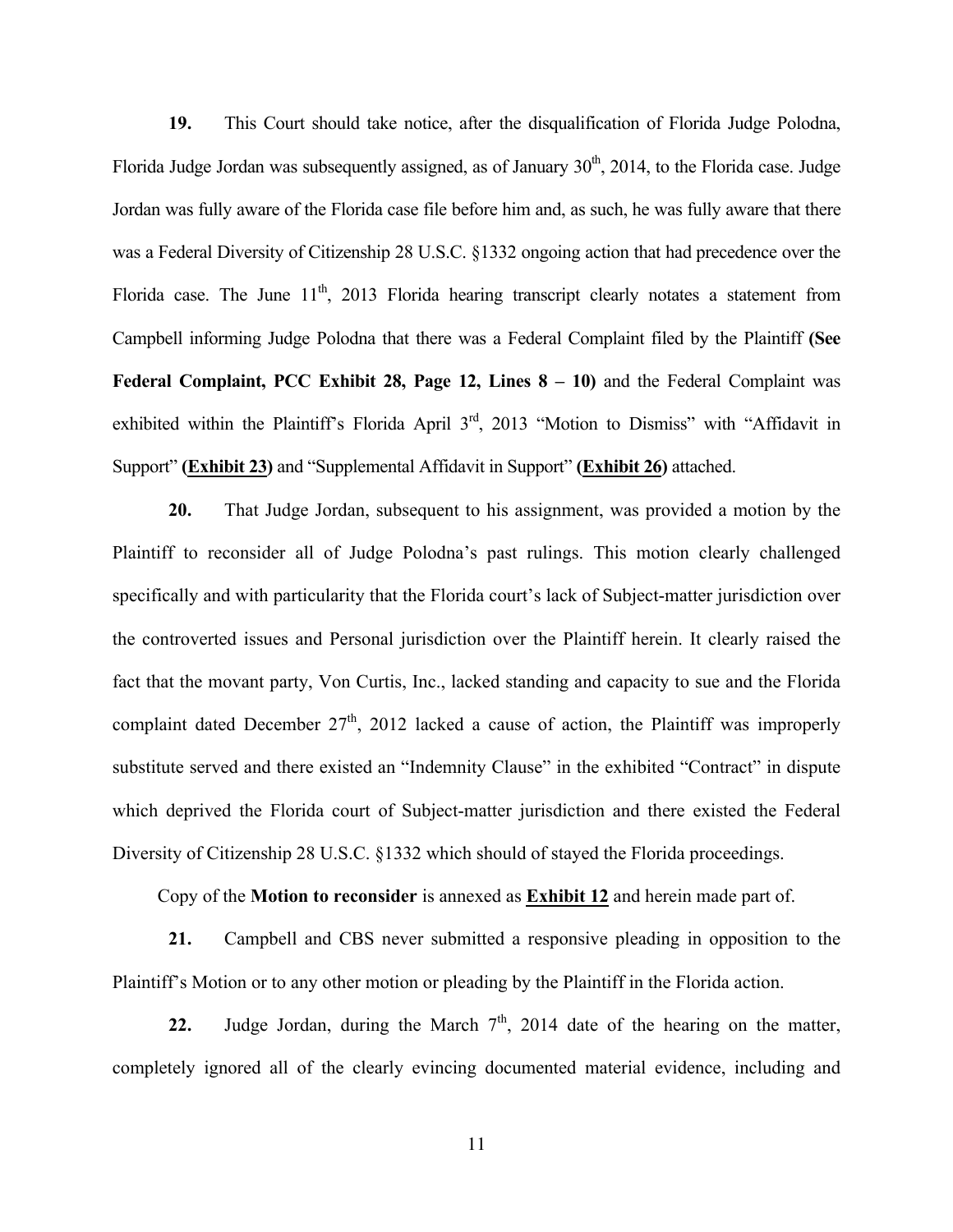despite the fact, that a Federal action had precedence over the Florida action. Judge Jordan clearly denied the Plaintiff's motion in favor of "live" testimony provided by Campbell to deny and dismiss the Plaintiff's motion. The order clearly stated:

"…the Court having heard argument of counsel for the Plaintiff"

**23.** It should be duly noted by this Court, there was no Court Reporter present, the Plaintiff appeared by way of his "Motion", "Affidavit in Support" and a "Memorandum of Law" and Campbell never submitted a "Responsive Pleading" in opposition to the Plaintiff's motion and Judge Jordan never informed the Plaintiff of what was argued, discussed or if any documents were presented and exchanged with the Florida court by counsel. Campbell should never have been allowed to argue the matter as he never provided a responsive pleading to the motion and therefore, failure to supply opposition is deemed consent to granting those portions of the motion submitted by the Plaintiff. This unduly prejudiced the Plaintiff and denied him of his rights to due process and equal protection of the law.

**24.** Further, the Plaintiff was denied a proper Decision on the Florida Record as the Florida order did not provide any findings of fact or conclusions of law that the Florida order was based upon. This unduly prejudiced the Plaintiff as it provided absolutely nothing for the Plaintiff to base an appeal upon. This was another denial of the Plaintiff's rights of due process and equal protection of the law.

**25.** This culpable pattern of prejudice and bias from Judge Jordan continued, vis-à-vis, for and during each and every subsequent proceeding that followed.

**26.** That Judge Jordan was fully apprised of the Plaintiff's March 25<sup>th</sup>, 2013 filing of his Federal Diversity of Citizenship 28 U.S.C. §1332 Complaint and yet still scheduled hearings, provided rulings and signed Florida court orders with a complete disregard of precedent case law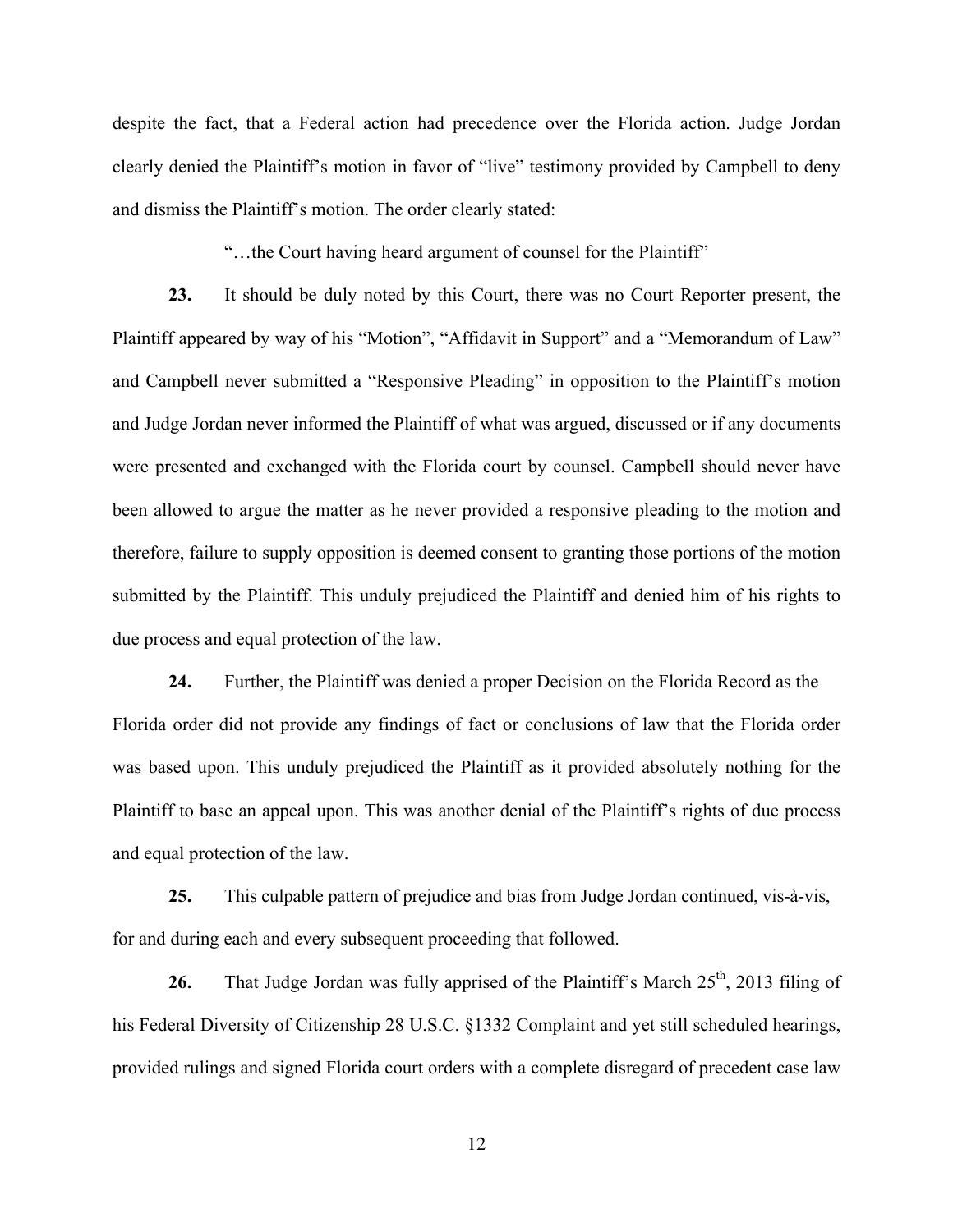that clearly stipulated the Florida State action should be stayed until the Federal disposition of the case was final.

**27.** The Osceola County Florida Circuit court under the presiding Defendant Judges Polodna and subsequently assigned Defendant Judge Jordan, by and through rogue void order(s) evaded critical and controverted elementary issues raised by the Plaintiff in his pleadings that clearly disputes Judge Jordan's claim, within his most recent Florida order, that the Osceola County Florida court has been conferred Subject-matter jurisdiction over the controverted issues and Personal jurisdiction over the Plaintiff herein.

**28.** Defendants Campbell, CBS and Judge Jordan, by way of the recent set of Florida order(s) aforementioned above, are manipulating and circumventing Federal Statutes & Case Law, Florida State Statutes & Case Law and deliberately misleading, misconstruing, altering and falsifying the facts of the Florida case record at bar in order to influence the two pending Federal court proceedings and this demonstrates Judge Jordan is supervising and authorizing unconstitutional activities against the Plaintiff as the Plaintiff is being denied his rights to due process and equal protection of the law.

**29.** First and foremost this Court should take notice that the "Contract" in dispute was exclusively by and between the "Client", Giulio Veglio representing P.M. Veglio, LLC d/b/a Paul Mitchell the School Oviedo and Shawn Dudla d/b/a Nu Visions Enterprises known as the "Contractor". Von Curtis, Inc. was not a party to the "Contract" in dispute; was not even mentioned in the document nor was there ever an interest conveyed, expressed or referenced to Von Curtis, Inc. within the "Contract" in dispute found and exhibited within the Florida complaint. That as Von Curtis, Inc. was not a party to the contract, Von Curtis, Inc. lacked standing and capacity to sue and, as such, the Florida Court lacked Subject-matter jurisdiction.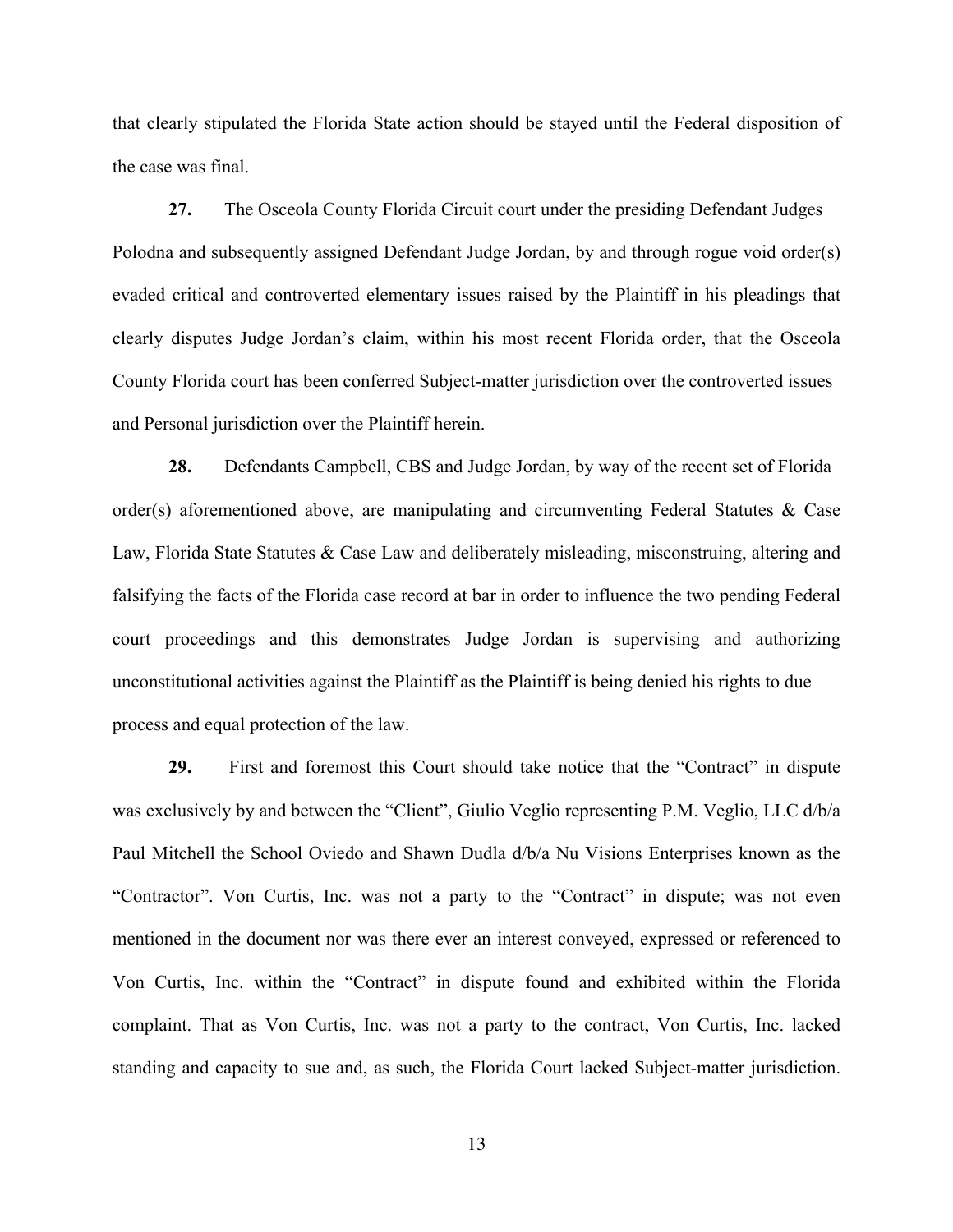This has never been disputed or addressed by Judge Jordan or Judge Polodna and Campbell has not demonstrated that Von Curtis, Inc. has both standing and capacity to sue. This issue has been ignored by Judge Polodna, Judge Jordan, Campbell and CBS as they are fully aware they are incapable of demonstrating that Von Curtis, Inc. had both standing and capacity to sue.

Copy of the **Contract in Dispute** is annexed as **Exhibit 13** and herein made part of.

**30.** The "Contract" in dispute exhibited within the sole movant Von Curtis, Inc.'s Florida undated complaint, filed December 27<sup>th</sup>, 2012, clearly does not mention, reference nor express, convey any interest or rights to Von Curtis, Inc. anywhere within it and therefore it is well settled that the complaint violates Florida Rules of Civil Procedure, Rule 1.130(b) and associated Florida case law submitted by the Plaintiff within his pleadings before the Florida court.

"[any] exhibit attached to a pleading shall be considered part thereof for all purposes," Florida Rules of Civil Procedure 1.130(b), and that "[i]f an attached document negates the pleader's cause of action …**the plain language of the document will control** and may be basis for a motion to dismiss." **Health Application Sys., Inc. v Hartford Life & Accident** Ins. Co., 381 So. 2d 294, 297 (Fla. 1<sup>st</sup> DCA 1980); accord Ginsberg v. Lennar Fla Holdings, Inc., So. 2d 490 (Fla. 3rd DCA 1994) cited in **Florida Farm Bureau General Ins. Co. v. Insurance Co. of North America**, 763 So.2d 429 (Fla. 5th DCA 2000). See also **Fladell v. Palm Beach County Canvassing Bd.**, 772 So.2d 1240 (Fla. 2000)

**31.** The sole Florida movant, Von Curtis, Inc., to the undated December 27<sup>th</sup>, 2012 filed Florida complaint was fatally flawed as it clearly failed to set forth a cause of action against the Plaintiff herein as Von Curtis, Inc. had no rights to the "Contract" in dispute and therefore had no standing or capacity sue in the matter. The Florida complaint was fatally flawed at the outset of the action and therefore, should have been dismissed in its entirety with prejudice. Judge Polodna and Judge Jordan were well aware of this, and upon information and belief, set out to protect Campbell from being sued by his client, Von Curtis, Inc. for fraud as Campbell knew or should have known, as a top 40 attorney in Florida, that Von Curtis, Inc. was not a party to the contract and had no rights to the contract and therefore, lacked both standing and capacity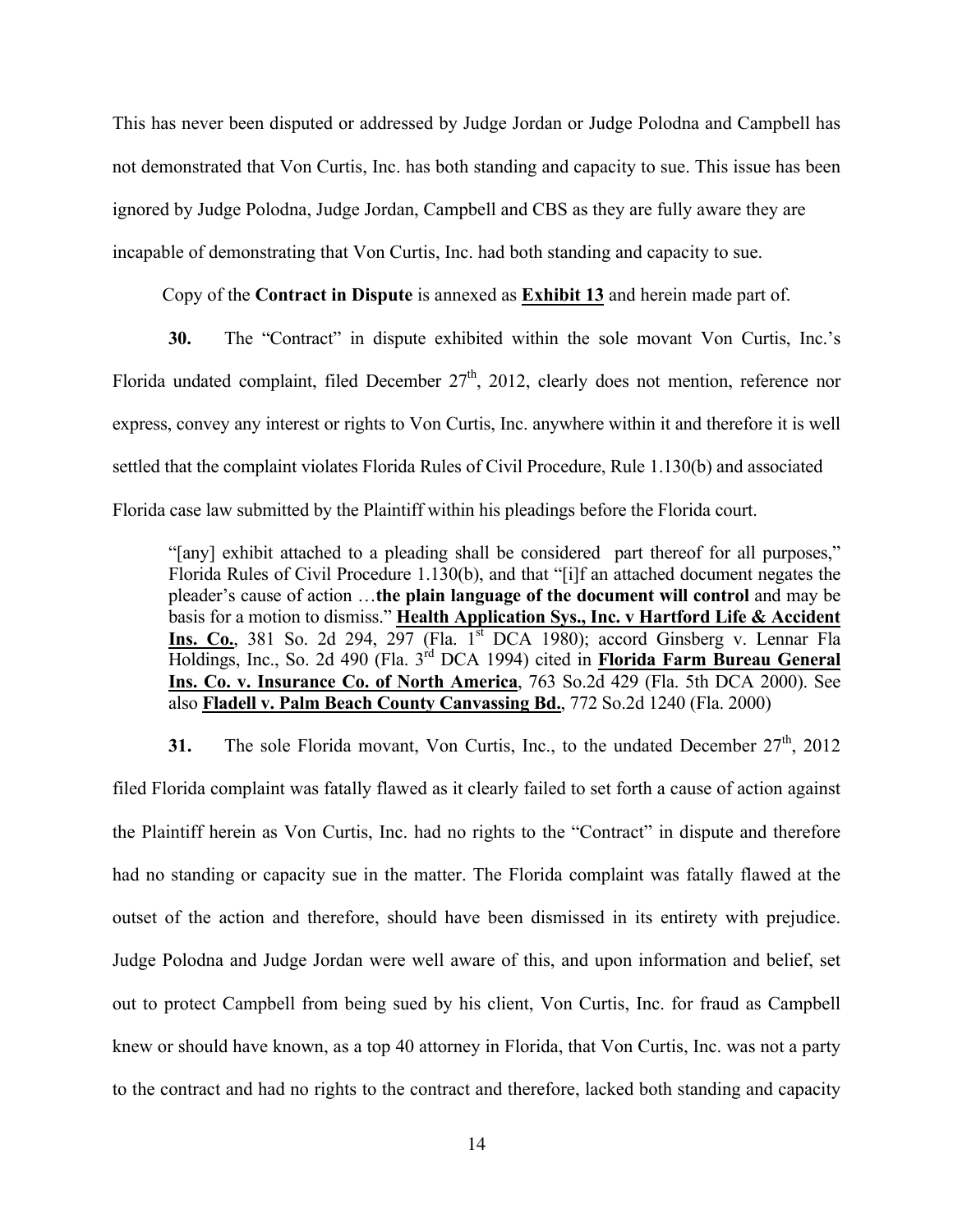to sue. Further, Campbell committed an additional count of fraud against Giulio Veglio and PM Veglio, LLC as he knew full well that they lacked standing and capacity to sue do to the "Indemnification Clause" found within the Florida complaint's exhibited "Contract" in dispute.

**32.** Defendants Judge Jordan, Campbell and CBS are well aware of and are clearly defying and in violation of precedent Case Law that clearly deprived the Osceola County Florida court and Defendant Judge Jordan from being conferred Subject-matter jurisdiction because the movant party, Von Curtis, Inc. does not have standing or capacity sue in the Florida action and the Plaintiff clearly documented the Case Law within his pleadings for the Florida court to review that was clearly ignored.

"determination of standing to sue concerns a Court's exercise of [subject-matter] jurisdiction to hear and decide the cause pled by the parties." **Rogers & Ford Constr. Corp. v. Carlandia Corp.**, 626 So.2d 1350, 1352 (Fla.1993) The jurisdictional question can be raised at any time and can never be time-barred. **DeClaire v. Yohanan, 453 So. 2d 375 (Fla. 1984)**.

"Standing has been equated with jurisdiction of the subject matter of litigation and has been held subject to the same rules, one of which is that jurisdiction of the subject matter (thus standing to bring suit) cannot be conferred by consent." **Askew v. Hold the Bulkhead Save Our Bays, Inc., 269 So.2d 696, 698 (Fla. 2d DCA 1972)**; (See also **Silver Star Citizen's Committee v. City Council of Orlando, 194 So.2d 681, 682 (Fla.4th DCA1967)**.) "Standing requires that the party prosecuting the action have a sufficient stake in the outcome and that the party bringing the claim be recognized in the law as being a real party in interest entitled to bring the claim."

**33.** That Defendants Judge Jordan, Campbell and CBS are well aware Florida plaintiff, Von Curtis, Inc. claimed to be the only Florida movant plaintiff in the action, that the movant claimed to have had a contract with the Plaintiff and that Campbell and CBS had attached the Contract in dispute to their complaint on behalf of movant Von Curtis, Inc. in support of the complaints alleged cause of action. Von Curtis, Inc. is not listed, named, referenced or conveyed as having any rights or interest to the exhibited "Contract" in dispute. Therefore, this exhibit (the Contract) is inconsistent with the Plaintiff's allegations of material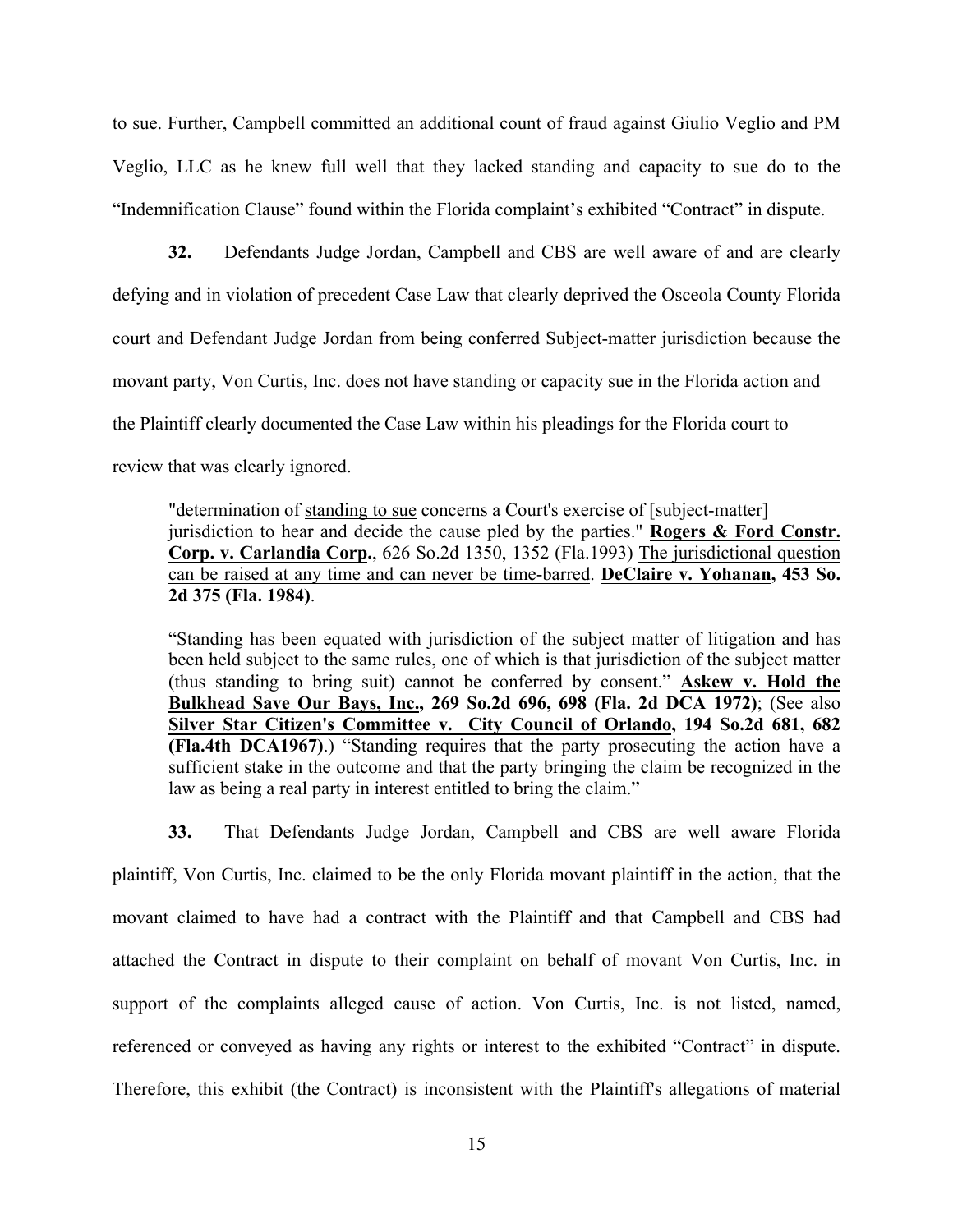fact and their argument is a nullity as it has been canceled out by the Contract and Judge Jordan,

Campbell and CBS are well aware that they were ignoring, defying and violating an abundance

of precedent Case Law that supported the Plaintiff's arguments in his pleadings.

"When exhibits are inconsistent with the Plaintiff's allegations of material fact as to whom the real party in interest is, such allegations cancel each other out." **Fladell v. Palm Beach County Canvassing Board, 772 So.2d 1240 (Fla. 2000)**; and **Greenwald v. Triple D Properties, Inc., 424 So. 2d 185, 187 (Fla. 4th DCA 1983)**; and **Costa Bella Development Corp. v. Costa Development Corp., 441 So. 2d 1114 (Fla. 3rd DCA 1983)**. **Florida Rule of Civil Procedure, Rule 1.130(b)** provides in pertinent part: "Any exhibit attached to a pleading shall be considered a part thereof for all purposes."

"Capacity to sue is an absence or a legal disability which would deprive a party of the right to come into Court. **59 Am.Jur.2d Parties, § 31, (1971)**. This is in contrast to "Standing" which requires that a party have a sufficient interest in the outcome of litigation to warrant the Court's consideration of it's position." **Keehn v. Joseph C. Mackey and Co., 420 So.2d 398 (Fla. App. 4 Dist., 1982)**.

"requires careful judicial examination of a complaint's allegations to ascertain whether the particular plaintiff is entitled to adjudication of the particular claims asserted." **Allen v. Wright, 468 U.S. 737,750, 104 S. Ct. 3315,82 L. ed. 2d 556 (1984)**; and See also **Socialist Workers Party v. Leahy, 145 F. 3d 1240, 1244 (11th Cir. 1998)**; and **Warth v. Seldin, 422 U.S. 490, 518, 95 S. Ct. 2197,45 L. Ed. 2d 343 (1975)** "It is the responsibility of the complainant clearly to allege facts demonstrating that he is a proper party to invoke judicial resolution of the dispute and the exercise of the court's remedial power." The Constitutional requirements of standing are that "[1] the plaintiff must have suffered an injury in fact'... [2] there must be a casual connection between the injury and the conduct complained of ... and [3] it must be 'likely,' as opposed to merely 'speculative,' that the injury will be redressed by a favorable decision." **Lujan v. Defenders of Wildlife, 504 U.S. 555, 560-61, 112 S. Ct. 2130, 119 L.Ed. 2d 351 ( 1992)**. If an action for prospective relief is not ripe because the factual predicate for the injury has not fully materialized, then it generally will not contain a concrete injury requisite for standing. "In the absence of standing, a court is not free to opine in an advisory capacity about the merits of a plaintiffs claims," and "the court is powerless to continue." **Camp Legal Defense Fund, Inc., v City of Atlanta, 451 F. 3d 1257, 1269 (11th Cir. 2006)**.

See, **e.g., Hunt Ridge at Tall Pines, Inc. v. Hall, 766 So. 2d 399,401 (Fla. 2d DCA 2000)** "Where complaint allegations are contradicted by exhibits attached to the complaint, the plain meaning of the exhibits control[s] and may be the basis for a motion to dismiss."; and **Blue Supply Corp. v. Novos Electro Mech., Inc., 990 So. 2d 1157, 1159 (Fla. 3d DCA 2008)**; and **Hany Pepper & Assocs., Inc. v. Lasseter, 247 So. 2d 736, 736-37 (Fla. 3d DCA 1971)** holding that when there is an inconsistency between the allegations of material fact in a complaint and attachments to the complaint, the differing allegations "have the effect of neutralizing each allegation as against the other, thus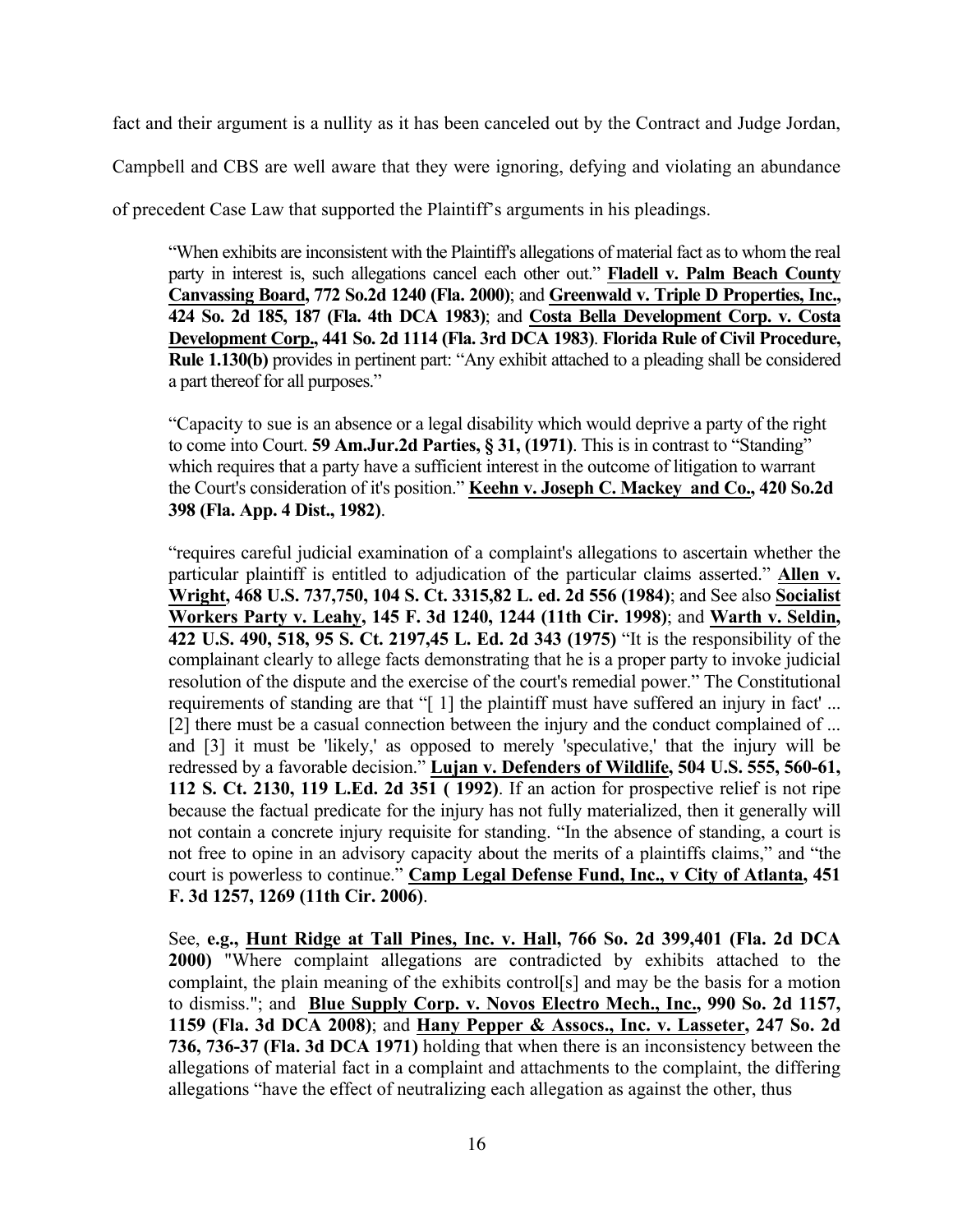rendering the pleading objectionable".

**34.** The following chronological order of the Federal and Florida pleadings and Hearing documents, demonstrates and proves the contrary is true against Judge Jordan's recent Florida court orders, "Order Denying Defendant's Motion for the Disqualification/Recusal of the Trial Judge" dated September 23rd, 2014 and the Florida "Order Addressing Defendant's Cross-Claim to the Motion" dated September  $24<sup>th</sup>$ , 2014, and further demonstrates that Judge Jordan is deceptively falsifying, misconstruing and deliberately manipulating the Florida case record at bar in an effort to interfere with the Plaintiff's defense against the Florida State action and clearly interfere with the considerations and disposition of the Federal Court for both of the Plaintiff's Federal court proceedings.

**35.** That the Plaintiff filed with Osceola County Court pursuant to Florida Rules of Civil Procedure, Rule 1.510 a Motion for Summary Judgment with Affidavit dated February 6<sup>th</sup>, 2013 arguing that the undated complaint filed December  $27<sup>th</sup>$ , 2012, should be dismissed as service of papers was not proper and, as such, the Osceola County Circuit court lacked personal jurisdiction over the Plaintiff herein and that Von Curtis, Inc. lacked standing and capacity to sue and, as such, the Osceola County Circuit Court lacked subject matter jurisdiction over the controverted issues. The motion in part stated:

> "The Plaintiff, as named within the action, clearly had no contract with the Defendant, as named within the action, as the Plaintiff's name does not appear on any portion of the actual contract and therefore, this action must be dismissed."

> "The Plaintiff, as named within this action, has no standing to bring this suit as the Plaintiff was not a party to the actual contract agreement and the Defendant, as named in the action, did not perform any work for the Plaintiff as the Defendant as named does not exist as a business and is not named as a party on the contract as well. Therefore, the complaint must be dismissed."

> "That pursuant to New York State Civil Practice Law & Rules CPLR§ 308(2) and Florida Rule of Civil Procedure  $\S1.140(b)(1)(2)$  the alleged Defendant, Shawn Dudla d/b/a Nu Visions Entertainment Productions, if personal service was to be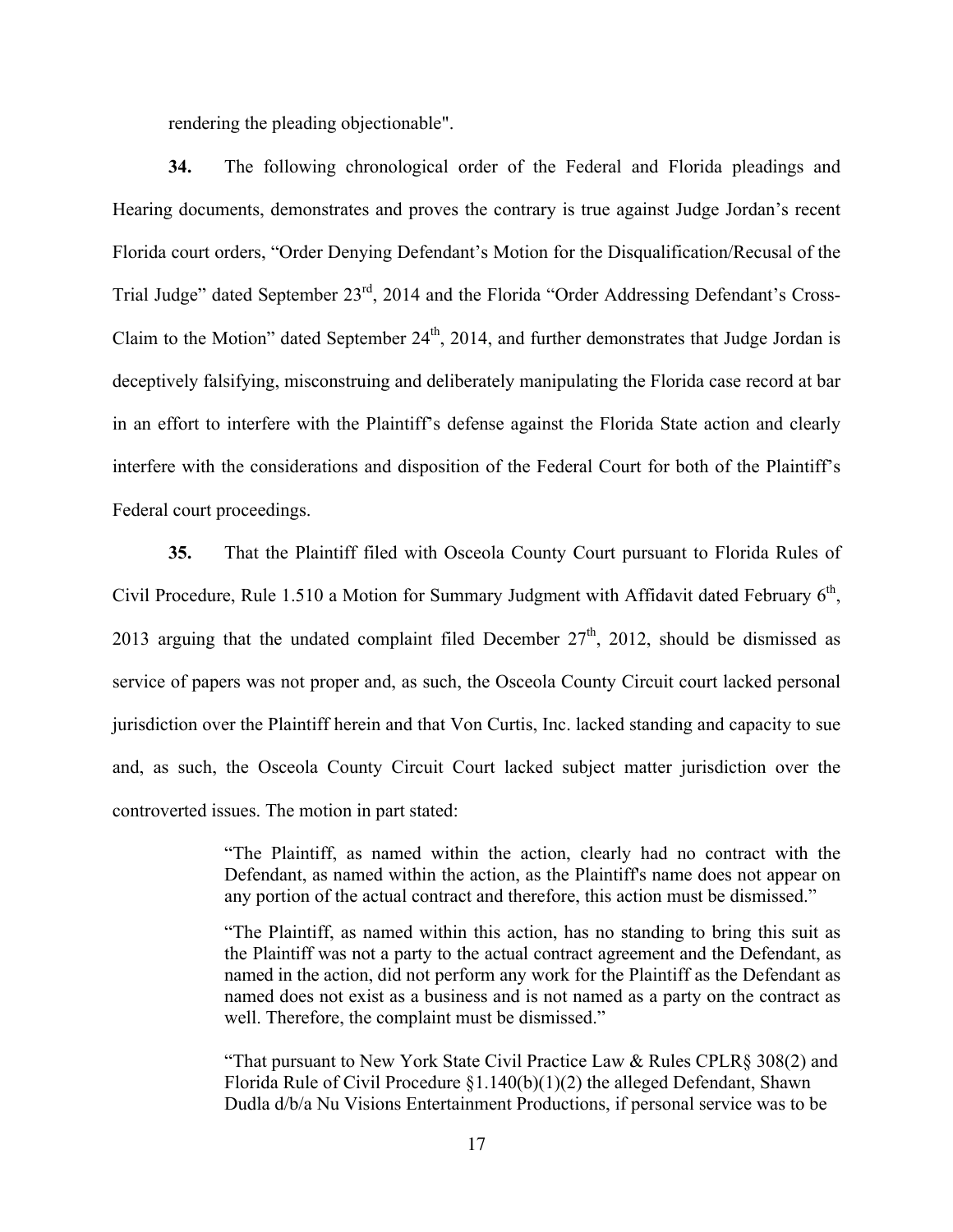effectuated to the person or a person of suitable age other than the person to be served, a mandated true copy of the Summons and Complaint is required to be mailed to the Defendant. The aforementioned personal service and the mailing never could have been completed as the named Defendant to be served does not exist; the Plaintiff could not have effectuated both, personal service or the mailing of service, because of this fact. Upon information and belief, the Plaintiff, as named in the action or its server never mailed a true copy of the Summons and Complaint to the Defendant as named as prescribed by New York State mandate. Therefore the Defendant, Shawn Dudla d/b/a Nu Visions Entertainment Productions, was never properly served in accordance to New York State or Florida Statute. That pursuant to Florida Rule of Civil Procedure §1.140(b)(1)(2) the Court lacks both Subject Matter and Personal Jurisdiction over the action and the action should be summarily dismissed."

"The Court lacks both Personal and Subject Matter Jurisdiction as the correct parties are not named in this suit pursuant to the contract."

#### Copy of the **Motion for Summary Judgment with Affidavit** is annexed as **Exhibit 14** and herein made part of.

**36.** The Plaintiff, by way of Florida Law, pursuant to Florida Rules of Civil Procedure,

Rule 1.510(b)(c) had every right to move the Florida court by way of a "Motion for Summary

Judgment" as the statute states:

#### RULE 1.510 SUMMARY JUDGMENT

**(b)** For Defending Party. A party against whom a claim, counterclaim, crossclaim, or third-party claim is asserted or a declaratory judgment is sought *may move for a summary judgment in that party's favor as to all or any part thereof at any time with or without supporting affidavits.*

**(c)** Motion and Proceedings Thereon. *The motion shall state with particularity the grounds upon which it is based and the substantial matters of law to be argued and shall specifically identify any affidavits, answers to interrogatories, admissions, depositions, and other materials as would be admissible in evidence ("summary judgment evidence") on which the movant relies.* The movant shall serve the motion at least 20 days before the time fixed for the hearing, and shall also serve at that time a copy of any summary judgment evidence on which the movant relies that has not already been filed with the court. The adverse party shall identify, by notice served pursuant to rule 1.080 at least 5 days prior to the day of the hearing, or delivered no later than 5:00 p.m. 2 business days prior to the day of the hearing, any summary judgment evidence on which the adverse party relies. To the extent that summary judgment evidence has not already been filed with the court, the adverse party shall serve a copy on the movant pursuant to rule 1.080 at least 5 days prior to the day of the hearing, or by delivery to the movant's attorney no later than 5:00 p.m. 2 business days prior to the day of hearing. The judgment sought shall be rendered forthwith if the pleadings and summary judgment evidence on file show that there is no genuine issue as to any material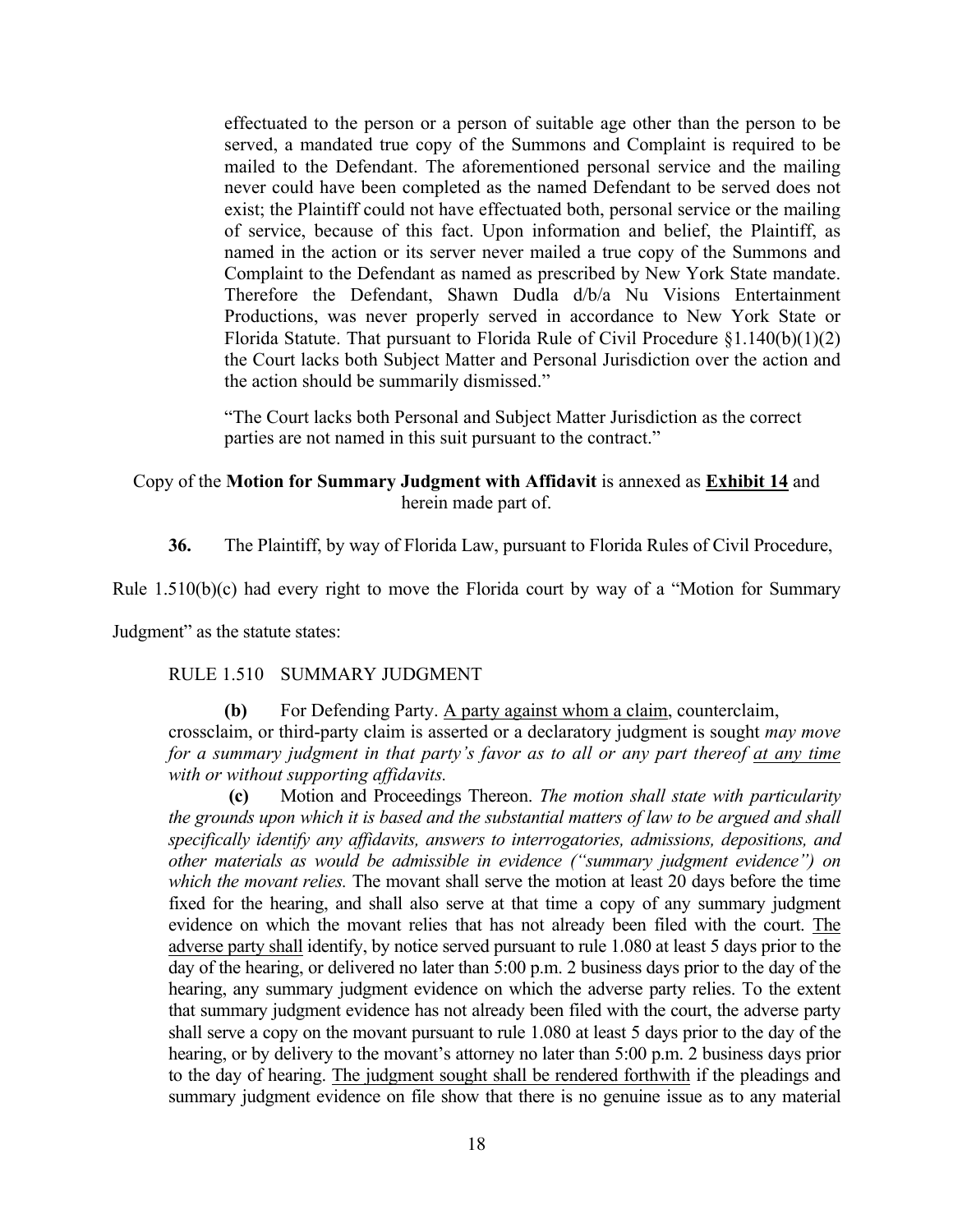fact and that the moving party is entitled to a judgment as a matter of law. A summary judgment, interlocutory in character, may be rendered on the issue of liability alone although there is a genuine issue as to the amount of damages.

**37.** The Plaintiff herein, by way of his Motion for Summary Judgment dated February  $6<sup>th</sup>$ , 2013, clearly demonstrated, documented and proved with a preponderance of material evidence, reinforced by Florida Statutes and Case Law that the Florida court was deprived of Subject-matter and Personal jurisdiction and that the Plaintiff was entitled to summary judgment in his favor as there was:

**a.** No opposition papers were filed and none of the Plaintiff's documentation was refuted; and

**b.** no supporting material evidence exhibited to support the complaint filed December  $27<sup>th</sup>$ , 2012 by the movant party Von Curtis, Inc. to support any cause of action in violation of Fla. R. Civ. P., Rule 1.130; and

**c.** no standing or capacity to sue by the movant Von Curtis, Inc. as this movant was not a named party to the exhibited "Contract" in dispute; and

**d.** the Florida complaint was filed with fatal flaws procedurally pursuant to Florida statutes; and

**e.** no Personal jurisdiction conferred upon the Osceola County Florida Circuit court as the first pleading, the "complaint" was never properly served pursuant to Florida Statute §48.031 or §48.194 and NYS CPLR §308; and

**f.** no "Attorney of Record" as the first pleading was never properly effectuated pursuant to the Florida Statute and Florida Rules of Judicial Administration, Rule 2.505(e)(1) and subsequent to the improper service, in the alternative, Campbell never filed a "Notice of Appearance" with the Florida court; and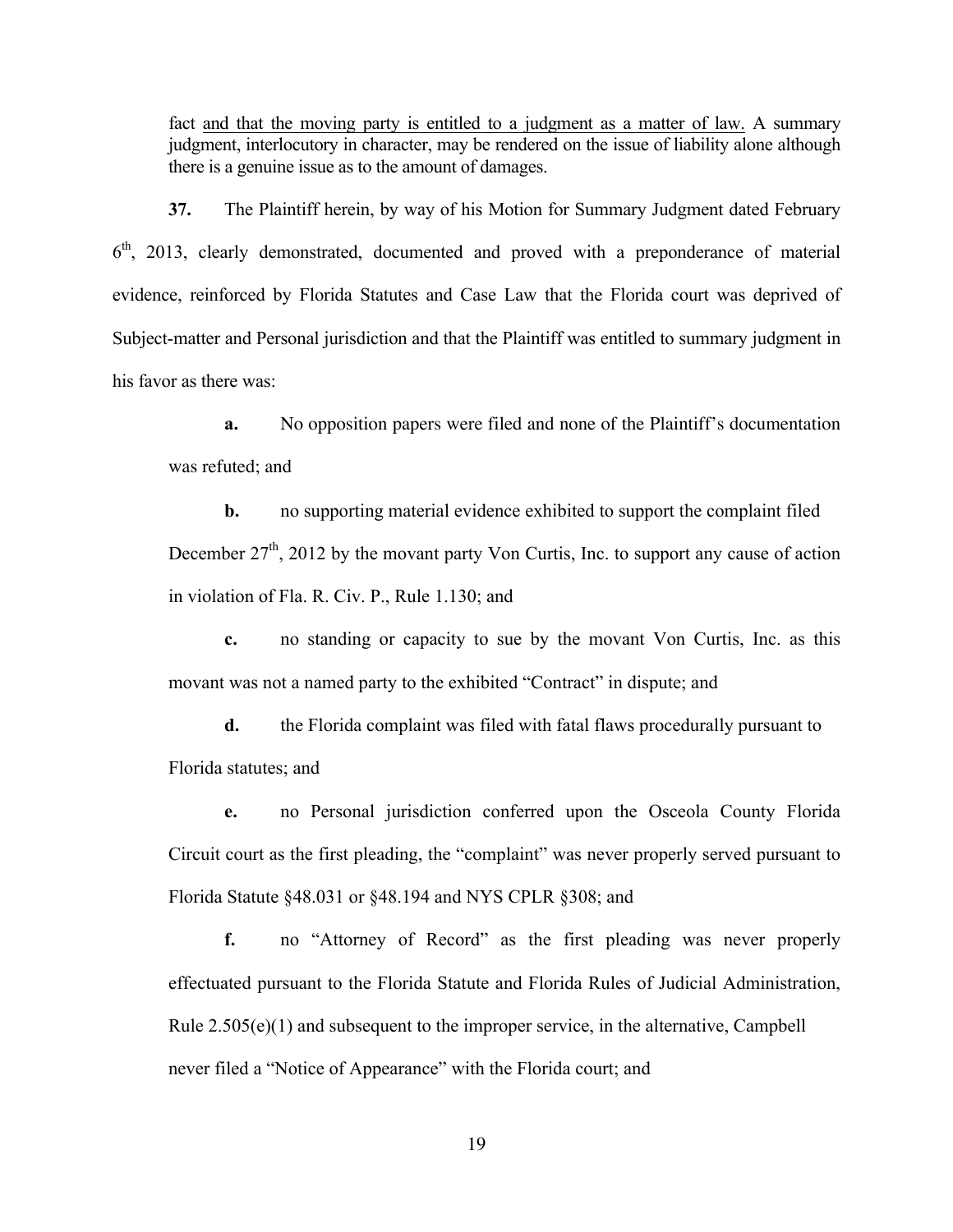**g.** an "Indemnity Clause" existed that indemnifies and holds harmless the "Contractor" from any legal recourse should any "client" refuse to make any payment on any "Change Order" for additional work invoiced that were requested by the "Client" to be performed by the "Contractor" that were outside the scope of the original "Contract" in dispute and made part thereof the "Contract"; and

**h.** the existence of multiple "Affirmative Defenses" clearly demonstrated within the Plaintiff's "Motion for Summary Judgment" that entitled the Plaintiff herein to an immediate dismissal of the Florida action as the Florida Court clearly lacked both Subject-matter jurisdiction over the controverted issues and Personal jurisdiction over the Plaintiff herein.

**i.** Pursuant to Florida Rule of Civil Procedure §1.120(a)(b), Judge Polodna and Judge Jordan did not have authority to proceed or rule over any matter pertained to this suit as the Von Curtis, Inc. did not have the capacity to sue or be sued; and

**j.** Pursuant to Florida Rule of Procedure §1.140(b)(2)(5), New York State Civil Practice Law & Rules § 308(2), Florida Rule of Judicial Administration § 2.516(b)(2), Florida Rules of Civil Procedure §1.070(e) and Florida Statutes §48.031(5) Judge Polodna and Judge Jordan could not have heard the case because the Court did not have "Personal Jurisdiction" over the parties; and

**k.** As no opposition papers were filed and none of the Plaintiff's documentation was contradicted, both Judge Polodna and subsequently Judge Jordan actions were a clear denial of the Plaintiff's rights of due process and equal protection of the law.

**38.** The Plaintiff herein was clearly entitled to a summary judgment as a matter of Law as multiple Florida Statutes were violated, Case Law and Florida Statutes deprived the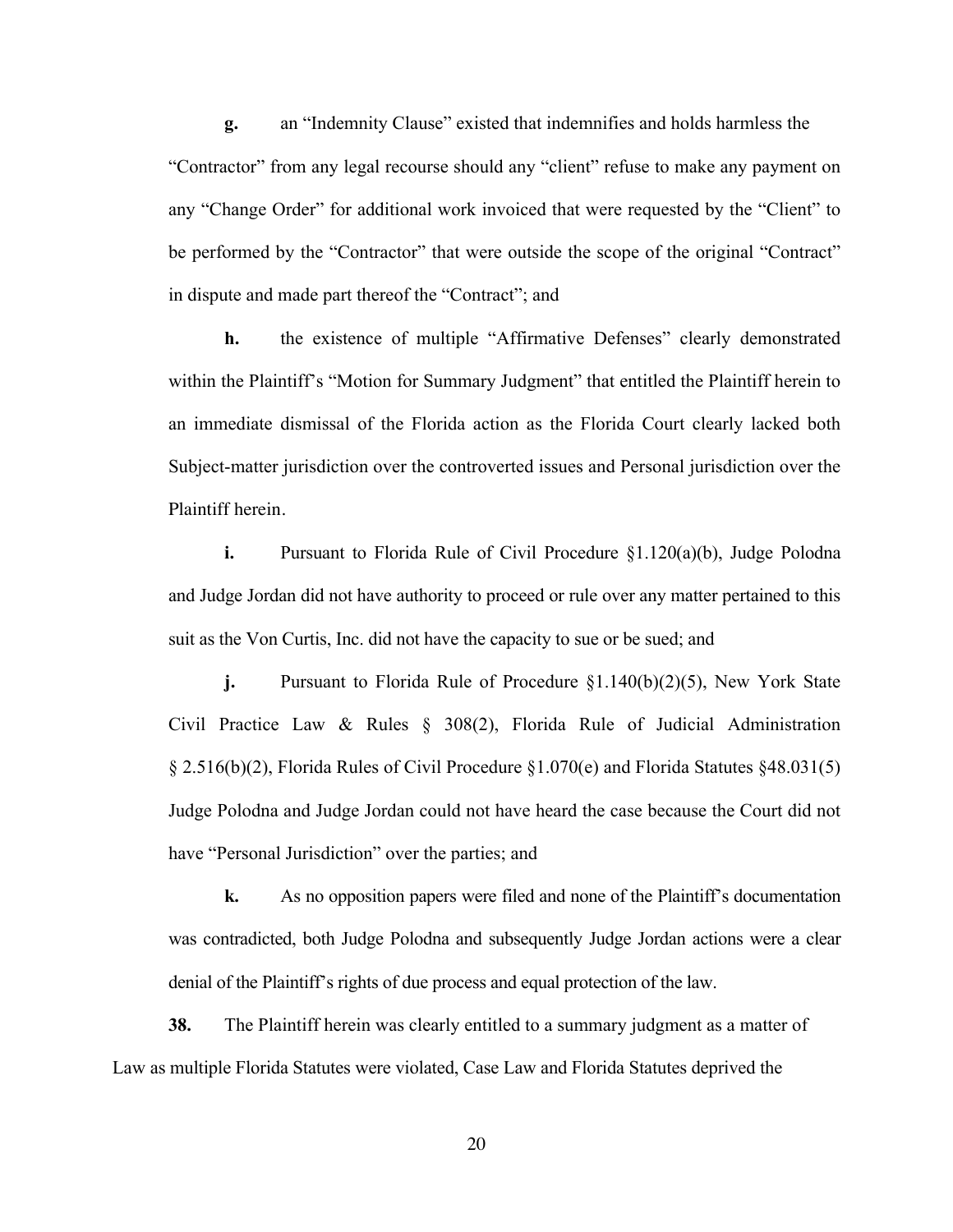Osceola County Florida Circuit court of being conferred Subject-matter jurisdiction over the controverted issues and Personal jurisdiction over the Plaintiff herein and the Plaintiff provided a preponderance of exhibited material evidence that contradicted and controverted the movant's Florida action.

**39.** The single most import part of the aforementioned proceeding above was the fact that neither Campbell nor CBS submitted a responsive pleading opposing the Plaintiff's "Motion for Summary Judgment". This is clearly supported by the Osceola Florida County court Clerk's Office "Detail Summary of the Case" of the Florida Case.

Copy of the **Clerk's Office Detail Summary of the Case** is annexed as **Exhibit 15** and herein made part of.

**40.** That Campbell filed an Motion for Leave to File Amend Complaint with attached exhibited Proposed Amended Complaint, dated March  $20<sup>th</sup>$ , 2013 that stated within:

> "By error, the incorrect Plaintiff was listed in the pleadings and the correct Plaintiff should be listed instead,."

## Copy of the **Motion for Leave to File Amended Complaint & Proposed Amended Complaint** is annexed as **Exhibit 16 & 17** and herein made part of.

**41.** It should be duly noted by this Court, with this now documented statement,

Campbell has just admitted that Von Curtis, Inc. is the wrong Florida plaintiff in the Florida action and therefore, this movant party, Von Curtis Inc., lacks standing and capacity to sue. The matter should have been immediately dismissed with prejudice as the Florida court had no subject matter jurisdiction to go any further.

**42.** This Court should take notice, that both the Motion for Leave to File Amended Complaint and the Proposed Amended Complaint for Damages and Injunctive Relief, lists only one captioned Florida plaintiff, Von Curtis, Inc. d/b/a Paul Mitchell the School Orlando and "Plaintiff" in the caption is singular. There is no reference to any other Florida movant plaintiff.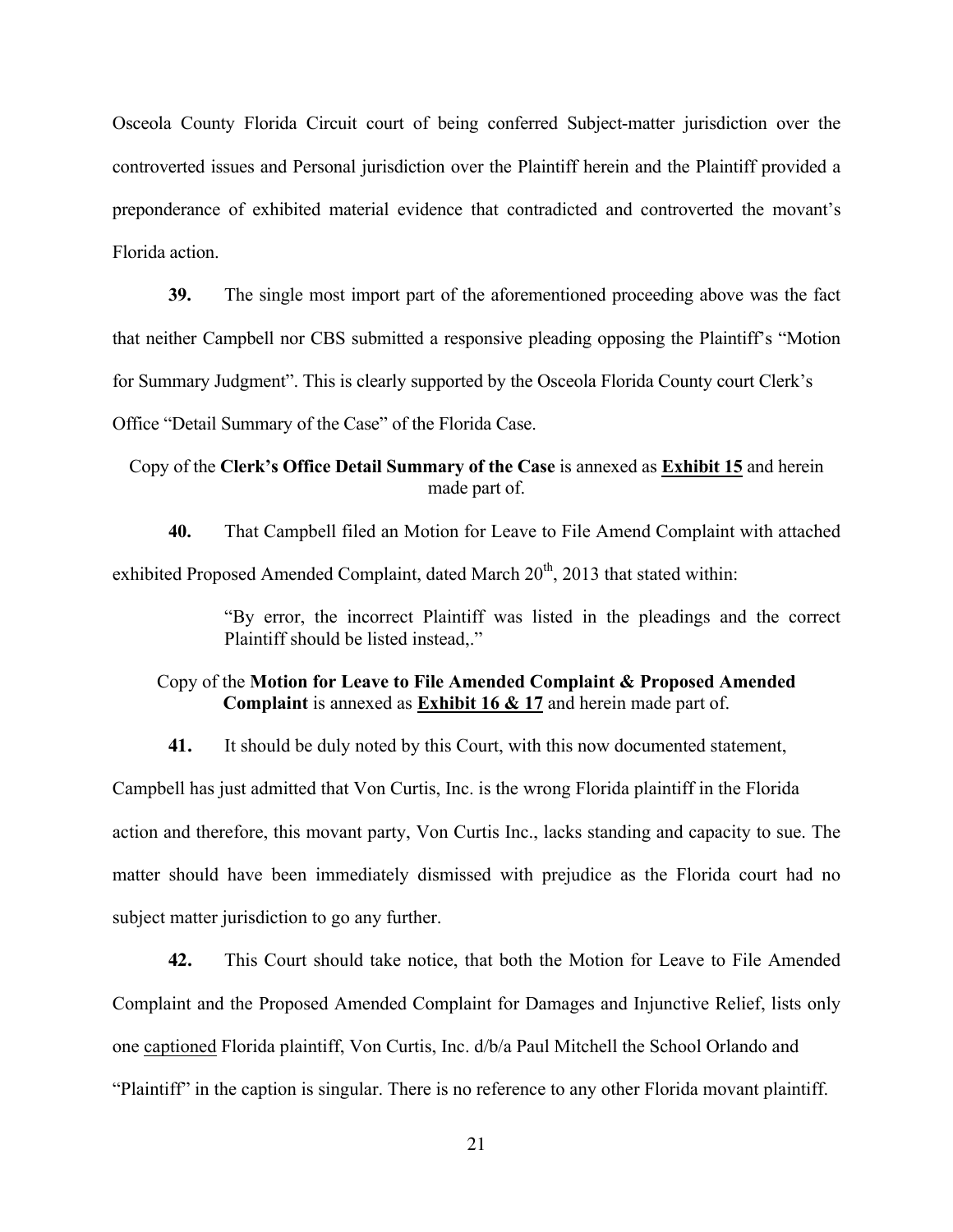**43.** That on March  $25<sup>th</sup>$ , 2013 the Plaintiff filed a Federal Verified Diversity of Citizenship 28 U.S.C. 1332 Complaint, against Von Curtis, Inc. d/b/a Paul Mitchell the School Orlando, Giulio Veglio, P.M. Veglio, LLC d/b/a Paul Mitchell the School Oviedo and Wynn Claybaugh, in the Northern District of New York, documenting he is owed \$96,198.32 plus interest for additional work rendered as part of and outside of the scope of the original contract agreement that Giulio Veglio was refusing to pay for. These so specified "Change Orders" were clearly requested by Giulio and that he demanded the Plaintiff complete such "Change Orders" before the completion of the original contract in dispute in clear violation of the existing contract agreement and therefore, the Plaintiff was left with no other alternative but to stop work in accordance with the contract as he was owed \$96,198.32 plus interest.

# Copy of the **Plaintiff's Federal Verified Diversity of Citizenship 28 U.S.C. 1332 Complaint** is annexed as **Exhibit 18** and made part hereof.

**44.** That Defendants Judge Polodna, Judge Jordan, Campbell and CBS were fully aware and apprised of the existence of the Plaintiff's filed aforementioned Federal Complaint and knew that there was case law that stayed the Florida case from continuing after the Plaintiff filed the Federal Complaint on March  $25<sup>th</sup>$ , 2013 as will be further documented below.

**45.** The Plaintiff filed an "Affidavit in Opposition to Motion for Leave to File Amended Complaint", dated March  $27<sup>th</sup>$ , 2013, that again raised multiple controverted issues found within the complaint filed by sole movant Von Curtis, Inc. that reiterated:

**a.** that Von Curtis, Inc. lacked both standing and capacity to sue as the movant was not a party or mentioned in the contract in dispute; and

**b.** Campbell by way of open admission within his "Motion for leave to File Amended Complaint" clearly admitted to sole movant Von Curtis, Inc. as not having standing or capacity to sue as he stated, "By error, the incorrect plaintiff was listed in the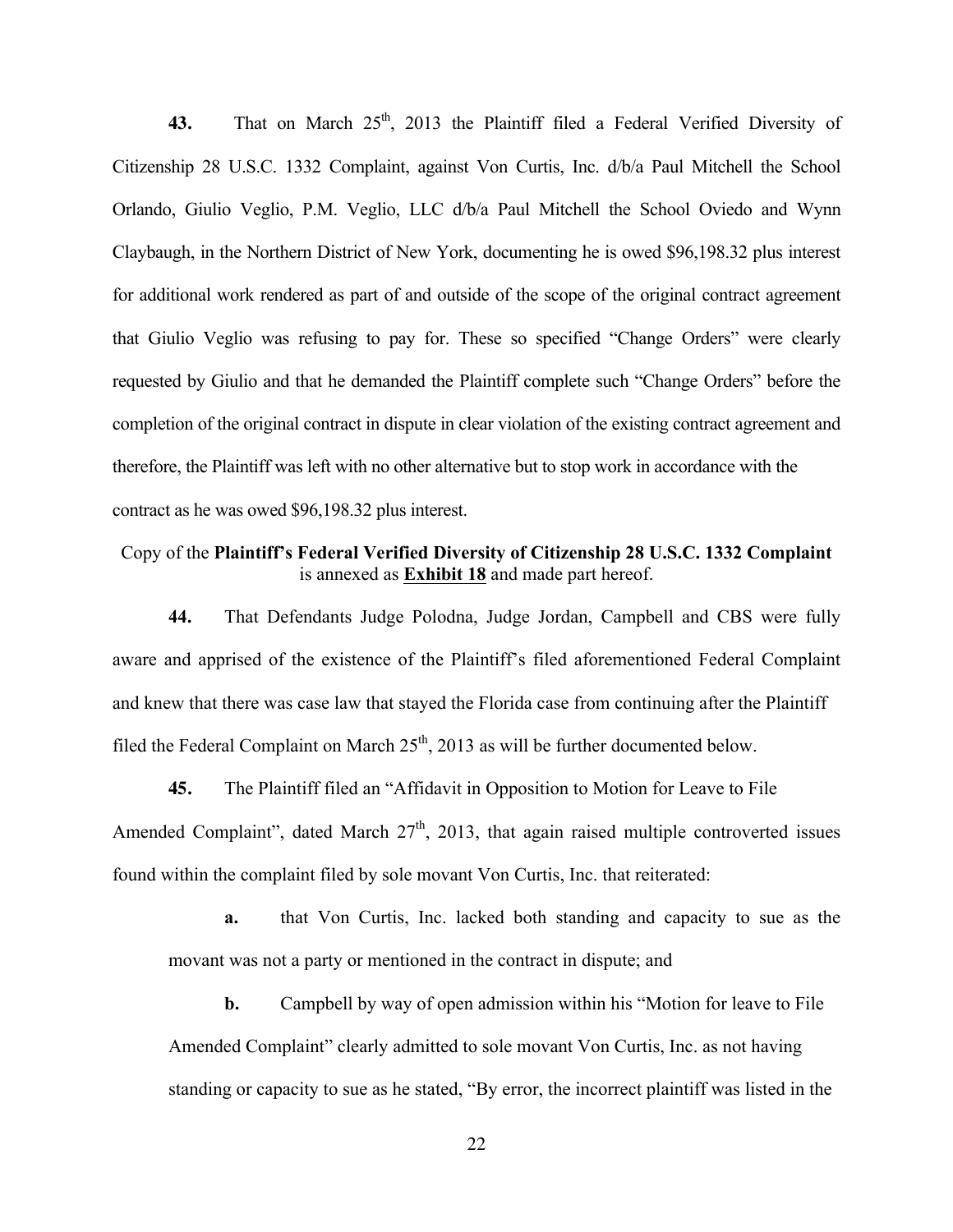pleadings and the correct plaintiff should be listed instead" (Campbell is also admitting to fraud against his client, Von Curtis Inc., by acknowledging Von Curtis, Inc. was the wrong Florida plaintiff and could not sue the Plaintiff herein); and

**c.** that the Plaintiff was not properly served pursuant to New York State Civil Practice Law & Rules CPLR§ 308(2) and Florida Rule of Civil Procedure  $\S1.140(b)(1)(2)$  which deprived the Florida court of personal jurisdiction over him; and

**d.** that the correct parties to the "Contract" in dispute were not named within the Contract; and

**e.** "Motion for Leave to File Amended Complaint" and the proposed "Amended Complaint" and therefore the motion should not be granted; and

**f.** false unsupported statements were alleged within the proposed amended complaint.

**g.** Campbell did not file any opposing papers and did not contradict any of the Plaintiff's documentation.

#### Copy of the **Affidavit in Opposition to Motion for Leave to File Amended Complaint** is annexed as **Exhibit 19** and herein made part of.

**46.** The Plaintiff also filed an "Affidavit in Opposition to the Attorney's "Certificate of Compliance" dated March  $29<sup>th</sup>$ , 2013 citing that the attorney had filed a false instrument with the Florida Court as Campbell had no such correspondences or attempted to correspond with the Plaintiff as conveyed within the document filed with Florida court. Again notably, Campbell did not file any opposing papers and did not contradict any of the Plaintiff's documentation within this Pleading.

Copy of the **Attorney's "Certificate of Compliance"** and **Plaintiff's "Affidavit in Opposition"** are annexed as **Exhibits 20 & 21** and herein made part of.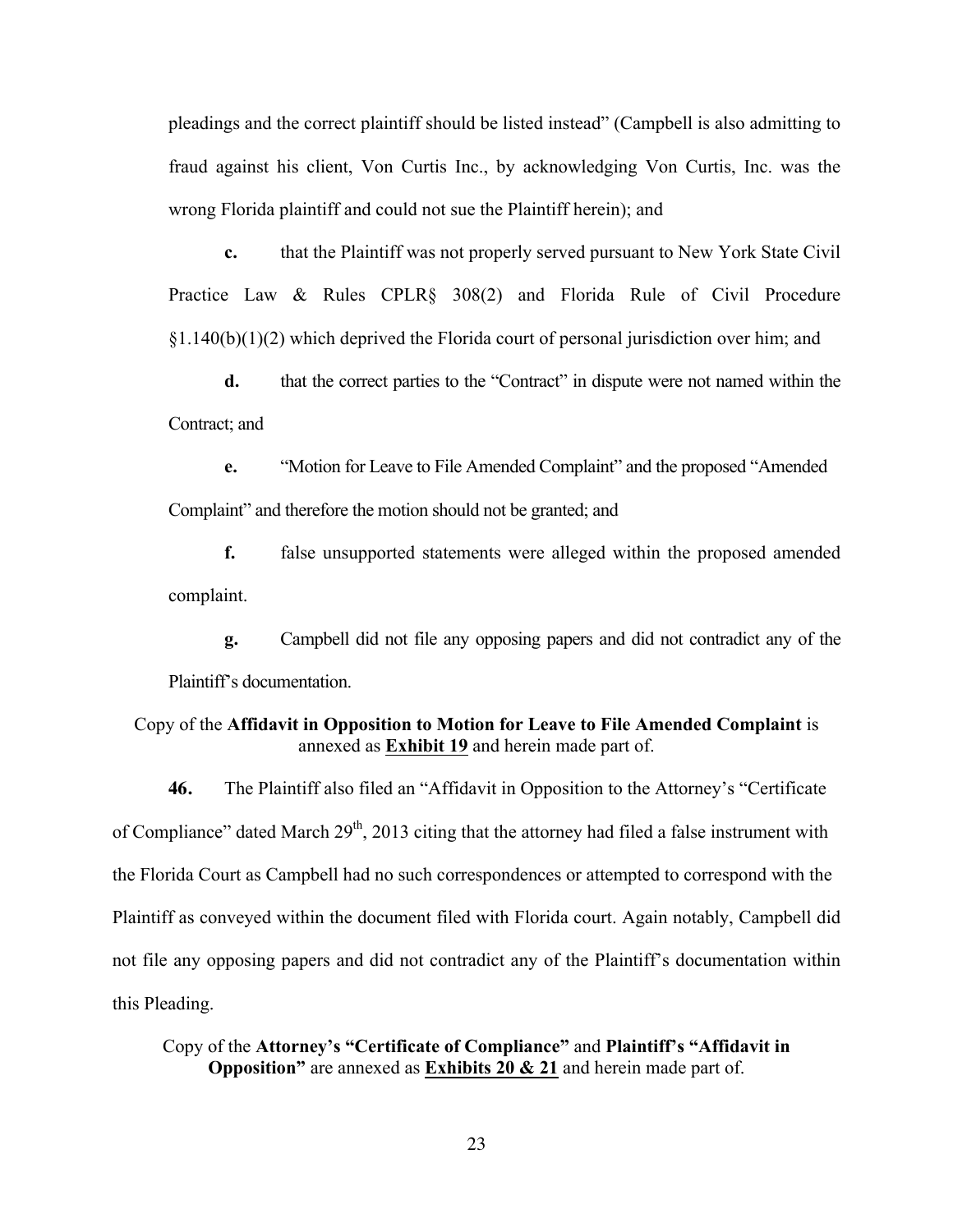**47.** That on April  $1<sup>st</sup>$ , 2013 a hearing was held in which the following was stated:

**MR. CAMPBELL:** And I apologize to Mr. Dudla and to the Court for the error that took place on that. I don't think there's any question though based upon the contract or the attachments, even (inaudible) Mr. Dudla's motion for summary judgment that the **correct name of the plaintiff is the LLC**, **Limited Liability Corporation that is on the contract and it is to that I seek to amend the complaint**.

**48.** Not only did Campbell admit in his "Motion for Leave to File Amended

Complaint" that Von Curtis, Inc. was the wrong sole Florida movant plaintiff to the Florida

action he is now providing an additional admission in open court, on the record reinforcing this

to be true. Therefore, by way of Campbell's (2) two admissions, sole Florida movant Von Cutis,

Inc. lacks standing and the capacity to sue in the Florida action proving the Osceola County

Florida court had not been conferred Subject-matter jurisdiction in the case.

**49.** In continuance of the April  $1<sup>st</sup>$ , 2013 hearing it was further stated:

**THE COURT:** Okay, because that, that was my first concern because a corporation cannot be represented by a pro se individual. So, (inaudible) as an individual then we'll proceed with the motion. If the - I'm going to go ahead and start with you, Mr. Campbell, because I think your, your first motion is going to make most of this other stuff irrelevant, I think, if you're, although you can proceed forward you have a motion for leave to amend the complaint.

**MR. DUDLA:** Yes, Your Honor. Thank you very much again. I think and foremost this is a matter, an error. **The subject matter and personal jurisdiction is required before any other motions can actually be heard**. As you've heard, that Mr. Campbell has stated, that he has made an error completely within all of his pleadings in regards to who the actual plaintiff should be. Doing so, that subjects, this proceeding's in jeopardy due to the fact that there is no subject matter jurisdiction for the Court to make relevant a decision on the matter itself. Without subject matter jurisdiction, all right, the Court can't make or authorize a decision on the matter, so his motion for amend or leave to amend is irrelevant at this point.

Both parties on the complaint that has been presented before the Court are in error, are incorrect. There is no such company as Nu Visions Entertainment Productions. Von Curtis, Inc. is not associated with the contract in any matter whatsoever. If you'll review over the contract, Von Curtis is not even assigned on the contract as well. By just his motion alone he openly admits that this was a complete and total error which puts subject matter in jeopardy.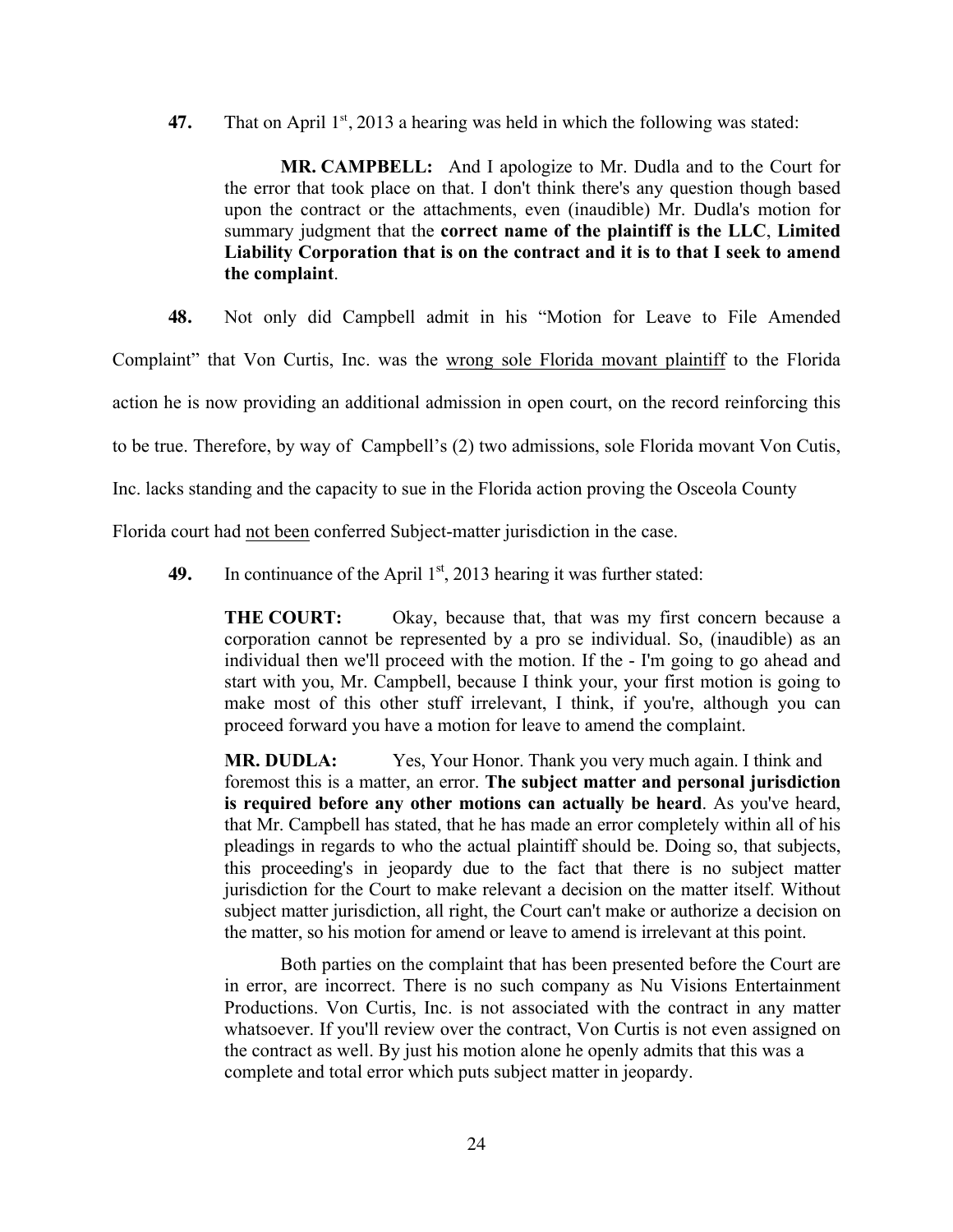The contract was never ever formed, ever formed by and between Von Curtis, Inc. and Shawn Dudla, doing business as Nu Visions Entertainment Productions. The contract clearly shows and states that it is between Giulio Veglio, doing, as an incorporate LLC, which is P.M. Veglio, LLC, doing business as Nu Visions - or as Paul Mitchell the School Oveido. And then I am also Shawn Dudla, doing business as Nu Visions Enterprises. There is no such corporation or company or name or DBA of Nu Visions Entertainment Productions.

**THE COURT:** All right, you're, you're just getting, Mr. Dudla, you're just getting in the second motion which I don't really, --

**THE COURT:** You need to listen to my ruling. Mr. Dudla, please listen to my ruling. As for your motion for summary judgment, yours **is going to be denied without prejudice because a motion for summary judgment is the wrong motion to be filing for personal jurisdiction and subject matter jurisdiction**. He's gonna serve you with a new complaint and then if you have a motion for, to dismiss for personal jurisdiction and subject matter jurisdiction for your own personal self, you can file those, but they're not to be motions for summary judgment. **A motion for summary judgment is a ruling in the merits of the case and that's not where we're at in this case at this time.**

So, if you answer the complaint, which it looks like you may have already answered it (inaudible) today, you may be waiving personal jurisdiction, but you probably should seek an attorney to ask him about these issues.

**THE COURT:** We have a motion to amend, so Mr. Campbell you need to serve your amended complaint on the defendant then within the time prescribed by the rules of procedure.

**THE COURT:** Okay, and then the motion for summary judgment is denied without prejudice.

**MR. DUDLA :** I did have, I did have that and I did have that as a dismissal.

**THE COURT:** Mr. Dudla, you're not listening so I'm gonna terminate this phone conversation pretty soon if you don't, if you don't stop, **because I'm not taking authority over the case**. If you have a motion to dismiss for subject matter jurisdiction or personal jurisdiction, you can file that within the prescribed times under the rules of procedure once the second amended complaint is filed and is served. If you don't want to do that and you don't want to seek a lawyer, that's perfectly fine, but a motion for summary judgment is the improper motion to be filing at this point by you.

So I'm denying that motion without prejudice. It means that you can bring it up again in the future if and when the time is right for a motion for summary judgment.

| <b>THE COURT:</b> | A motion for summary judgment is the wrong motion.  |
|-------------------|-----------------------------------------------------|
| MR. DUDLA :       | Okay. So, you're asking for a motion for dismissal. |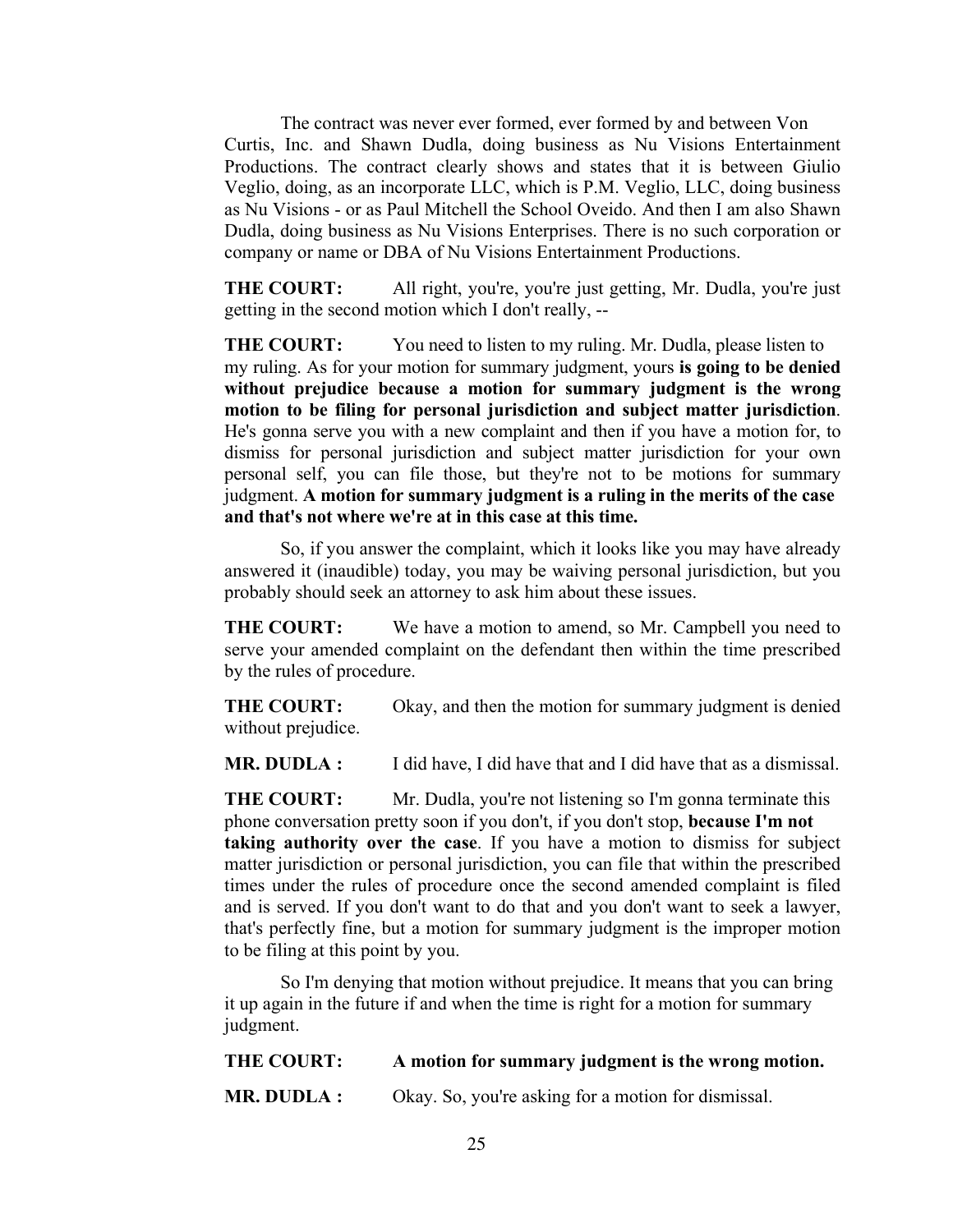**THE COURT:** You need to read the Rules of Procedure. I'm not telling you what to file 'cause I have no idea if you have a right to a motion to dismiss or not. I'm just telling you your motion for summary judgment is denied without prejudice because it's the improper motion at this time.

Copy of the **April 1st, 2013 Hearing Transcript** is annexed as **Exhibit 22** and herein made part of.

**50.** It should be duly noted by this Court, Defendant Judge Polodna is clearly ignoring Florida Rules of Civil Procedure, Rule 1.510(b) Summary Judgment **(as documented within paragraph 31 above)** and he is also deliberately giving the Plaintiff bad legal advice numerous times during the hearing regarding Florida law in an effort to deceive and defraud the Plaintiff of his constitutional rights to due process and equal protection of the law to the benefit of and to provide an advantage to Campbell. By telling the Plaintiff that his motion for summary judgment was wrong because "**A motion for summary judgment is a ruling in the merits of the case and that's not where we're at in this case at this time**" and his statement that Campbell's "first motion is going to make most of this other stuff irrelevant" is totally false. Campbell's motion to amend complaint was not going to make the Florida court's lack of subject matter jurisdiction and/or personal jurisdiction become "irrelevant" to the Florida case.

**51.** Judge Polodna stated, "**because I'm not taking authority over the case".** This Court should take Judicial Notice, if Judge Polodan did not take authority or jurisdiction over the case, he had no authority to make any ruling in the matter and any ruling he would make is void.

**52.** In contradiction to Judge Polodna telling the Plaintiff that his motion for summary judgment was the wrong motion, Florida Rules of Civil Procedure, Rule 1.510(b)(c) states:

> **"For Defending Party.** A party against whom a claim, counterclaim, crossclaim, or third-party claim is asserted or a declaratory judgment is sought **may move for a summary judgment** in that party's favor as to all or any part thereof **at any time** with or without supporting affidavits."

**Wiggins v. Tigrent, Inc.**, So.3d, 39 Fla. Case No.: 2D13-4033 (July 2014) "(b) How Presented. Every defense in law or fact to a claim for relief in a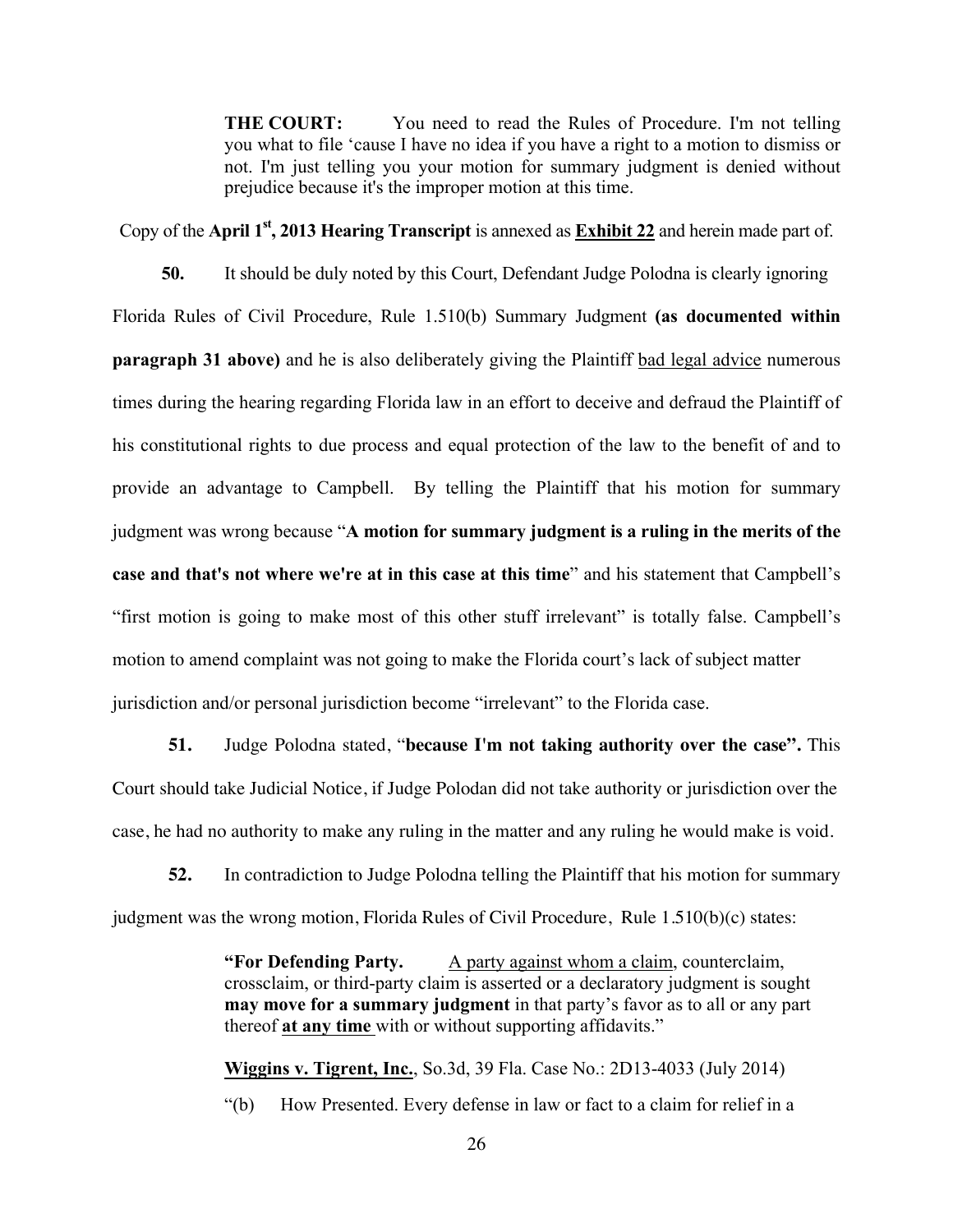pleading shall be asserted in the responsive pleading, if one is required, but the following **defenses may be made by motion at the option of the pleader**: (1) lack of jurisdiction over the subject matter, (2) lack of jurisdiction over the person, (3) improper venue, (4) insufficiency of process, (5) insufficiency of service of process, (6) failure to state a cause of action, and (7) failure to join indispensable parties. A motion making any of these defenses shall be made before pleading if a further pleading is permitted."

The case law states the "defenses may be made by motion", this does not state it has to be a motion to dismiss and it does not rule out a motion for summary judgment as stated by Polodna.

**53.** It should be duly noted by this Court that Judge Jordan is fundamentally aware of the aforementioned controverted issue, raised numerous times by the Plaintiff as he clearly references within his "Order Addressing Defendant's Cross-Claim to the Motion" dated September 24<sup>th</sup>, 2014 that he is fully aware of the case file before him by stating, "The Court notes that these issues were previously ruled on, however in an abundance of caution, the court again addresses these issues." Thus Judge Jordan is admitting to having knowledge of the case files rulings and the pleadings that lead to the rulings. Judge Jordan is continuing to cover up these aforementioned issues.

**54.** The statute is clear in stating a motion for summary judgment can be made **at any time** with or without a supporting affidavit. The Plaintiff provided a supporting affidavit detailing the Florida court's lack of Subject-matter jurisdiction and Personal jurisdiction in this matter and the statute does not prohibit a motion for summary judgment to be used for the issues of Subject-matter jurisdiction and/or Personal jurisdiction and does not prohibit a motion for Summary Judgment on the issues of standing and capacity to sue which are critical elements in determining whether the Osceola County Florida court was confer Subject-matter jurisdiction. Therefore, Plaintiff filed the correct pleading to have the matter dismissed. The Plaintiff was prejudiced by Judge Polodna's bad legal advice at the outset of this action and Defendant Campbell *did not file a responsive pleading* as he knew that Plaintiff was not properly served,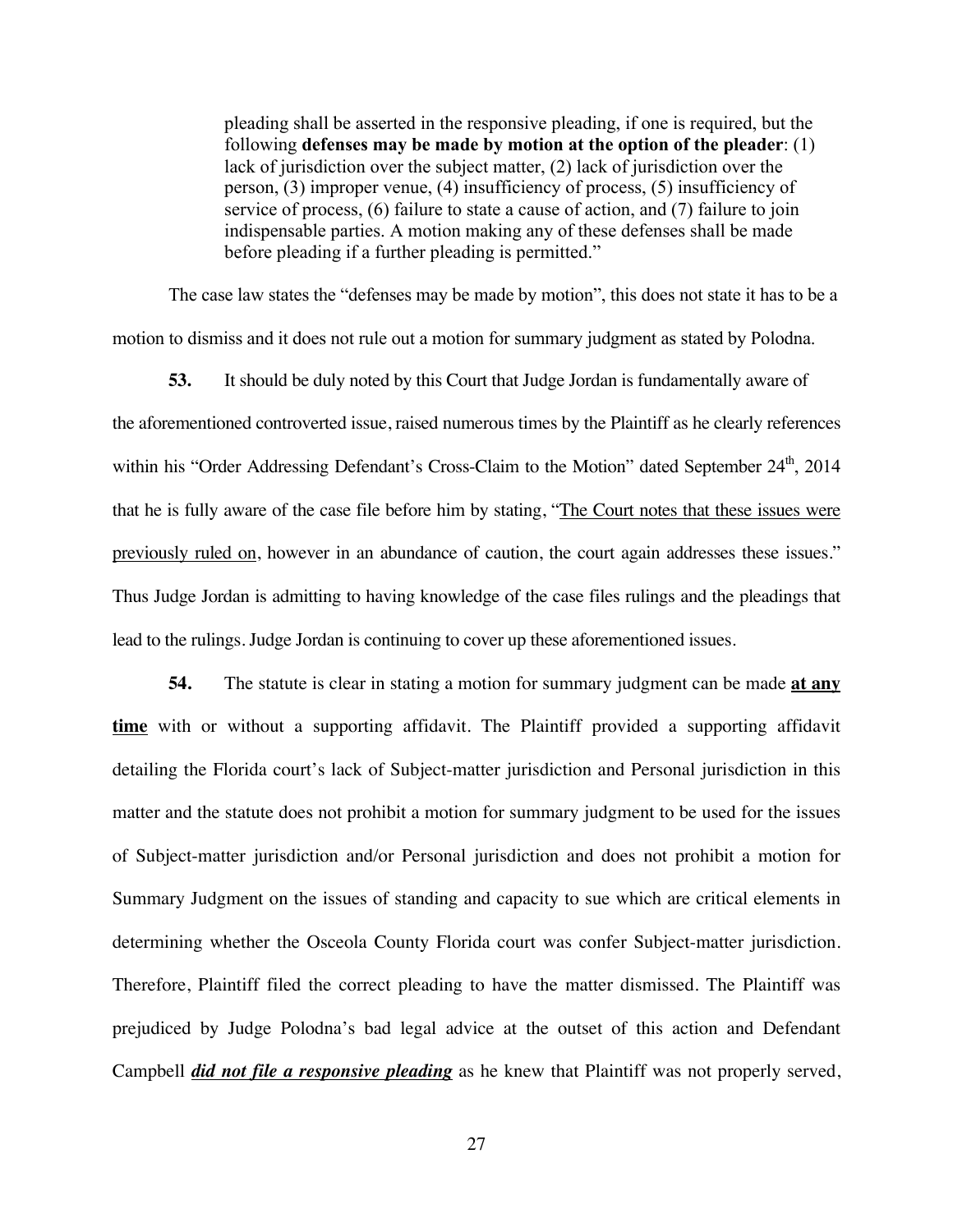that Von Curtis, Inc. lacked standing and capacity to sue and that Judge Poloda would cover up Campbell's errors and indiscretions from the Plaintiff and the Florida record. This was another example of the Plaintiff's rights of due process and equal protection of the law being violated in an effort to affect the Federal Court's considerations and disposition of the Plaintiff's Federal Diversity of Citizenship case.

**55.** This Court should take Judicial Notice, that Campbell and CBS did not file any responsive pleadings to any of the Plaintiff's numerous "Motions to Dismiss" or "Motion for Summary Judgment" and other responsive pleadings where the Plaintiff raised numerous elementary critical issues that disputed the Florida Court having been conferred Subject-matter and Personal jurisdiction within his "Affidavits in Opposition" to Campbell's multiple pleadings submitted that neither Defendants Campbell, CBS, Judge Polodna or Judge Jordan have opposed or refuted, they are just ignored. By the very nature of the Defendants action of not opposing any of the Plaintiff's pleadings or motions before the Florida court clearly demonstrates a failure to oppose all of the portions within the Plaintiff's pleadings and constitute the granting of those portions not opposed. This Florida action should have been dismissed at its outset. The Florida court ignored this Plaintiff's fundamental right of due process and equal protection of the law and started the marring of the Florida court record.

**56.** This Court should take Judicial Notice, that counsel for Defendants Campbell and CBS, Jonathan M. Bernstein, filed a "Reply Affidavit" and a "Reply Memorandum of Law", dated October  $3<sup>rd</sup>$ , 2014 with this Court that provides Case Law argument that clearly documents, demonstrates and supports all of the Plaintiff's Florida "Motions or Pleadings to Dismiss" and "Affidavits in Opposition" that raised grounds for immediate dismissal of the Florida action in that Mr. Bernstein states in part: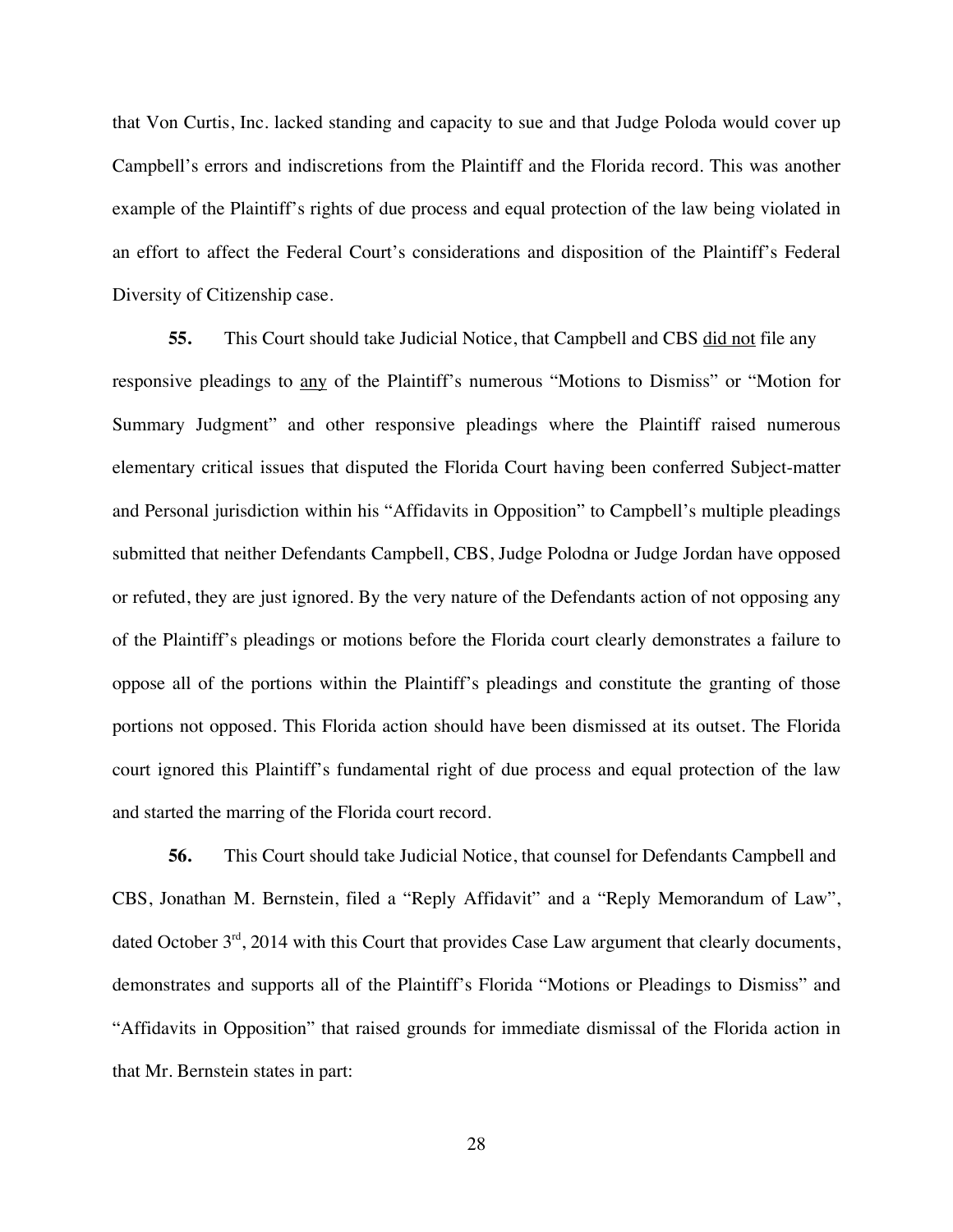"Plaintiff fails to address all of moving defendant's argument's. …By failing to address these arguments. Abandonment applies (See **Barmore v. Aidala**, 419 F.Supp. 2d 193, 201-02 (N.D.N.Y. 2005) [failure to oppose motion to dismiss a claim is deemed abandonment of the claim]; see also **Rizzo-Puccio v Colleg Auxilary Services**, Inc., 216 F.3d 1073 (2d Cir.200). In Fact, in the Northern District of New York the failure to supply opposition is deemed consent to granting that portion of the motion (see **Barmore**, 419 f.Supp.2d at 201-02 [citing N.D.N.Y.L.R. 7.1(b)(3); **Bundy Am. Corp. v. K-Z Rental Leasing, Inc.**, 2001 U.S. Dist. LEXIS 2439, 2001 WL 237218, at \*1 (N.D.N.Y. Mar. 9, 2001)(Hurd, J.); **Beers v. General Motors Corps.**, 1999 U.S. Dist. LEXIS 12285, 1999 WL 325378, at \*8 (N.D.N.Y. May 17, 1999)(McCurn, S.J.)."

**57.** This clearly adds insult to injury to the Plaintiff in this instant action, as the Plaintiff has clearly argued to this Court that not one of the Defendant's named within this instant action or the their representative counsels have provided a responsive pleading opposing, contradicting or refuting any of the Plaintiff's allegations within his Federal Civil Rights 42 U.S.C. §1983 Complaint or his Federal Diversity of Citizenship 28 U.S.C. §1332 Complaint. This clearly demonstrates abandonment on behalf of the Defendants and it can be construed that their failure to supply opposition is deemed consent to granting those portions of the Plaintiff's motion before this court.

**58.** In further adding more insult to injury, the Plaintiff has clearly documented a submission to the Florida court a "Motion for Summary Judgment" with multiple grounds to dismiss the Florida Action back on February  $6<sup>th</sup>$ , 2013 that was never responded to with a responsive pleading opposing any parts of the Plaintiff's motion by the Florida movant Von Curtis, Inc. or counsel for the Florida movant party, Campbell and CBS. In fact, and in the Florida court's "Detail Summary of the Florida Case" **(See Exhibit 15)**, Campbell and CBS have not once filed responsive pleadings opposing any of the Plaintiff's Motions or Pleadings before any of the Osceola County Florida court hearings or to the Osceola County Florida court. That Campbell and CBS were incapable of demonstrating both Subject-matter and Personal jurisdiction and that Von Curtis, Inc. had both standing and capacity to sue. Upon information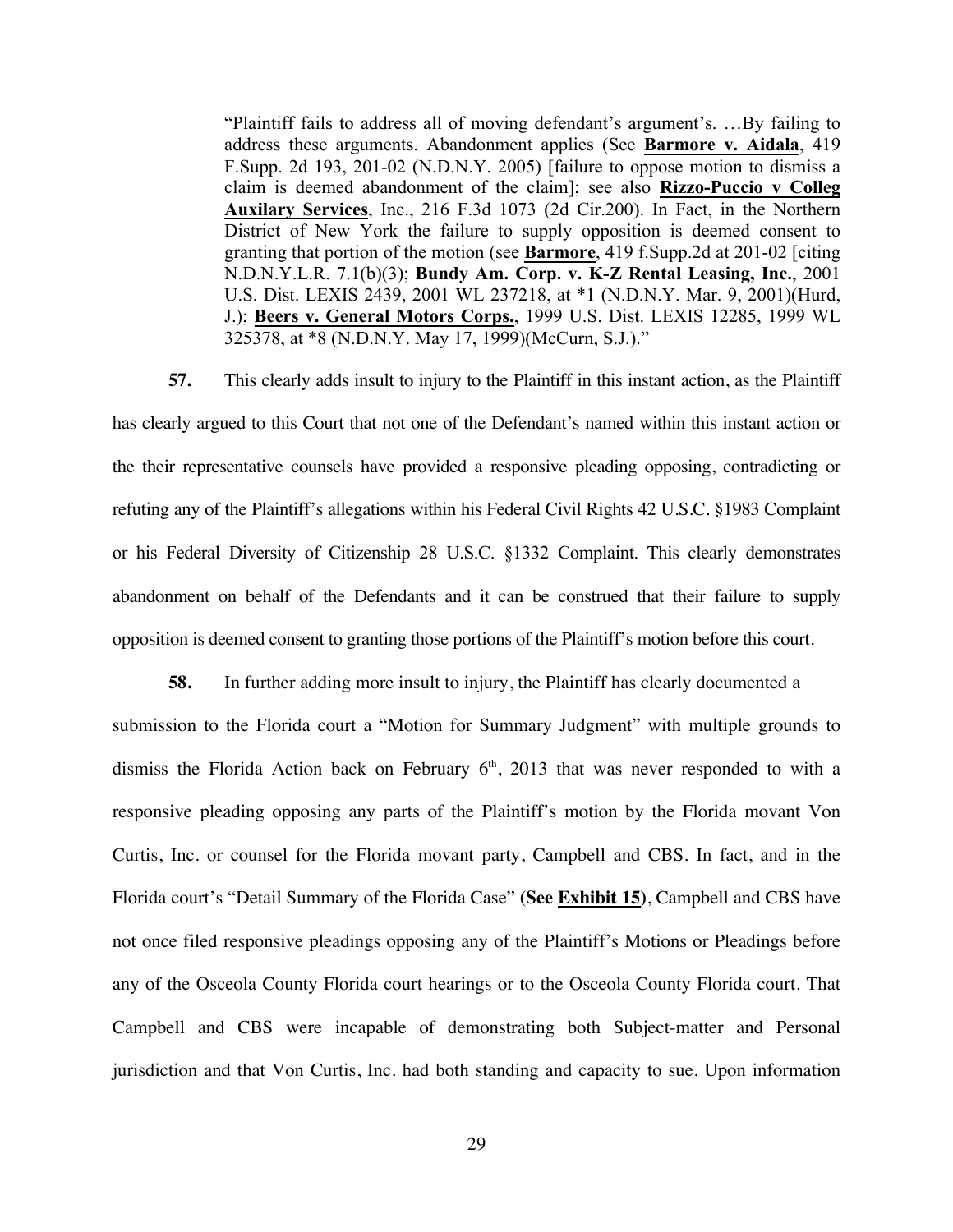and belief, they knew Judge Polodna and Judge Jordan would cover up for them and ignore each and every one of the Plaintiff's arguments in the Florida proceeding. This would further raise the controverted issue as to why Campbell and CBS filed the lawsuit in Osceola County instead of Seminole County where the work was done and plaintiffs to the Florida action reside or in Hillsborough County where Campbell and CBS have their offices. Campbell had to know that he could do as he pleased in Osceola County Florida. Another issue is that another judge, at the outset of the case was first assigned to the case, Judge Jeffrey M. Fleming and by some strange occurrence, Judge Polodna was subsequently assigned, most notably there was never a notice filed or served of a change of judiciary upon the Plaintiff. **(See Exhibit 15)**

**59.** Campbell perpetrated fraud on his client, on the court and the Plaintiff in that he knew sole movant Von Curtis, Inc. lacked standing and capacity to sue and still took them on as a client from the outset of the Florida action and probably took a retainer from them and later openly admitted to such within his Florida filed "Motion for Leave to File Amended Complaint", in open Florida court testimony during the first hearing on the Florida action and subsequently by way of (2) two Federal filed "Affidavits of John W, Campbell". Campbell was well aware of this and was completely confident the Florida court would cover the matter up for him as he was only dealing with an out of state *Pro se* Litigant whom allegedly didn't know any better.

**60.** The very essences of Mr. Campbell's actions and submitted pleadings are proof enough for this Court to reasonably consider this as an act of fraud. These Florida proceedings should never have gone any further than a dismissal of the "Complaint" filed December  $27<sup>th</sup>$ , 2012 once Campbell made the aforementioned admissions in writing and oral testimony before the Florida court that Von Curtis, Inc. is "**the incorrect Plaintiff"**.

**61.** The Plaintiff clearly demonstrated the Court was well aware it had no right to rule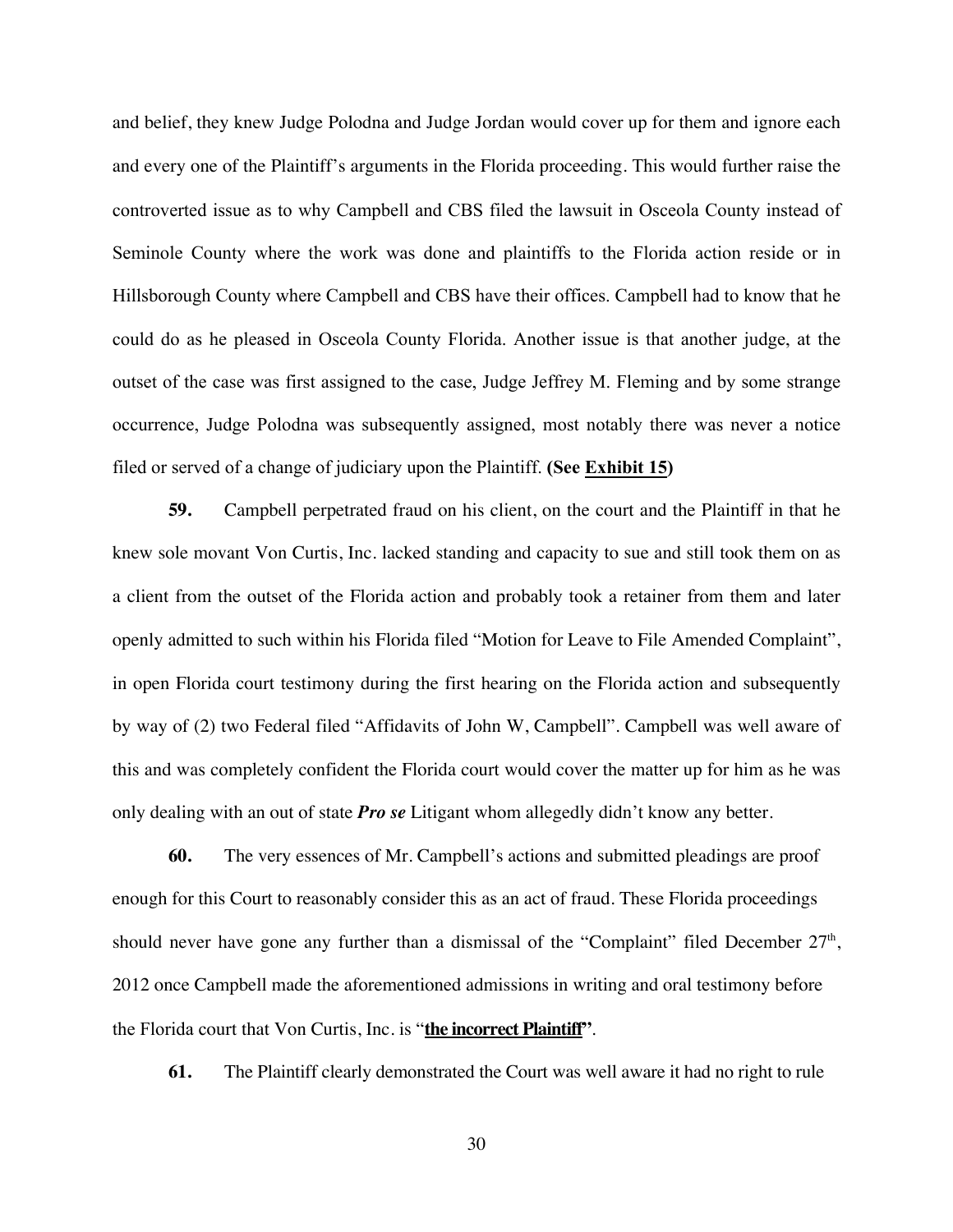in the absence of jurisdiction on matters before it as the sole movant Florida Plaintiff, "Von Curtis, Inc." lacked standing and the capacity to sue the Plaintiff, pursuant to **Fla. R. Civ. P. Rule 1.120(a) & (b).** That since Campbell's commencement of the lawsuit action on December  $27<sup>th</sup>$ , 2012, the Plaintiff clearly demonstrated to the Court, that Von Curtis, Inc. clearly was not a named party in the Florida complaints "Contract" in dispute and Campbell openly admitted such in his pleadings and on the record, the Court had only one choice and that was to dismiss the Complaint in its entirety. The Court blatantly ignored all of the Plaintiff's exculpatory exhibits and "Case Law" documented in support of this defense within his pleadings before the Court and this is a denial of due process and equal protection of the law.

**62.** The Florida court should not have granted "Leave to Amend" to Von Curtis, Inc., based upon Campbell's "Motion for Leave to File Amend Complaint", as Campbell within his Motion was asking to remove the sole existing movant, Von Curtis, Inc. and substitute a new one in Von Curtis, Inc.'s place. This defeats the sole purpose of "amending" a complaint, which by definition means to add to a said complaint, not submit a brand new complaint, with new litigants named and reconstruct the Florida complaint's ole allegations with new allegations to be connected to these new litigants. That in essence is a withdrawal of the "Complaint" and not an "Amending" and should have required the Campbell to withdraw and refile new applications, new fees and statutory documents with the Court. Further, the court was made fully aware of the fact that there existed an "Indemnification Clause" found within the Florida complaints' exhibited "Contract" in dispute that would prevent anyone from suing the Plaintiff as additional money was owed to him for additional work already performed and not paid for. This was also ignored by the Florida court. This clearly is denies Plaintiff due process and equal protection of the law.

**63.** The issue is that the Florida court ignored and/or denied the Plaintiff his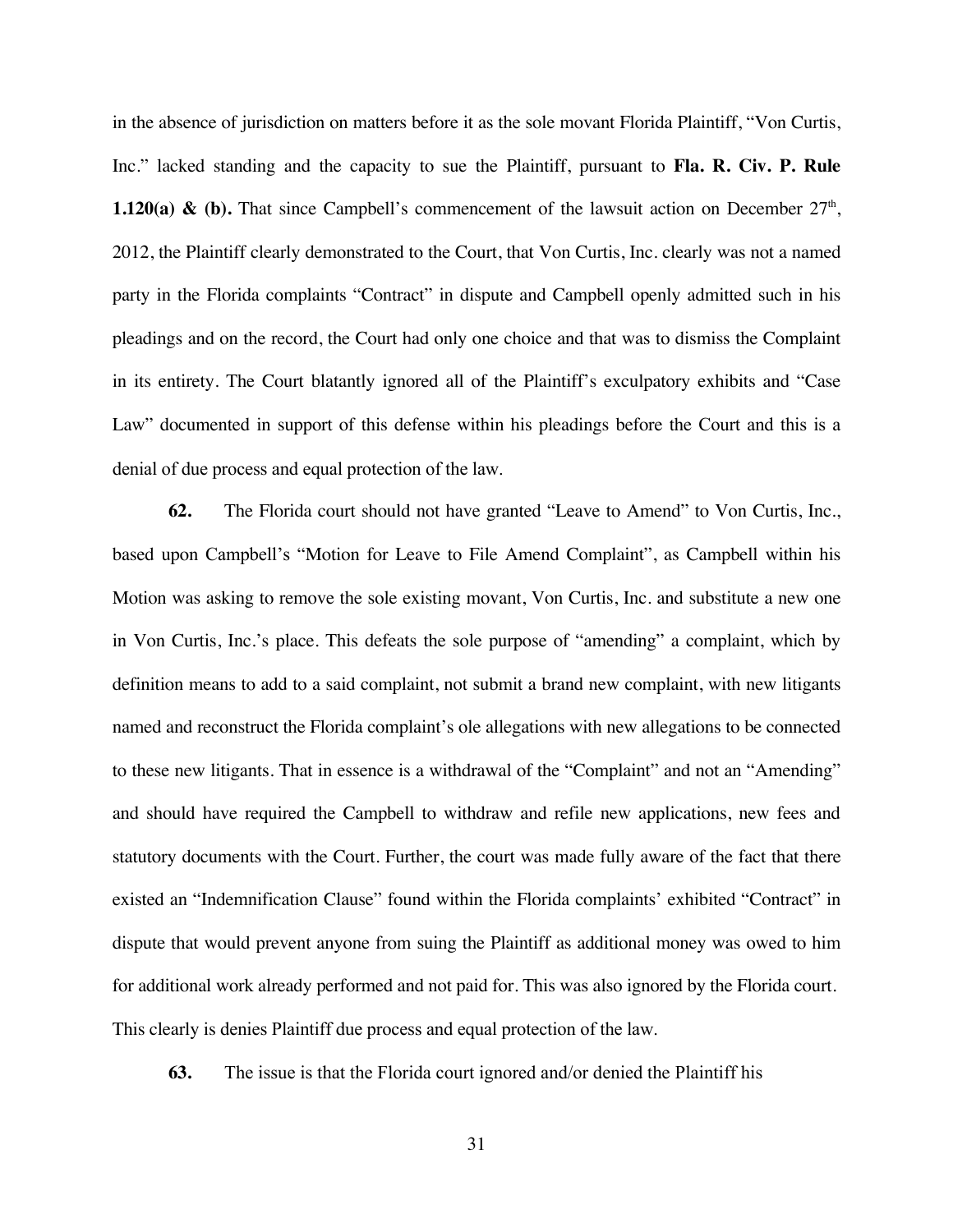fundamental rights of due process and equal protection of the law by deliberately not granting the Plaintiff's motion to have the Florida action dismissed as it clearly should have been based upon Mr. Bernstein's argument of abandonment. There is no doubt that the Florida court was well aware that such decisional or case law existed and the Plaintiff herein has documented within numerous pleadings that Campbell and CBS have not provided a single responsive pleading opposing any of the Plaintiff's pleadings that plead any matter before the Florida court.

**64.** This is just one instance of many documented where the Plaintiff's rights of due process and equal protection of the law were and still are being deliberately violated by the Osceola County Florida court and more violations will be further demonstrated below. This thereby, clearly interferes with and alters the Federal Courts considerations and disposition of the Plaintiff's (2) two Federal cases presently before this Court. This Florida State action is impairing the flexibility and authority to decide these Federal case(s) at bar. The Plaintiff is emphatically requesting Injunctive Relief as he fears that he will receive unfair, partial and biased treatment or justice by the Osceola County Florida court in the Florida action especially since the Florida court has a complete disregard for the law, whether Federal, Florida State or Case Law and the Federal court system as documented herein.

**65.** The Plaintiff filed with the Florida court a "Motion to Dismiss" with an "Affidavit in Support of Motion to Dismiss", dated April  $3<sup>rd</sup>$ , 2013 again raising, including but not limited to, the controversial issues of Subject-matter jurisdiction as Von Curtis, Inc. lacked standing and capacity to sue and that the Plaintiff was not properly served pursuant to either New York State law or Florida Rules of Civil Procedure §1.140(b)(2). The Plaintiff argued:

9. The Plaintiff, as named within this Complaint, has no standing to bring this suit as the Plaintiff was not a party to the actual contract agreement and the Defendant, as named in the action, did not perform any work for the Plaintiff. The Defendant, as named, does not exist as a business and is not named as a party on the contract as well. "Unless a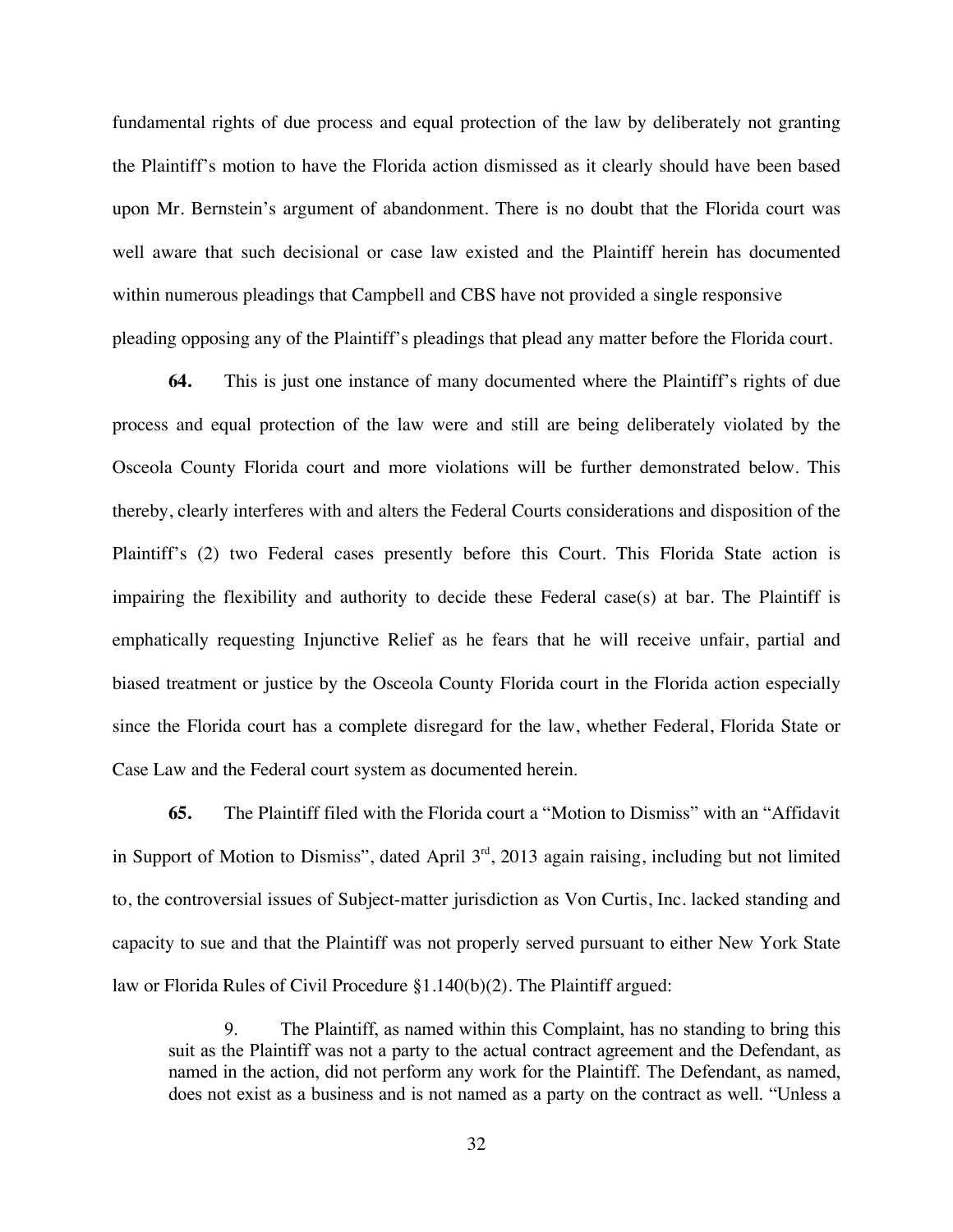person is a party to a contract, that person may not sue - or, for that matter, be sued - for breach of that contract ..." **Metropolitan Life Ins. Co. v. McCarson**, 467 So.2d 277 (Fla.1985); **Caretta Trucking Inc. v. Cheoy Lee Shipyards**, Ltd., 647 So.2d 1028 (Fla. 4th DCA 1994). Therefore, the Plaintiff's Complaint in its entirety must be dismissed.

a. This Court never had "Subject Matter Jurisdiction" or Personal Jurisdiction over the parties, as the court;

i. pursuant to **Florida Rule of Civil Procedure §1.120(a)(b),**  did not have authority to proceed or rule over any matter pertained to this suit as the Plaintiff did not have the capacity to sue or be sued;

ii. pursuant to **Florida Rule of Procedure §1.140(b)(2)(5)**, **New York State Civil Practice Law & Rules § 308(2), Florida Rule of Judicial Administration § 2.516(b)(2), Florida Rules of Civil Procedure §1.070(e)** and **Florida Statutes §48.031(5)** could not have heard the case because the Court has not "Personal Jurisdiction" over the parties;

iii. The Contract was signed in New York State;

iv. No other party was assigned to the Contract;

v. cannot hear the case because the Defendant has an Indemnification Clause within the contract under dispute that protects the Defendant from Legal Recourse should a "Client" have an outstanding debt owed the Defendant and the "Client" refused to pay the debt;

vi. cannot hear the case because the Defendant has a pending action against the Plaintiff(s) in U.S. District Court, Northern District of New York that has jurisdiction in the case involving the same parties and the same subject matter.

Copy of the **Affidavit in Support** is annexed as **Exhibit 23** and herein made part of.

**66.** Neither Campbell nor CBS, at any time prior or on the hearing date of June 11<sup>th</sup>.

2013, filed a responsive pleading, on behalf of the sole movant Von Curtis, Inc. to this motion by

the Plaintiff. In addition to the above Plaintiff's "Affidavit in Support" and because neither

Defendants Campbell or CBS filed any responsive pleading to the motion, the Plaintiff filed with

the Florida court an "Amended Affidavit in Support" of the Plaintiff's aforementioned motion that

further raised, addressed and defined additional controverted elemental issues and introduced more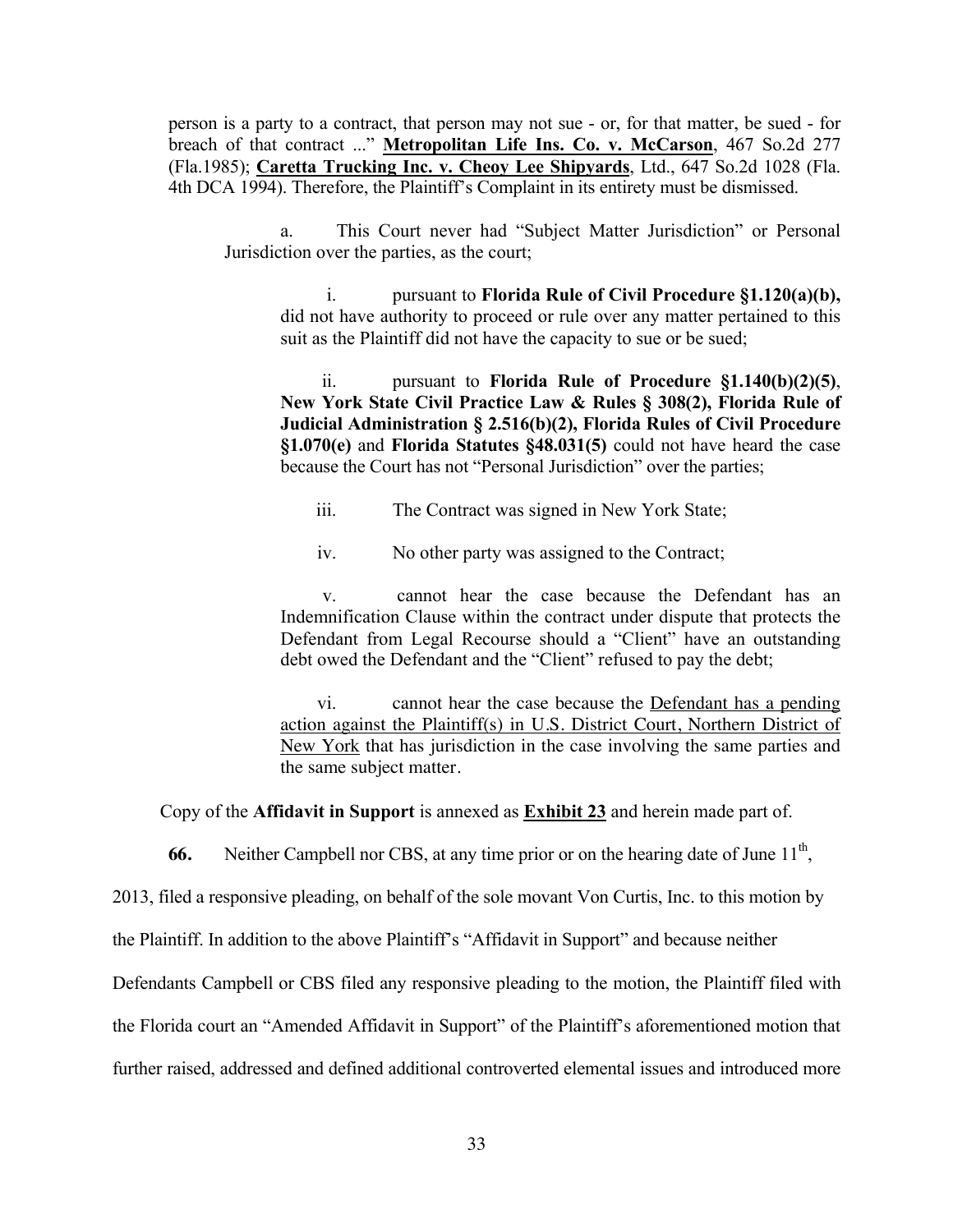Florida Statues and Case Law that deprived the Osceola County Florida court from being conferred Subject-matter jurisdiction. Neither Campbell nor CBS and/or Judge Polodna or Judge Jordan have to date, ever addressed the controverted issues raised within the Plaintiff's "Supplemental Affidavit in Support" during the Florida action and this will be further addressed below.

**67.** The Plaintiff filed with the Court on May  $8<sup>th</sup>$ , 2013 a "Verified Answer to Summons and Complaint", dated May  $7<sup>th</sup>$ , 2013. This Verified Answer was improperly captioned as it was supposed to be captioned as the "Verified Answer to the Amended Complaint" and not the original summons and complaint filed December  $27<sup>th</sup>$ , 2012 as within this document it states:

> "2. That I make this Verified Answer in response to the altered Summons dated April  $25<sup>th</sup>$ , 2013 and Complaint by Attorney, John W. Campbell.

Copy of the Altered Summons & Amended Complaint are annexed as Exhibits 1 & 2"

# Copy of the **Plaintiff's Verified Answer to Summons and Complaint** is annexed **Exhibit 24** and herein made part of.

**68.** The Plaintiff then discovered that the "Verified Answer to Summons and Complaint" was not properly captioned and immediately filed an "Amended Verified Answer to Summons and Amended Complaint", dated May  $9<sup>th</sup>$ , 2013.

## Copy of the **Plaintiff's Amended Verified Answer to Summons and Amended Complaint** is annexed **Exhibit 25** and herein made part of.

**69.** The Plaintiff clearly demonstrated and documented with a preponderance of evincing material evidence in support of his seven (7) "Affirmative Defenses". That clearly the Florida court should have addressed these "Affirmative Defenses" at the outset of the commenced Florida action. That based upon these "Affirmative Defenses", the Florida court should have granted the Plaintiff an immediate dismissal of the Florida action. Instead, the Florida court chose to completely ignore the Plaintiff's pleading and never had a hearing on the pleading. This was another denial of the Plaintiff's rights to due process and equal protection of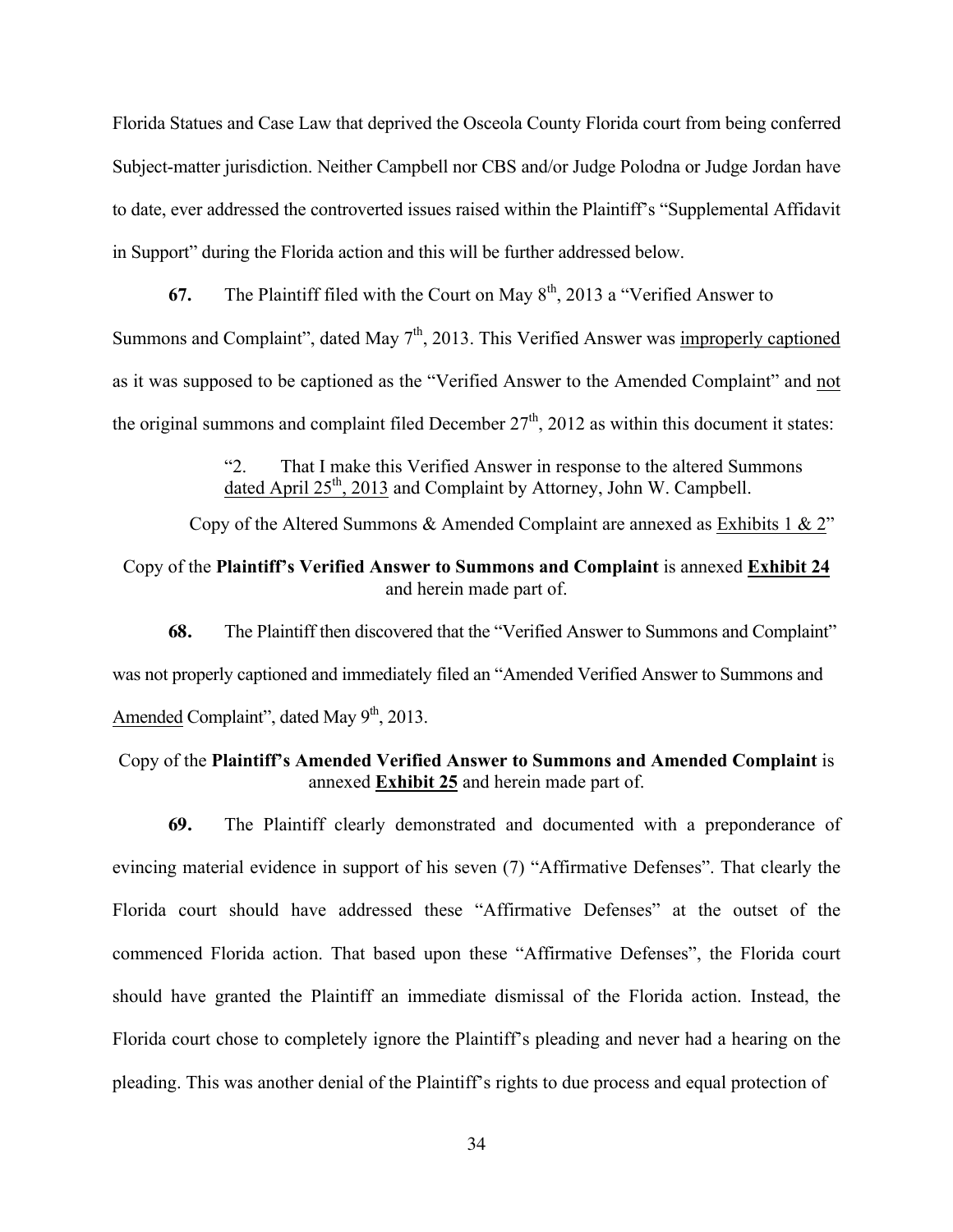the law by the Florida court.

**70.** This pleading by the Plaintiff clearly raised the Florida court's lack of Subjectmatter jurisdiction based upon;

**a.** Von Curtis, Inc.'s lack of standing and capacity to sue as the movant was not named within the exhibited "Contract" in dispute; and

**b.** Campbell openly admitted twice, by way of a motion and within testimony on the record in open court, that sole movant Von Curtis, Inc. was the wrong movant party within the complaint at bar; and

**c.** The Florida complaint was procedurally improper before the Florida court as the parties named within the complaint were not named parties within the exhibited "Contract" in dispute which created a *Prima facie* case for immediate dismissal based upon movant party's lack of standing and capacity to sue; and

**d.** The Florida court procedurally never was conferred Subject-matter jurisdiction as the Florida court openly admitted to not having secured such to be entitled to rule or render an order of the Florida court to grant the movant Leave to Amend the Florida Complaint and never verified or secured Personal jurisdiction over the Plaintiff herein; and

**e.** That without the Florida court having secured and been conferred Subjectmatter jurisdiction over the controverted issues and Personal jurisdiction over the Plaintiff herein any subsequent order rendered by the Florida court would have been void; and

**f.** That the neither the Florida complaint nor the Florida amended complaint had not a shred of supporting evidence attached to it to support a cause of action. Another fatal flaw of the pleading that should of gave way to an immediate dismissal of the Florida action at bar; and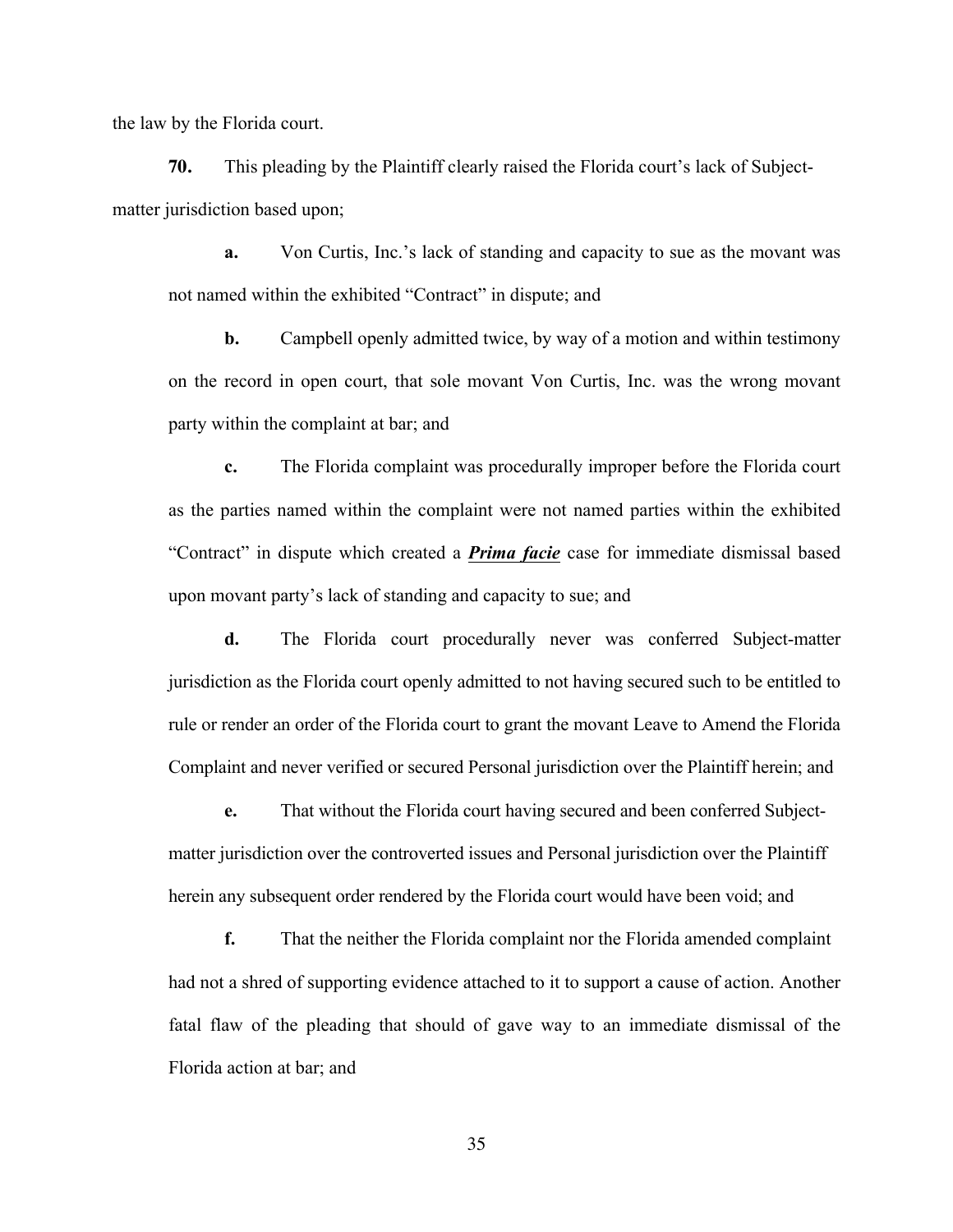**g.** That Personal jurisdiction was never secured or conferred to the Florida court as the Plaintiff clearly argued that he was never properly served the original complaint dated December  $27<sup>th</sup>$ , 2012 pursuant to Florida Law. This too is a fatal flaw that warranted the immediate dismissal of the Florida action; and

**h.** There was an "Indemnity Clause" that was never addressed that protected the Plaintiff from any legal recourse that was never responded to or addressed by Florida court, the Defendants Campbell or CBS. This clause was immediate grounds for dismissal of the Florida action as Campbell openly admitted in both the original and the amended complaint there were unpaid "Change Orders" attached to the exhibited "Contract" in dispute; and

**i.** Campbell filed (2) two false instruments with the Florida court in his effort to obtain the granting of the motion for leave to file amended complaint. This was a fraud upon the Florida court and clearly prejudiced the Plaintiff. Within Campbell's motion he filed a proposed "amended complaint" that was completely different from the document that eventually was filed and served upon the Florida court and improperly substitute served upon a family member of the Plaintiff. Campbell's motion before the court provided false intentions to the Florida court. Campbell specifically declared that the listed plaintiff on the original complaint was to be substituted out of the document and a new movant plaintiff put in their place. This never happened as clearly documented within the Florida case record; and

**j.** Defendant Campbell also provided a false Florida "certificate of compliance" in an effort to piggy-back his motion onto the Plaintiff's hearing of April  $1<sup>st</sup>$ , 2013. The document filed was also in clear violation of Florida's Statute, Administrative Order No. 2012-03 as Campbell order to obtain permission to be heard by the Florida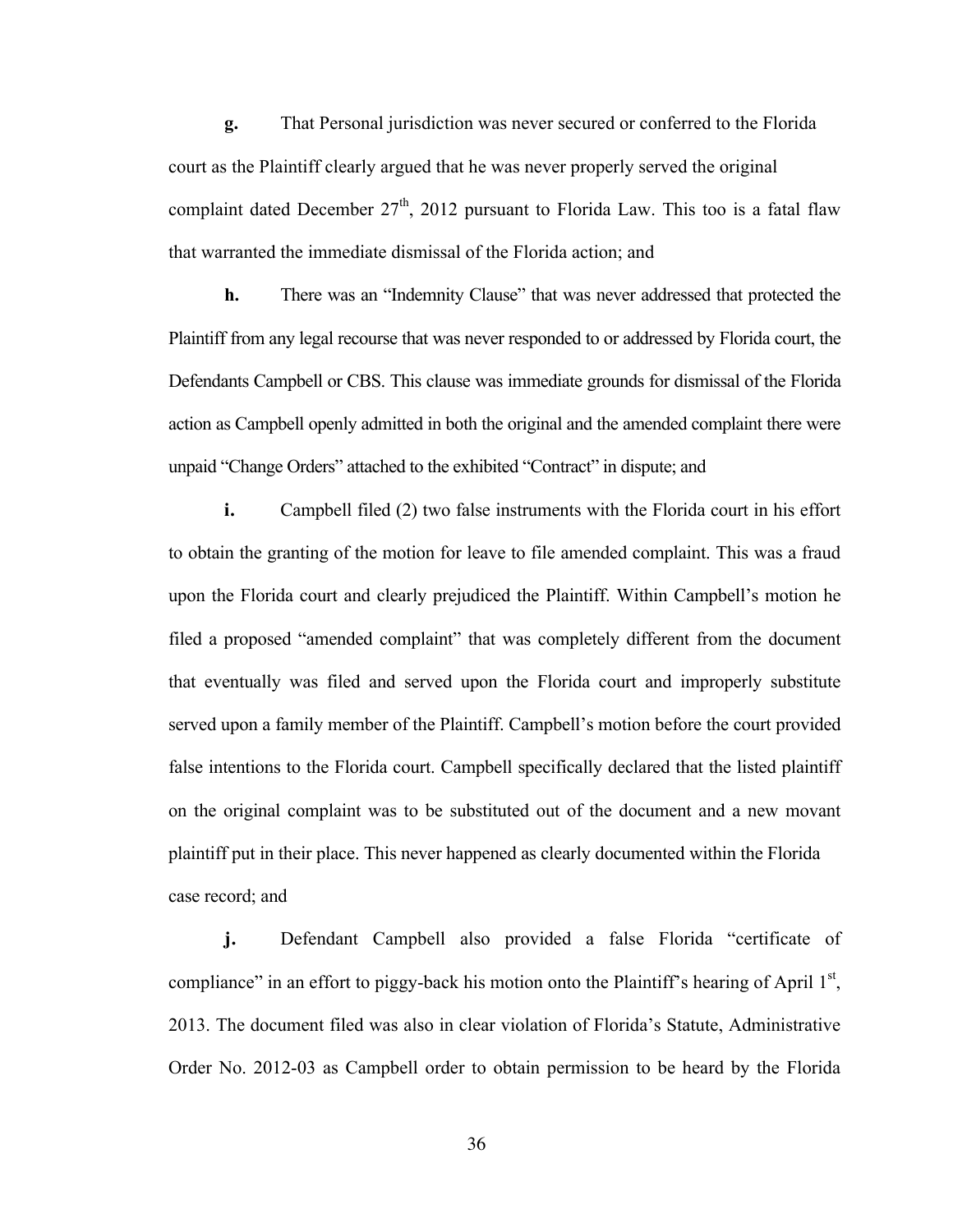court was required to have a "substantive conversation in person or by telephone in a good faith effort to resolve the motion without the need to schedule a hearing and does not envision an exchange of ultimatums by fax, e-mail or letter. Campbell made false statements within this document that never and could never have occurred and the document was filed after the Florida court granted him permission to be heard on the same day as the Plaintiff's hearing; and

**k.** The Florida Uniform Administrative Policies Procedures of Civil Divisions clearly states, "Additional motions should not be "piggy-backed" by cross-notice unless counsel first confirms with opposing counsel and the Judge's Judicial Assistant that there can be sufficient additional time reserved in which to hear them." Campbell bypassed and violated this Florida Statute in an effort to obtain a tactical advantage over the Plaintiff and prejudice his defenses in the Florida action.

**71.** The Plaintiff filed a "Supplemental Affidavit in Support of Motion to Dismiss" dated June  $7<sup>th</sup>$ , 2013 to be attached to his "Motion to Dismiss", dated April  $3<sup>rd</sup>$ , 2013. Campbell filed no responsive pleading to the "Motion to Dismiss", dated April 3<sup>rd</sup>, 2013 or to the "Supplemental" Affidavit in Support of Motion to Dismiss" dated June  $7<sup>th</sup>$ , 2013. The Plaintiff herein raised controverted issues, including but not limited to:

**a.** The issue that sole movant Von Curtis, Inc. lacked standing and capacity to sue in the Florida matter; and

**b.** The issues that the Florida court lacked both Subject-matter jurisdiction over the issues and Personal jurisdiction over the Plaintiff herein; and there was an "Indemnity Clause" made part of the exhibited "Contract" in dispute.

**c.** The Plaintiff also attached and notified the Florida court that there was a prior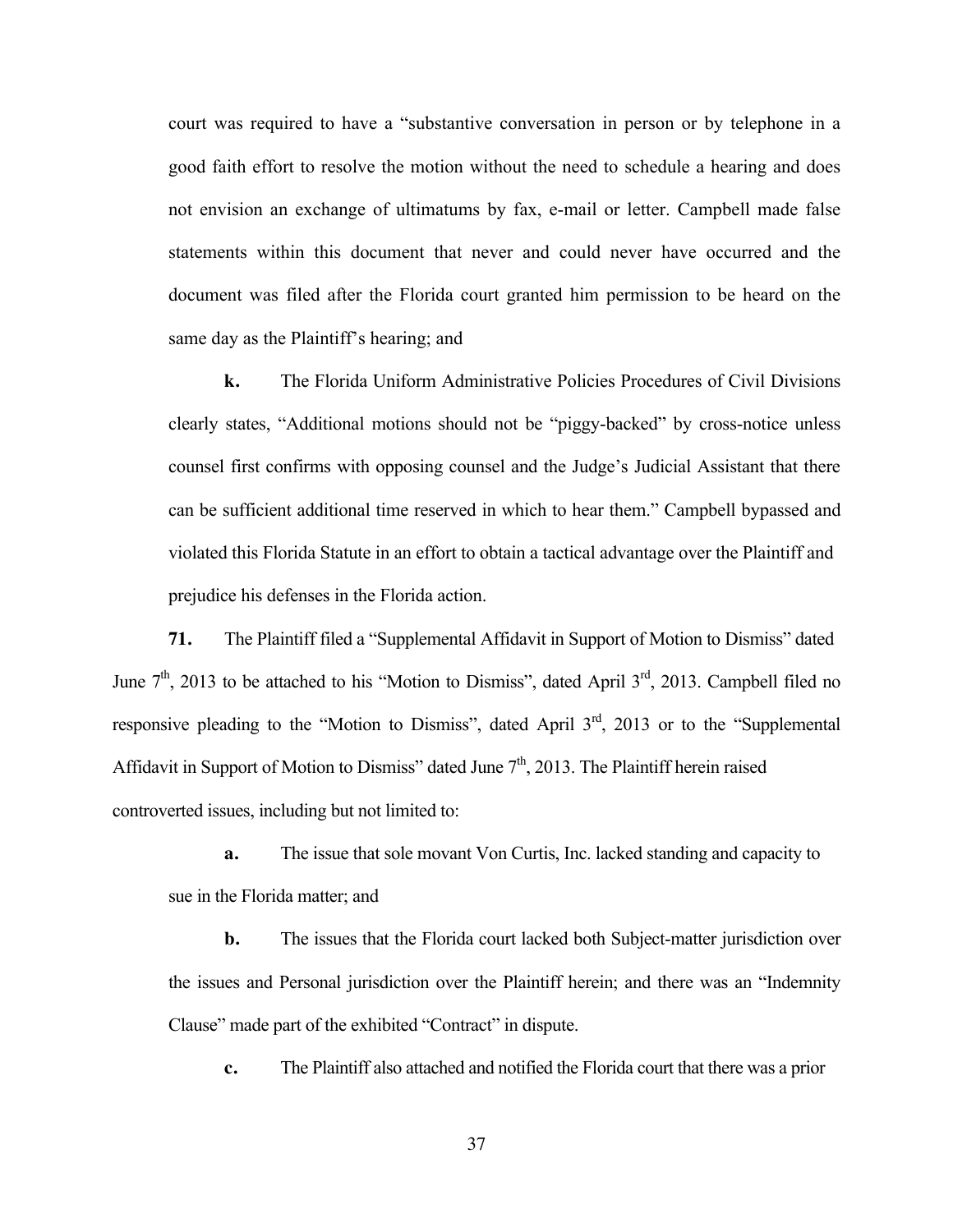filed Federal case against the specified parties related to the Florida action that could not have been amended to the Florida action, dated March  $25<sup>th</sup>$ , 2013 that took precedence over the Florida action and attached a copy of the Federal verified complaint to the Affidavit in Support.

**d.** That the Supplemental Affidavit in Support had clear, concise, definitive and evincing evidentiary material, Case Law and Florida Statutes that clearly deprived the Osceola County Florida court of Subject-matter jurisdiction over the controverted issues and Personal jurisdiction over the Plaintiff herein to support the immediate dismissal of the Florida action.

**e.** That neither Campbell nor CBS refuted by way of an opposing responsive pleading opposed the Plaintiff's "Affidavit in Support" or the "Supplemental Affidavit in Support" submitted to the Florida court. That during the June  $11<sup>th</sup>$ , 2013 hearing on the Plaintiff's "Motion to Dismiss", Florida court never addressed, contradicted, or refuted the clear and concise elemental issues raised by the Plaintiff that disputed this Florida court as having been conferred Subject-matter jurisdiction over the controverted issues and Personal jurisdiction over the Plaintiff herein.

**f.** The Florida court never evoked Campbell to demonstrate how the Florida court had secured such or was conferred such prior to the April  $1<sup>st</sup>$ , 2013 hearing in which the Florida court subsequently granted Campbell's "Motion for Leave to File Amended Complaint". The Florida court never evoked Campbell to demonstrate how the Florida court had secured such or was conferred such prior to the June  $11<sup>th</sup>$ , 2013 hearing. That without Campbell providing the Florida court a responsive pleading, to either hearing, opposing the Plaintiff's clearly raised disputed issues and the Florida court not refuting the Plaintiff's clearly raised arguments controverting the Osceola County Florida court having been conferred Subject-matter and Personal jurisdiction and not rendering a properly written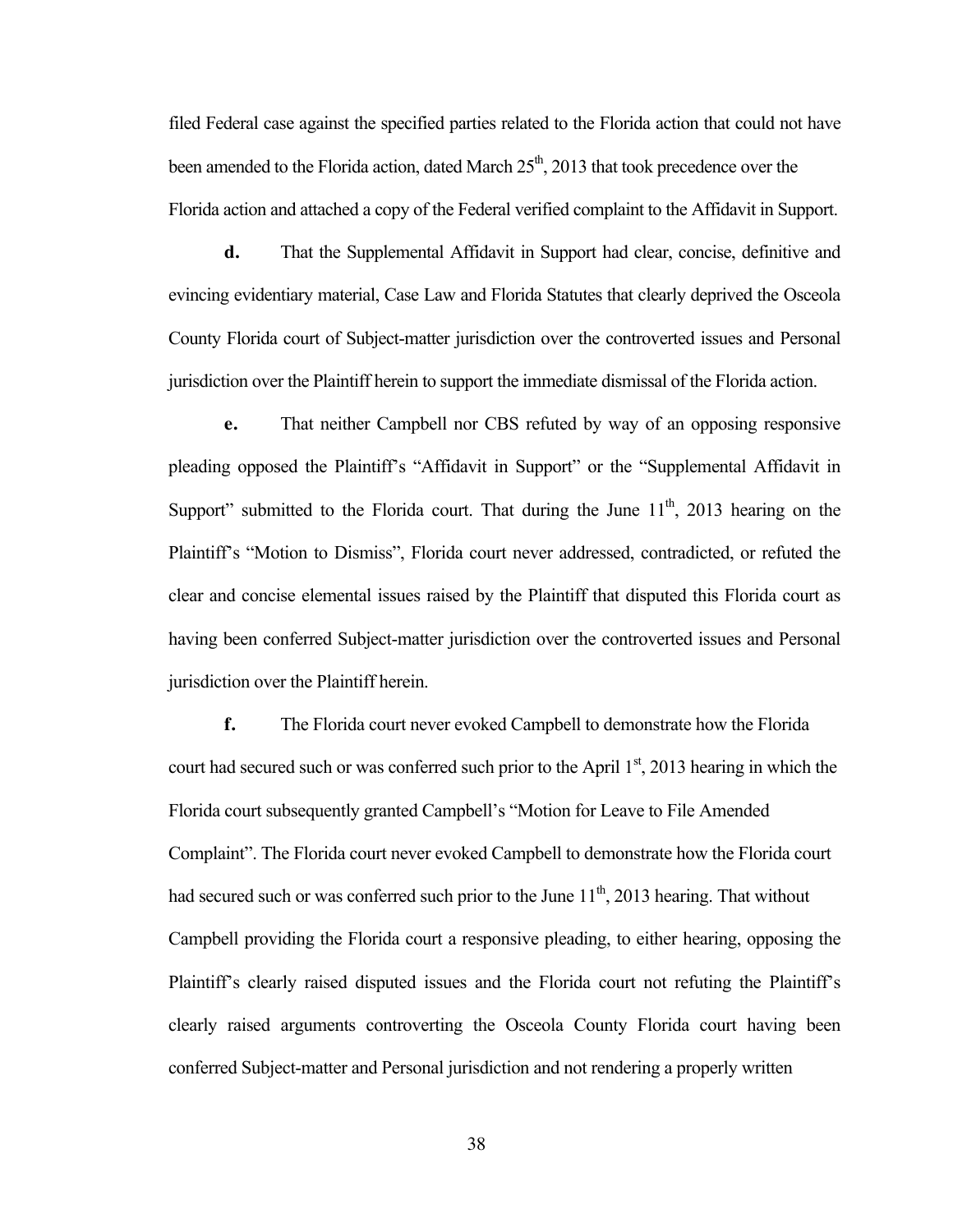decision of the record by way of findings of fact or any conclusions of law within, the Florida court would be ruling in complete absence of all jurisdictions and the April  $1<sup>st</sup>$ , 2013 ruling should be and is deemed void for all intents and purposes.

**g.** The Florida court ignored all of the above including the fact that argument was made that a Federal ongoing action was filed prior to the granting of the movant's illegal, fraudulent and improperly served "amended complaint".

**h.** The Florida court denied the Plaintiff's motion without a properly written

decision on the record which hindered the Plaintiff from be able to properly appeal the order

as there were no findings of fact or conclusions of law to base an appeal upon. Again, the

Florida court is denying the Plaintiff of his due process rights and equal protection of the law.

#### A copy of the **Plaintiff's Supplemental Affidavit in Support of Motion to Dismiss** is annexed as **Exhibit 26** and herein made part of.

**72.** This Court should take Judicial Notice:

Florida Rules of Civil Procedure, Rule 1.140(b) states in part:

**(b) How Presented.** Every defense in law or fact to a claim for relief in a pleading shall be asserted in the responsive pleading, if one is required, **but the following defenses may be made by motion at the option of the pleader:** (1) lack of jurisdiction over the subject matter, (2) lack of jurisdiction over the person, (3) improper venue, (4) insufficiency of process, (5) insufficiency of service of process, (6) failure to state a cause of action, and (7) failure to join indispensable parties. **A motion making any of these defenses shall be made before pleading if a further pleading is permitted.** The grounds on which any of the enumerated defenses are based and the substantial matters of law intended to be argued *shall be stated specifically and with particularity in the responsive pleading or motion.* Any ground not stated shall be deemed to be waived *except any ground showing that the court lacks jurisdiction of the subject matter may be made at any time.* No defense or objection is waived by being joined with other defenses or objections in a responsive pleading **or motion**. If a pleading sets forth a claim for relief to which the adverse party is not required to serve a responsive pleading, the adverse party may assert any defense in law or fact to that claim for relief at the trial, except that the objection of failure to state a legal defense in an answer or reply shall be asserted by motion to strike the defense within 20 days after service of the answer or reply.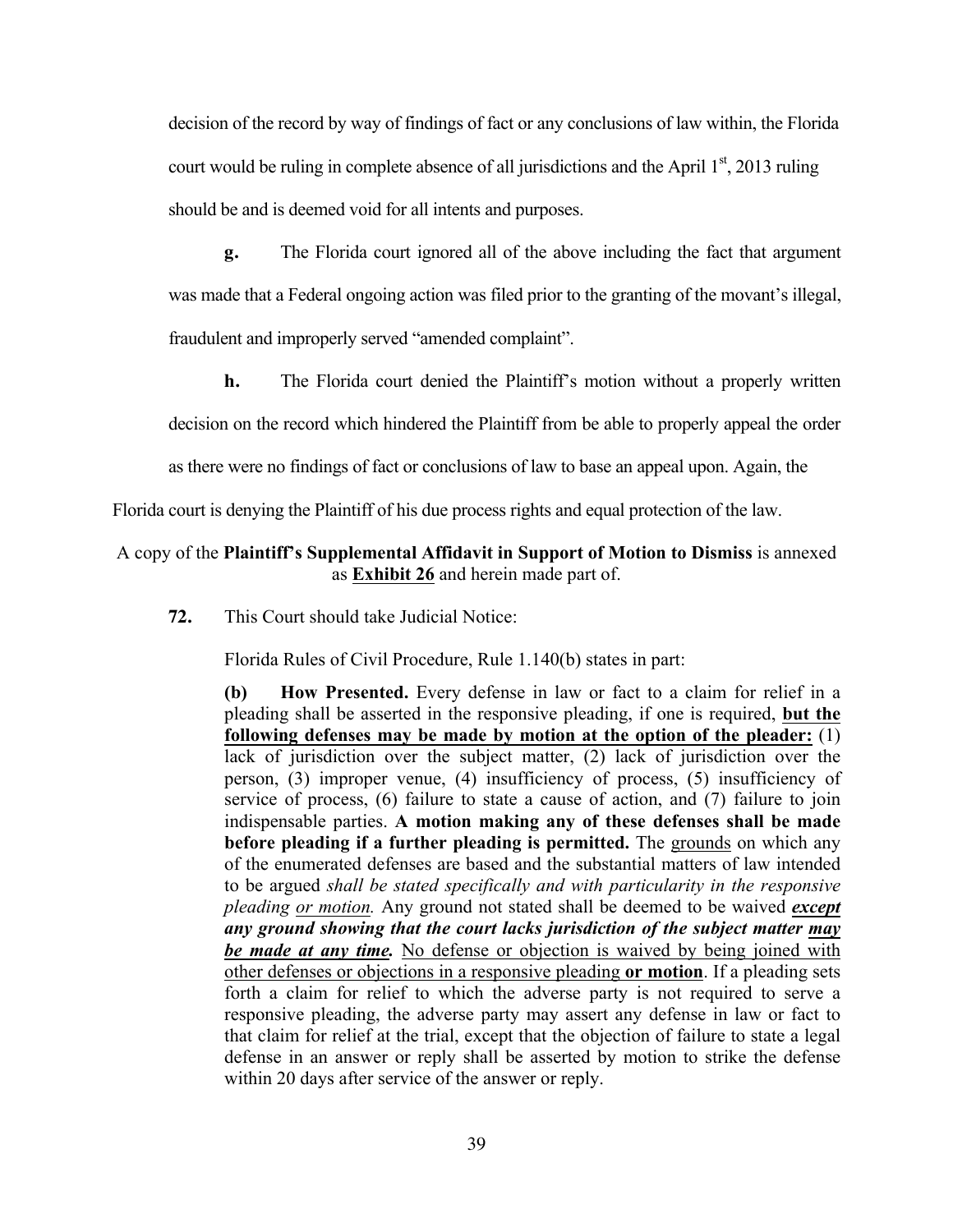**73.** Based upon the above, the Plaintiff never filed an answer to the original summons and complaint filed December  $27<sup>th</sup>$ , 2012 **but did** file multiple motions asserting all, with exception to defense number (7), of the aforementioned defenses and as such, Plaintiff could not have waived all personal jurisdiction arguments when he filed Answer to Summons and Complaint on May 8<sup>th</sup>, 2013 contrary to Defendant Judge Jordan's **Order Addressing Defendant's Cross-Claim to the Motion** dated September  $24<sup>th</sup>$ , 2014. This self-serving order was issued two months after Judge Jordan was served by mail the Plaintiff's Verified Federal Civil Rights 42 U.S.C. §1983 Complaint naming him as a Defendant.

**74.** The Plaintiff clearly raised by way of his motions before the Florida court, controverted issues and elements that directly affected, determined and defined whether the Osceola County Florida court secured or was conferred Subject-matter jurisdiction. The Plaintiff's motions and responsive pleadings, from the commencement of the Florida action on December  $27<sup>th</sup>$ , 2012 to and including the Plaintiff's answering papers with (7) seven "Affirmative Defenses" filed May  $10^{th}$ , 2013, included but were not limited to, these elementary critical "Affirmative Defenses" stated clearly, specifically and with particularity:

**a.** Von Curtis, Inc. did not have standing and capacity to sue as this movant party was never a named party within the Contract in dispute nor mentioned in it; and

**b.** Giulio Veglio and PM Veglio, LLC could not have both standing and capacity to sue because of the Indemnification Clause within the Contract in Dispute and they were named within the Federal Diversity of Citizenship lawsuit in New York prior to the Florida hearing on movant Von Curtis, Inc.'s motion to amend the complaint, the granting of the amending of the Florida complaint, the filing and serving of the amended Florida complaint; and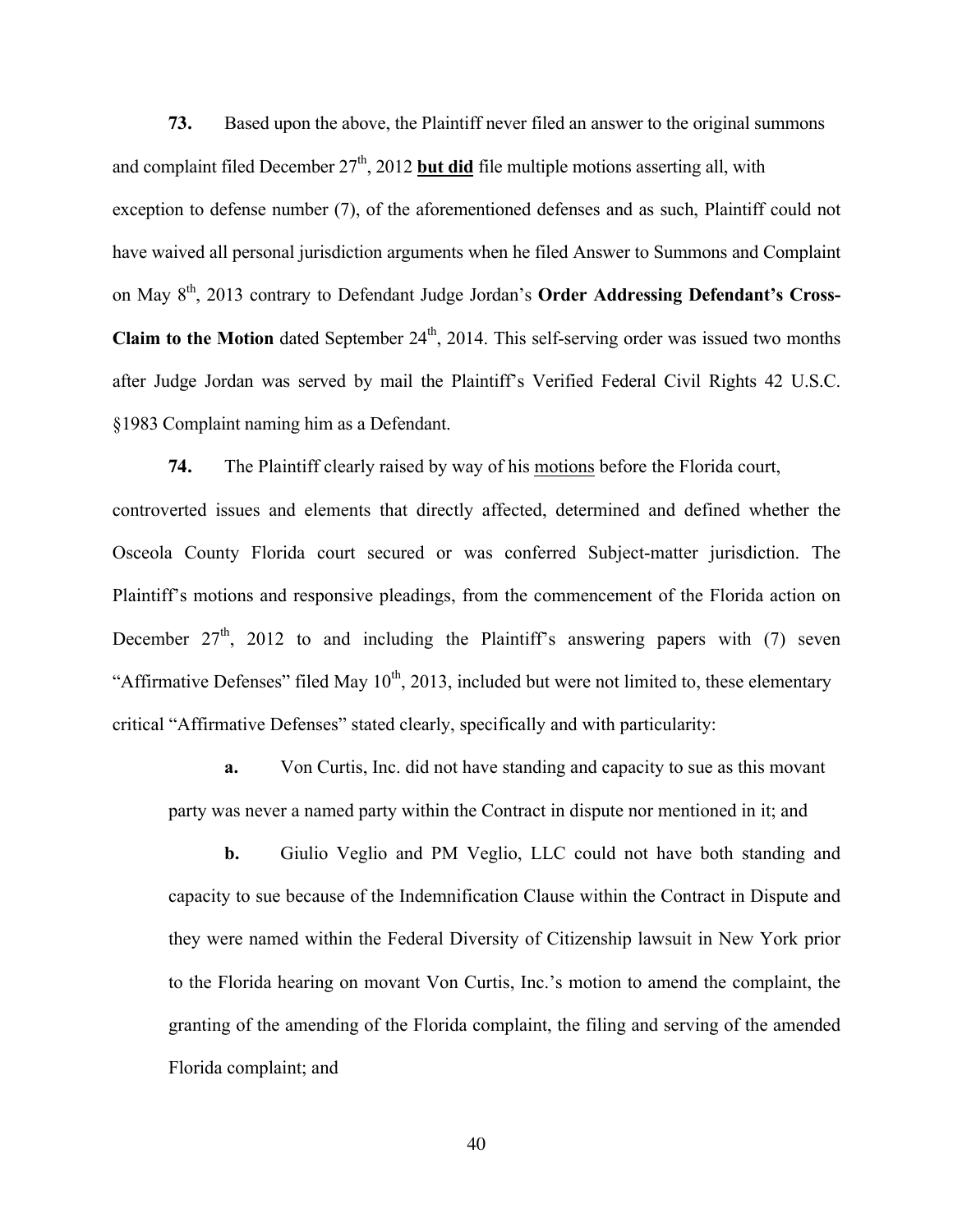**c.** The "Indemnification Clause" found within the exhibited "Contract in Dispute" clearly should be enforced; and

**d.** The Plaintiff herein was not properly served with the Florida summons and complaint as required by either Florida and/or N.Y. State Law; and

**e.** The Plaintiff herein was not properly served with the Florida alias summons and amended complaint as required by either Florida and/or N.Y. State Law; and

**f.** That Campbell could not have been the "Attorney of Record" as the Plaintiff herein was not properly served the first pleading, movant Von Curtis, Inc.'s complaint dated December  $27<sup>th</sup>$ , 2012 in the Florida action as required by Florida Law; and

**g.** That Campbell never filed or served the Complaint with a "Certificate of Service" in violation of Fla. R. Jud. P. 2.516(f); and

**j.** The process server's "Return of Service Form" and an "Affidavit of Service" for the movant Von Curtis, Inc.'s Florida first pleading filed, the "Complaint" dated December  $27<sup>th</sup>$ , 2012 was never filed with Osceola County Florida Court Clerk's Office in violation of Florida Statute 48.031(5); and

**k.** The Florida amended complaint filed with the Osceola County Florida Court Clerk did not comport with the proposed Florida amended complaint filed with Florida movant Von Curtis, Inc.'s "Motion for Leave to File Amended Complaint" the Florida court received and referenced during the requesting of permission from the Florida court to amend the complaint; and

**l.** The Defendant Campbell's "Amended Complaint" was not timely or properly served upon the Plaintiff herein as required by the Florida Court Order granting the motion to amend the complaint; and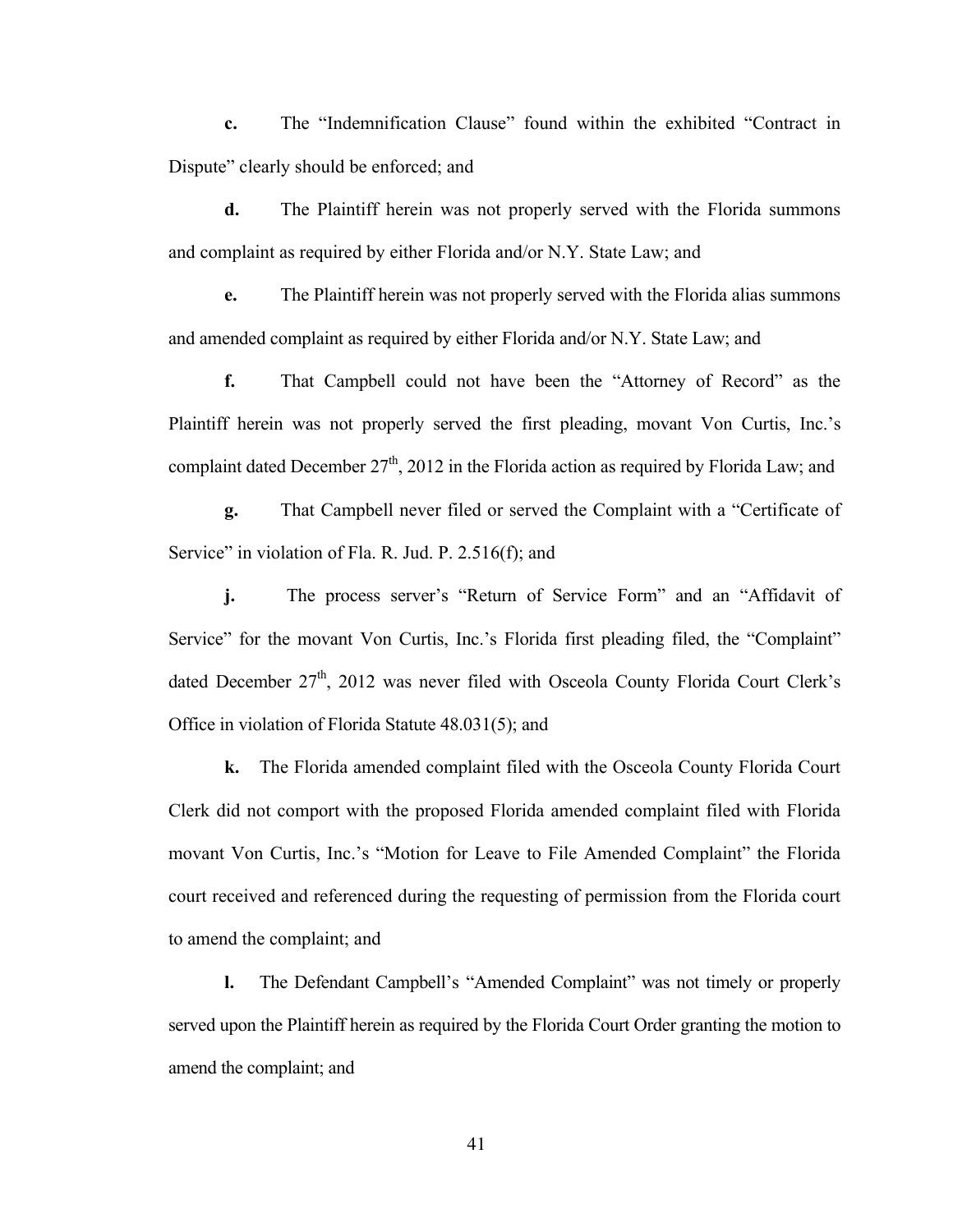**m.** Campbell's lack of never mentioning Giulio Veglio in his "Motion for Leave to File Amended Complaint" and Giulio Veglio was not on the proposed amended complaint filed with the aforementioned motion; and

**n.** Both the original Florida complaint date December 27<sup>th</sup>, 2012 and the amended complaint dated April  $17<sup>th</sup>$ , 2013 had not one exhibited document or documented evincing material evidence to support a cause of action; and

**o.** The Osceola County Circuit Florida Court lacked Subject-matter jurisdiction over the controverted issues and the absence thereof prohibited the Florida court from ruling on any issue(s) before it; and

**p.** The Florida Court lacked Personal jurisdiction over Plaintiff herein.

**75.** That Campbell filed a motion with the Florida Court for "Entry of an Order to Show Cause, for the Imposition of Appropriate Sanctions and for the Appointment of a Mediator", dated August  $27<sup>th</sup>$ , 2014, seeking to hold the Plaintiff herein in contempt of the Florida court "Amended Uniform Order Setting Case for Jury Trial; Pre-Trial Conference and Requiring Pre-Trial Matters to be Completed", dated August  $8<sup>th</sup>$ , 2014 and entered August  $11<sup>th</sup>$ , 2014. **(See**) **Exhibit 3** for Campbell's motion**). This was all filed after Campbell and Judge Jordan was served with the Plaintiff's Federal Civil Rights Complaint on July 23rd, 2014.**

Copy of the **Florida Amended Uniform Order** is annexed as **Exhibit 27** and herein made part of.

**76.** Plaintiff herein responded by filing with the Osceola County Florida Circuit court a "Verified Affidavit in Opposition and Cross-claim to Motion for an Order to Show Cause" with a Memorandum of Law in Support dated September  $18<sup>th</sup>$ , 2014 and entered in the Osceola County Florida Clerk's Office on September 22nd, 2014. (See **Exhibits 4 & 5**)

**77.** Plaintiff herein also filed a motion with the Osceola County Florida Circuit court, a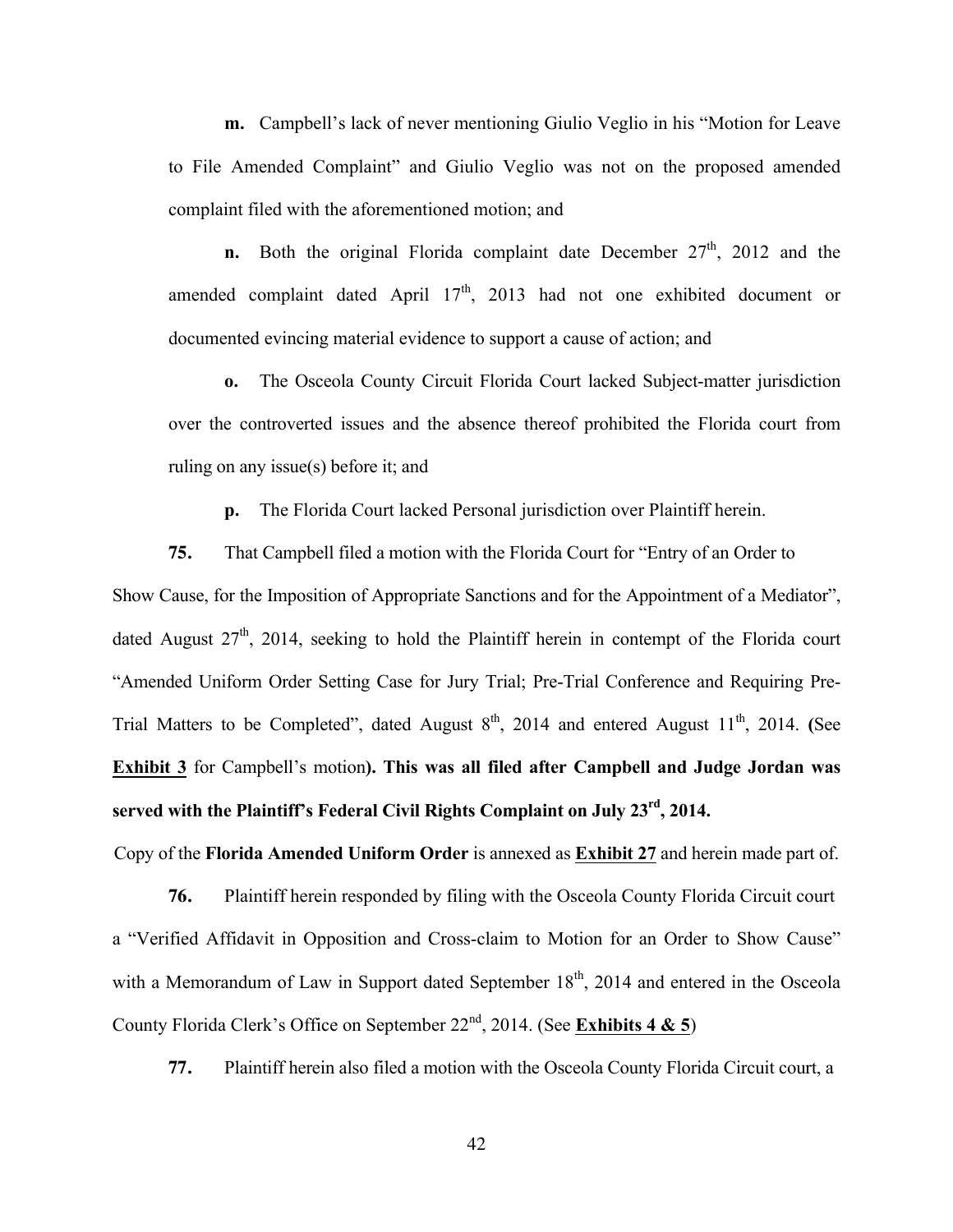motion for a second time, for the Disqualification/Recusal of Trial Judge John E. Jordan, dated September  $19<sup>th</sup>$ , 2014 as Judge Jordan is deemed a potential witness in Federal Court in the Northern District of New York as he was a named party to the Federal Civil Rights 42 U.S.C. §1983 Complaint and that he was a potential witness in the other Federal Diversity of Citizenship 28 U.S.C. §1332 action, filed prior to the amended complaint Florida action, that concerns Von Curtis, Inc., P.M. Veglio, LLC, Giulio Veglio and Wynn Claybaugh. The very same named movants to the Florida case at bar. (see **Exhibits 6 thru 8**)

**78.** That on September 23rd, 2014 Judge Jordan issued his self-serving "Order on Motion for the Disqualification/Recusal of Trial Judge" (see **Exhibit 9**) stating:

> "Before the Court is Defendant's Motion for the Disqualification/Recusal of Trial Judge, received in Chambers on September 22, 2014. The Court reviewed the Motion, the Court file, is fully advised in the premises, and finds as follows:

> This is a Successive Motion to Disqualify under Florida Rules of Judicial Administration Rule 2.330. Florida Rules of Judicial Administration Rule 2.330(g) states: "If a judge has been previously disqualified on motion for alleged prejudice or partiality under subdivision (d)(l), a successor judge shall not be disqualified based on a successive motion by the same party unless the successor judge rules that he or she is in fact not fair or impartial in the case. Such a successor judge may rule on the truth of the facts alleged in support of the motion." Fla. R. J. Admin Rule 2.330. This is the second Motion to Disqualify filed in this Court. This Court denied the first Motion because the Motion argued Defendant's disagreement with the rulings entered by the Court, not fear or bias.

> In this Motion, Defendant again disagrees with the rulings issued by this Court. In addition, Defendant alleges that the Court held ex parte proceedings. This is an inaccurate statement. All hearings on this case were properly noticed, Defendant declined to appear for the hearings. Defendant's absence from the hearing does not mean that the communication between Plaintiffs attorney and the Court are ex parte communications. The Court continues to allow Defendant to submit written memorandum of law on any topic if Defendant does not wish to appear for noticed hearings.

> Motions to disqualify are designed to ensure fair, unbiased proceedings, not to achieve a strategic advantage or to frustrate the efficient of the Court. Nudel v. Flagstar Bank, FSB, 52 So.3d 692, 695 (Fla. 4th DCA 201 0). Defendant files a Motion to Disqualify when the Court renders a decision adverse to Defendant's interest. Defendant is attempting to frustrate the efficiency of the Court. If courts granted a Motion to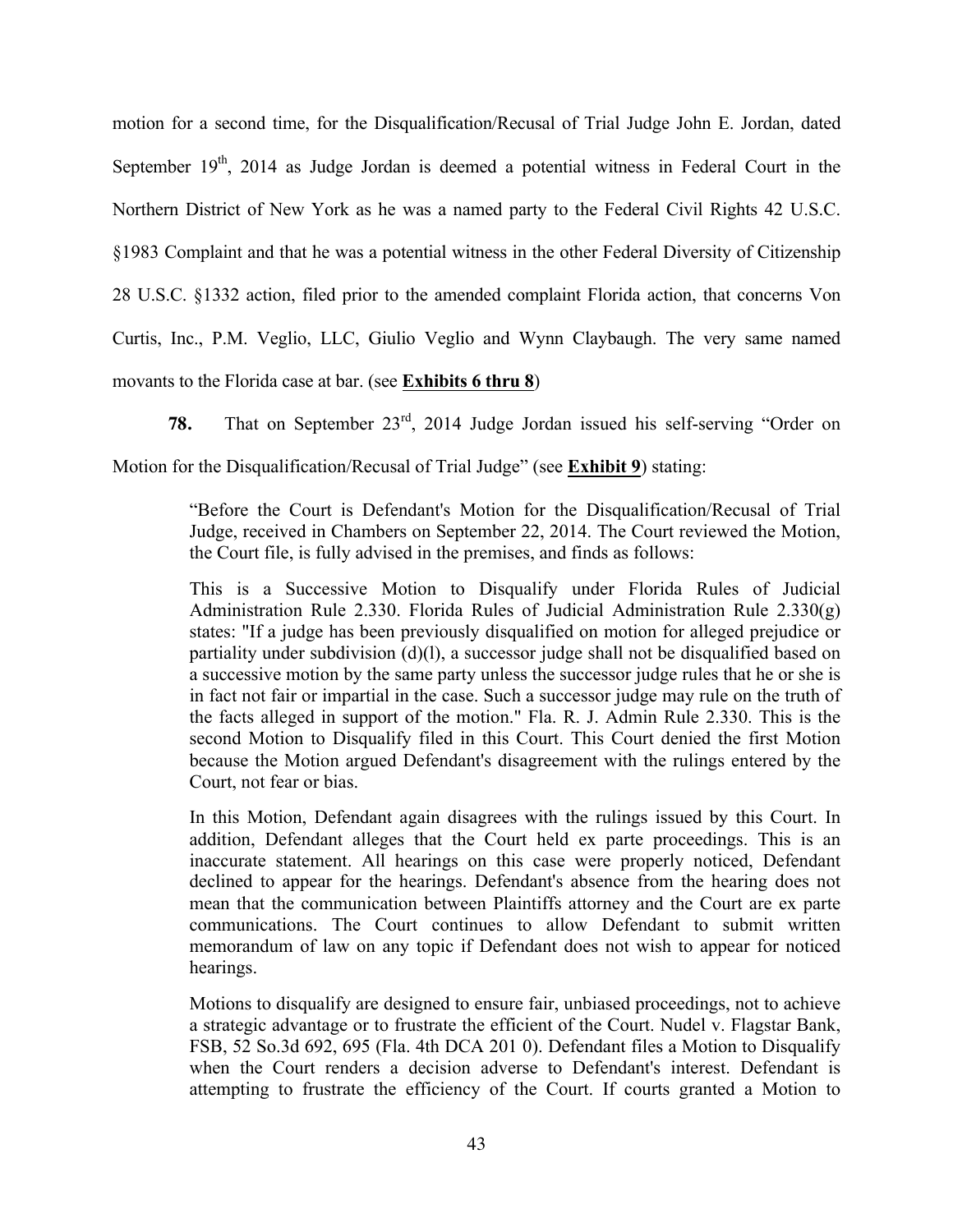Disqualify based on adverse decisions, cases would never reach completion. There are other avenues to contest this Court's legal decisions, that avenue is with the appellate court, not successive, legally insufficient, Motions to Disqualify. This Court remains impartial and able to move forward with this action. It is therefore,

**ORDERED** and **ADJUDGED** that the Motion for the Disqualification/Recusal of Trial Judge is **DENIED**.

**DONE** and **ORDERED** in Chambers, Osceola County, Florida on September 23, 2014 ."

**79.** The Plaintiff, in his first motion to Disqualify/Recuse Judge Jordan, did raise the issue that Judge Jordan was bias, could not be fair and impartial and the Plaintiff was fearful that he could not receive a fair hearing or trial from Judge Jordan. Plaintiff fully documented in his motion that Judge Jordan was clearly refusing to address the Subject-matter jurisdiction controverted issues, including but not limited to; that both Judge Polodna and Judge Jordan had not been conferred Subject-matter jurisdiction over the controverted issues and Personal jurisdiction over the Plaintiff herein as the Plaintiff clearly was not properly served as required by law; and that movant Von Curtis, Inc. lacks standing and capacity sue in the Florida action; and that the Florida complaint and the amended complaint had no evincing supporting material evidence exhibits or documentation attached to support a cause of action; and that there is an "Indemnification Clause", found within the complaint exhibited "Contract" in dispute, that protected him from being sued, as he is owed \$96,198.32 plus interest for additional work rendered as part of and outside of the scope of the original contract agreement.

## Copy of the **First Motion for Disqualification/Recusal of the Trial Judge** is annexed as **Exhibit 28** and herein made part of.

**80.** As demonstrated within the first (2) two opening paragraphs of the Plaintiff's motion and Paragraph's 2 through 5 of the Plaintiff's Affidavit in Support of his motion before the Florida court (See **Exhibits 7 & 8**), clearly demonstrate the Plaintiff is not disagreeing with a recent ruling by the Florida court as claimed by Judge Jordan, but is arguing that Judge Jordan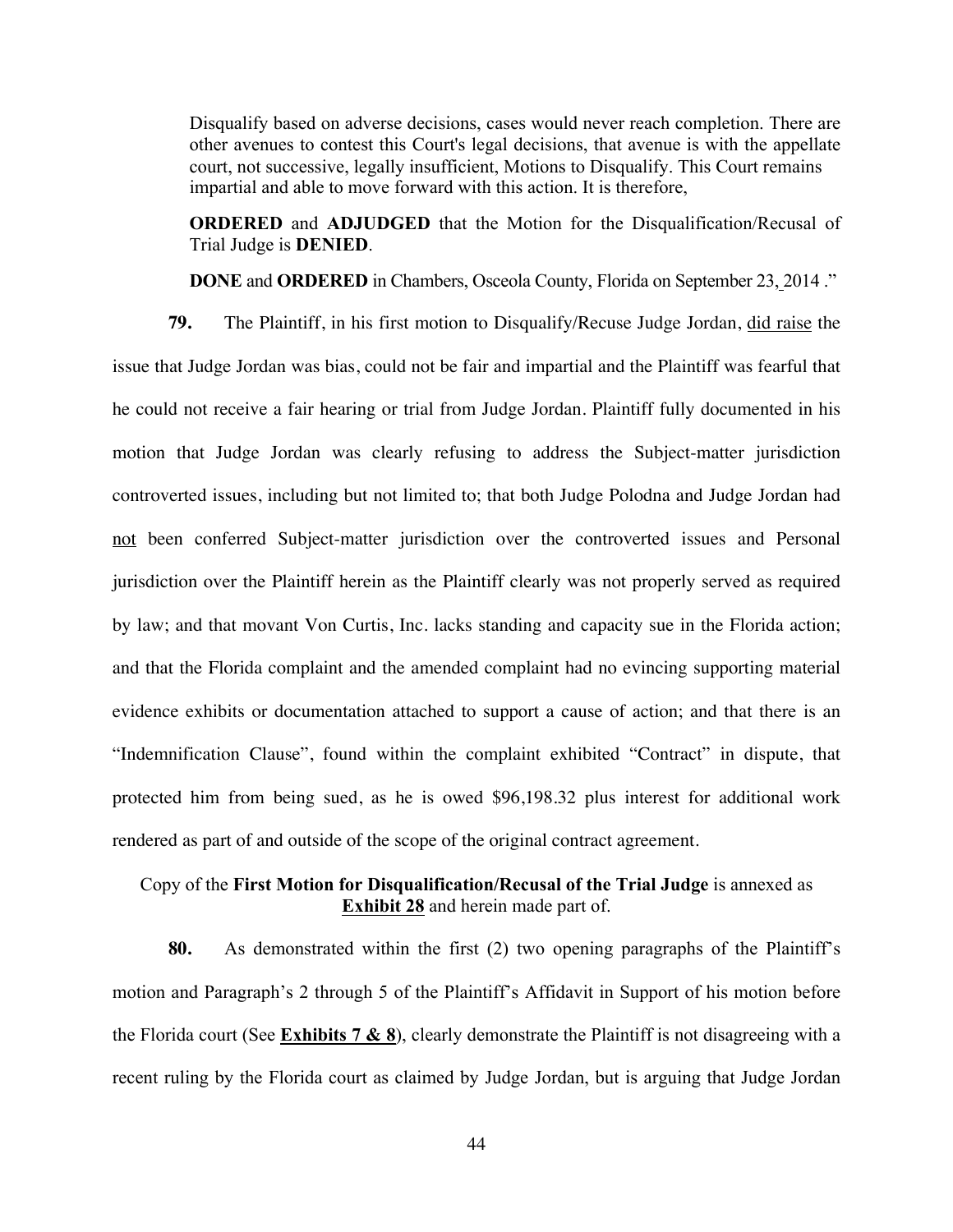had no authority to issue any orders because of the ongoing Federal Court proceedings and the fact that he continues to ignore the Plaintiff's controverted issues regarding Subject-matter and Personal jurisdiction and refuses to address the issues of standing and capacity to sue concerning the alleged Florida plaintiff(s) in the Florida action he is denying the Plaintiff of his rights to due process and equal protection of the law.

**81.** This Court should take notice that Judge Jordan is claiming that the Plaintiff's Motion for Disqualification/Recusal dated September  $19<sup>th</sup>$ , 2014 is identical in nature and the issues in this motion before the Florida court are based again primarily on an adverse ruling. This is completely false as the primary focus of the motion was that Judge Jordan can and will be called as a material witness regarding the Plaintiff's (2) two Federal Complaints either for or against the parties in the Florida action. Judge Jordan is named as a Defendant in the Plaintiff's Federal Civil Rights 42 U.S.C. §1983 Complaint and this Complaint has been deemed and ruled related to the Plaintiff's Federal Diversity of Citizenship 28 U.S.C. §1332 Complaint filed on March  $25<sup>th</sup>$ , 2013 which names the same litigants found within the Florida action. This can be construed as automatic grounds for Disqualification/Recusal of a Florida Judiciary pursuant to Florida Rules of Judicial Administration, Rule  $2.330(d)(1) & (2)$ :

#### **RULE 2.330 DISQUALIFICATION OF TRIAL JUDGES**

**(d) Grounds.** A motion to disqualify shall show:

**(1)** that the party fears that he or she will not receive a fair trial or hearing because of specifically described prejudice or bias of the judge; or

**(2)** that the judge before whom the case is pending, or some person related to said judge by consanguinity or affinity within the third degree, is a party thereto or is interested in the result thereof, or that said judge is related to an attorney or counselor of record in the cause by consanguinity or affinity within the third degree, *or that said judge is a material witness for or against one of the parties to the cause*.

**82.** Defendant Judge Jordan can and will be called as a material witness for or against Von Curtis, Inc., P.M. Veglio, LLC and Giulio Veglio, the named Defendants to the Plaintiff's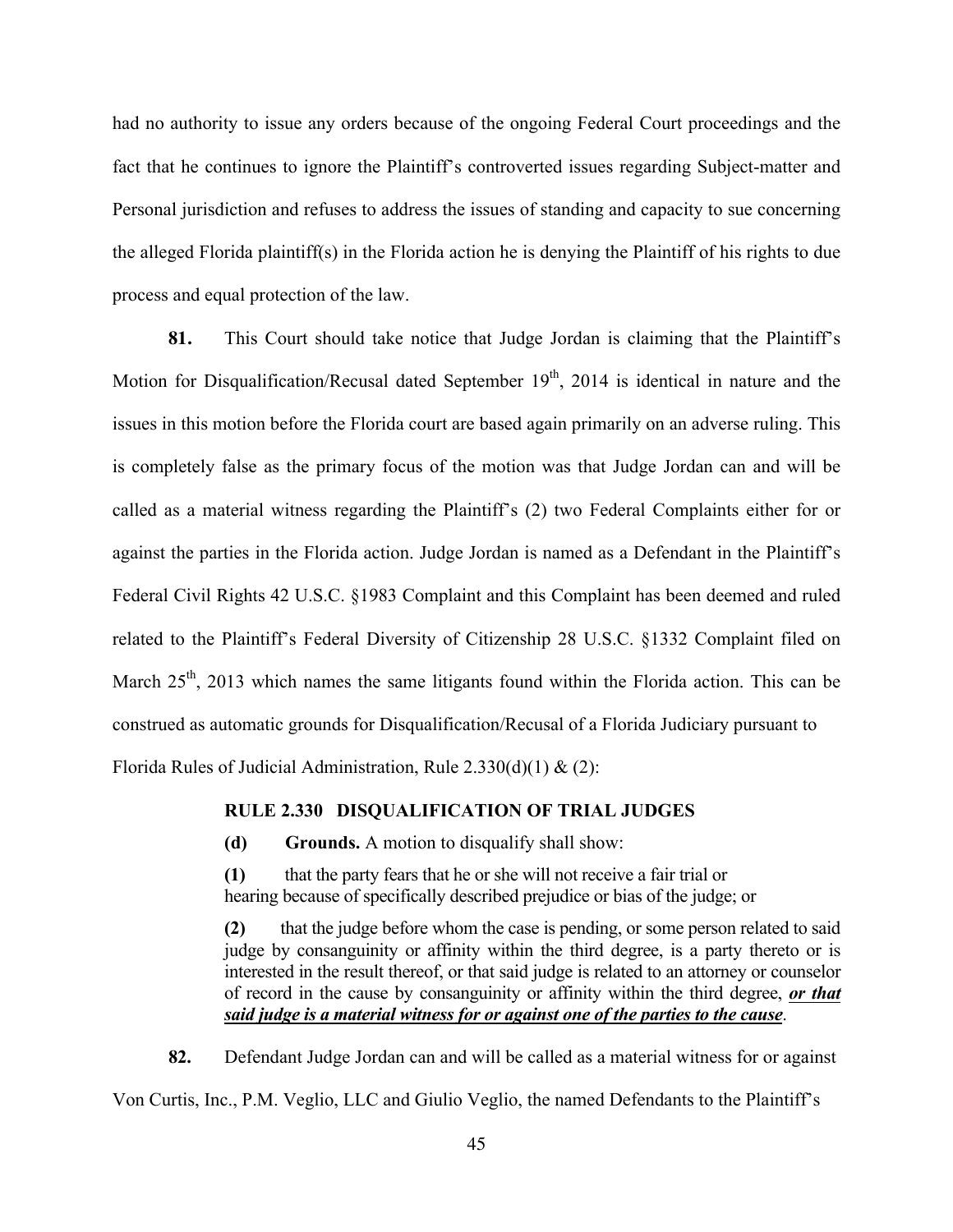Federal Diversity of Citizenship 28 U.S.C. §1332 action and certainly would be called as a witness in the Federal 42 U.S.C. §1983 proceeding as he is a Defendant in that action.

**83.** The Florida named movant's to the Florida amended complaint are named within the Federal action in direct conflict with the Plaintiff's Federal action.

**84.** This Court should take notice, that P.M. Veglio, LLC and Giulio Veglio were not named parties to the Florida undated Complaint, filed December  $27<sup>th</sup>$ , 2012 and the Plaintiff's Federal action was filed prior to the illegal granting of sole movant Von Curtis, Inc.'s "Motion for Leave to File Amended Complaint", the late filing of the Florida amended complaint pursuant to court order and the improper substitute service of the Florida amended complaint. The sole movant Von Curtis, Inc.'s motion to amend only mentioned that "PM Vagelio, LLC" was to be substitute **[emphasis on]** in place of Von Curtis, Inc. and there was never mentioned within the motion that P.M. Veglio, LLC and Giulio Veglio were to be named as amended movant parties to the Florida action. That these two entities could not be named within the Florida amended complaint without creating a conflict of interest with the Plaintiff's precedent Federal action and Decisional or Case Law prohibited the Florida action from continuing if they were named within the Florida amended complaint **(see paragraph 14(g) above).** This is another denial of the Plaintiff's rights of due process and equal protection of the law as there was no proper "Notice" that these parties were going to be added to the Florida amended complaint and the Plaintiff would have made the conflict of interest with the Federal complaint argument.

**85.** This Court should take Judicial Notice; clearly Von Curtis, Inc. was never substituted out of the proceedings as Defendant Campbell continued to address Von Curtis, Inc. as the Florida plaintiff within each and every subsequent motion or pleading filed to the Florida court. In fact, the Florida court did the same within each and every signed Florida order of the court. That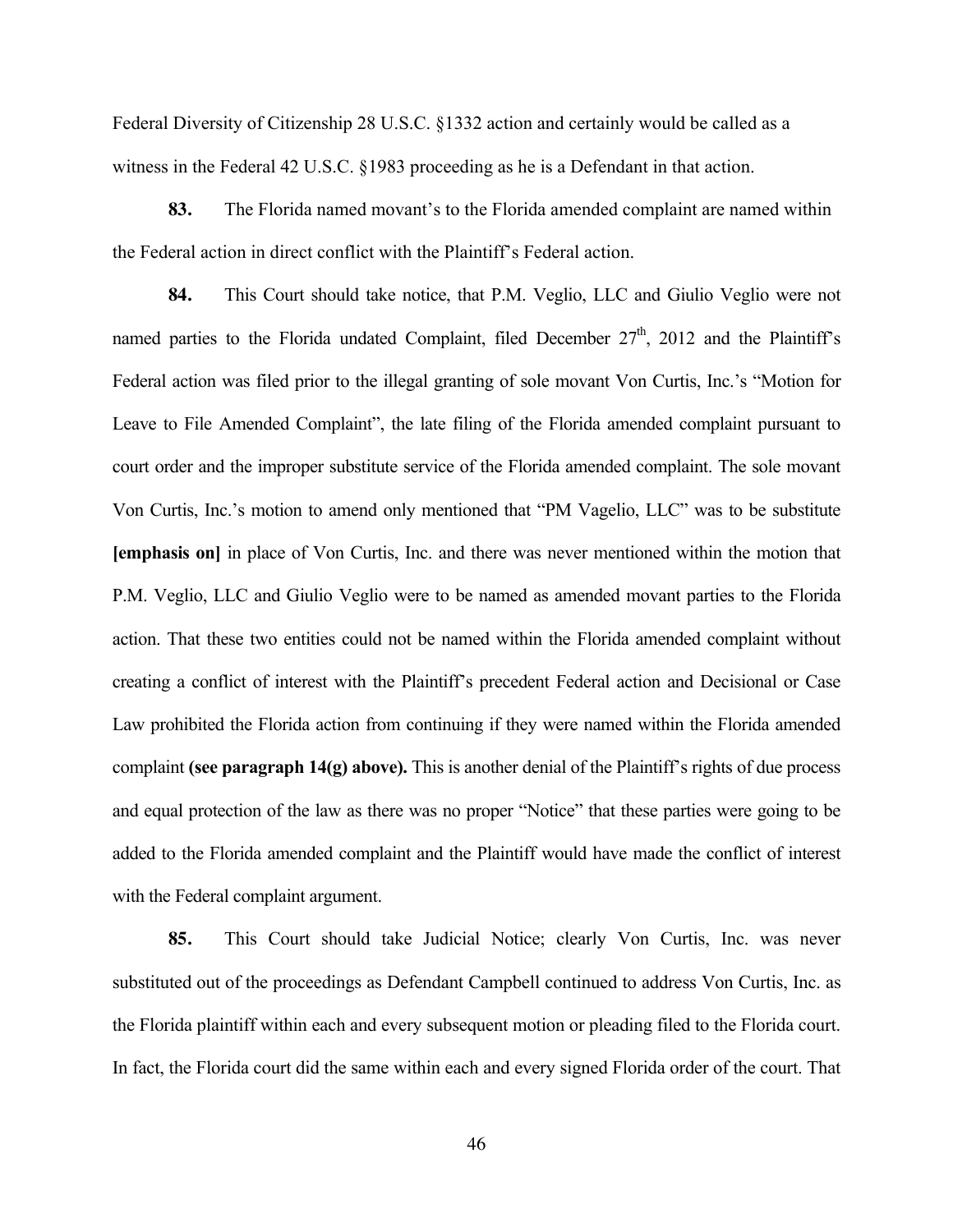the Florida court clearly allowed Campbell to perpetrate this fraud upon the Florida Court and Von Curtis, Inc. was continued on record as being the Florida plaintiff at bar during each and every subsequent proceeding. This is another example of the Plaintiff's rights of due process and equal protection of the law as the Florida court turned a blind eye to this issue that violate Florida fraud statutes in regard to filing false statements to the court pursuant to Florida Statutes §817.535.

**86.** This Court should take notice, the Osceola County Florida court Clerk's Office clearly posts the following warning [that is flashing so all may heed to it]:

> **Florida Statutes §817.535 Fraudulent Practices: Unlawful filing of false documents or records against real or personal property** A person who files or directs a filer to file, with the **intent to defraud** or harass another, *any instrument containing a materially false, fictitious, or fraudulent statement* or representation that purports to affect an owner's interest in the property described in the instrument commits a felony.

**87.** Clearly Campbell is attempting to extort the Plaintiff's money and property that the Plaintiff has an interest in and clearly Campbell has perpetrated a fraud upon his clients, the Florida court and the Plaintiff herein.

**88.** This Court should duly note that this order is self-serving as Judge Jordan is

named as a Defendant within the Plaintiff's Federal Civil Rights 42 U.S.C. §1983 Complaint.

Further it demonstrates that Judge Jordan again has violated the Plaintiff's Civil Right to an

accurate accounting and Decision on the Florida record. Judge Jordan clearly does not address all of the Plaintiff's allegations brought forth before the Florida court and what allegations he does attempt to address he makes false and/or misleading accusations to address the Plaintiff's motion. This can clearly be demonstrated by the way Judge Jordan addresses his Ex-parte communications made during hearings with Defendant Campbell while in the absence of the Plaintiff. The Plaintiff within his motion specifically and with particularity, addressed this issue and how it is defined pursuant to the law and the Florida Judicial Code of Conduct.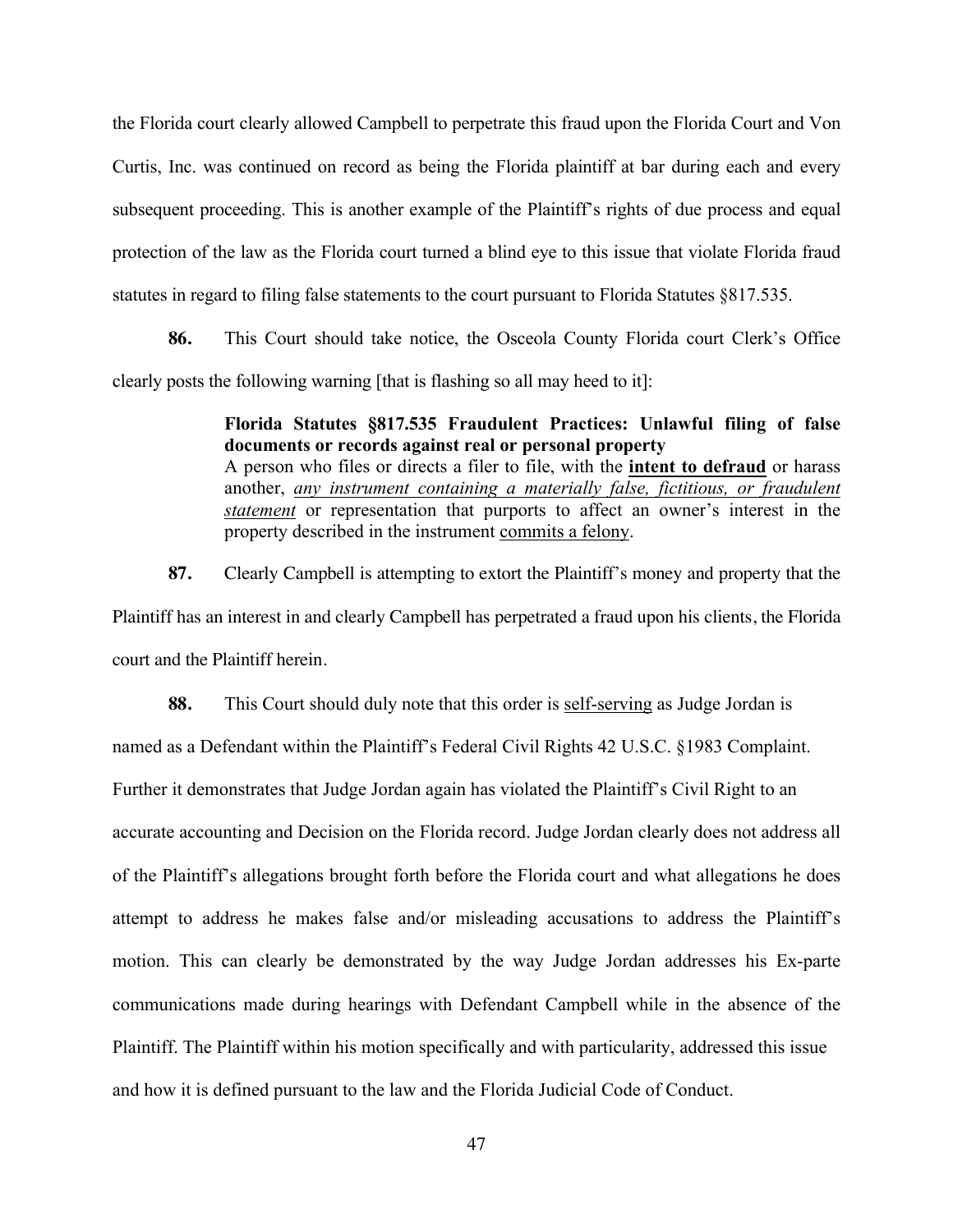**89.** The following is a prime example of just one instance of a number of times Defendant Judge Jordan had Ex-parte communications with Defendant Campbell.

90. On April 8<sup>th</sup>, 2014, a hearing on Defendant Campbell's Florida "Plaintiffs" Motion for Order to Show Cause Against Defendant Shawn Dudla" was presided over by Defendant Judge Jordan, the Plaintiff only appeared by way of an "Affidavit in Opposition" and a "Memorandum of Law in Support", Campbell was there by way of live appearance and there was not a court reporter present.

### Copy of **Campbell's Notice with Motion & Certificate of Compliance** and herein **Plaintiff's Affidavit in Opposition** & **Memorandum of Law** is annexed as **Exhibits 29 thru 33** and herein made part of.

**91.** That it should be duly noted by this Court that Campbell never filed a responsive

pleading opposing any portions of the Plaintiff's Florida Affidavit in Opposition to the Motion or Plaintiff's Memorandum of Law in Support of the Affidavit. Because of this, Campbell was prohibited from discussing anything outside the scope of Campbell's Motion for an Order to Show Cause.

**92.** That on April 19<sup>th</sup>, 2014 the Plaintiff received a letter to the Florida court from

Campbell addressing the matter of a Proposed Order granting Campbell's motion for Order to

Show Cause and entering a default against Defendant Dudla drafted by Campbell. The letter states:

"Dear Judge Jordan:

Enclosed please find a proposed Order which reflects your ruling from the hearing held on April 8, 2014 on Defendant's Motion for Order to Show Cause*. I believe this Order reflects the ruling of the Court and follows the instructions regarding what should be included.* Also included please find a proposed Order as to the Style of the Case. If the form and content of the Orders meet with your approval, please enter same. I have also enclosed additional copies of the Orders and postage prepaid and addressed envelopes for the Court's use in providing conformed copies of the Orders to counsel for the parties."

Copy of the **Letter** is annexed as **Exhibit 34** and herein made part of.

**93.** Clearly this letter demonstrates that Judge Jordan and Campbell spoke of matters

outside the scope of Campbell's Motion for Order to Show Cause as Campbell and Judge Jordan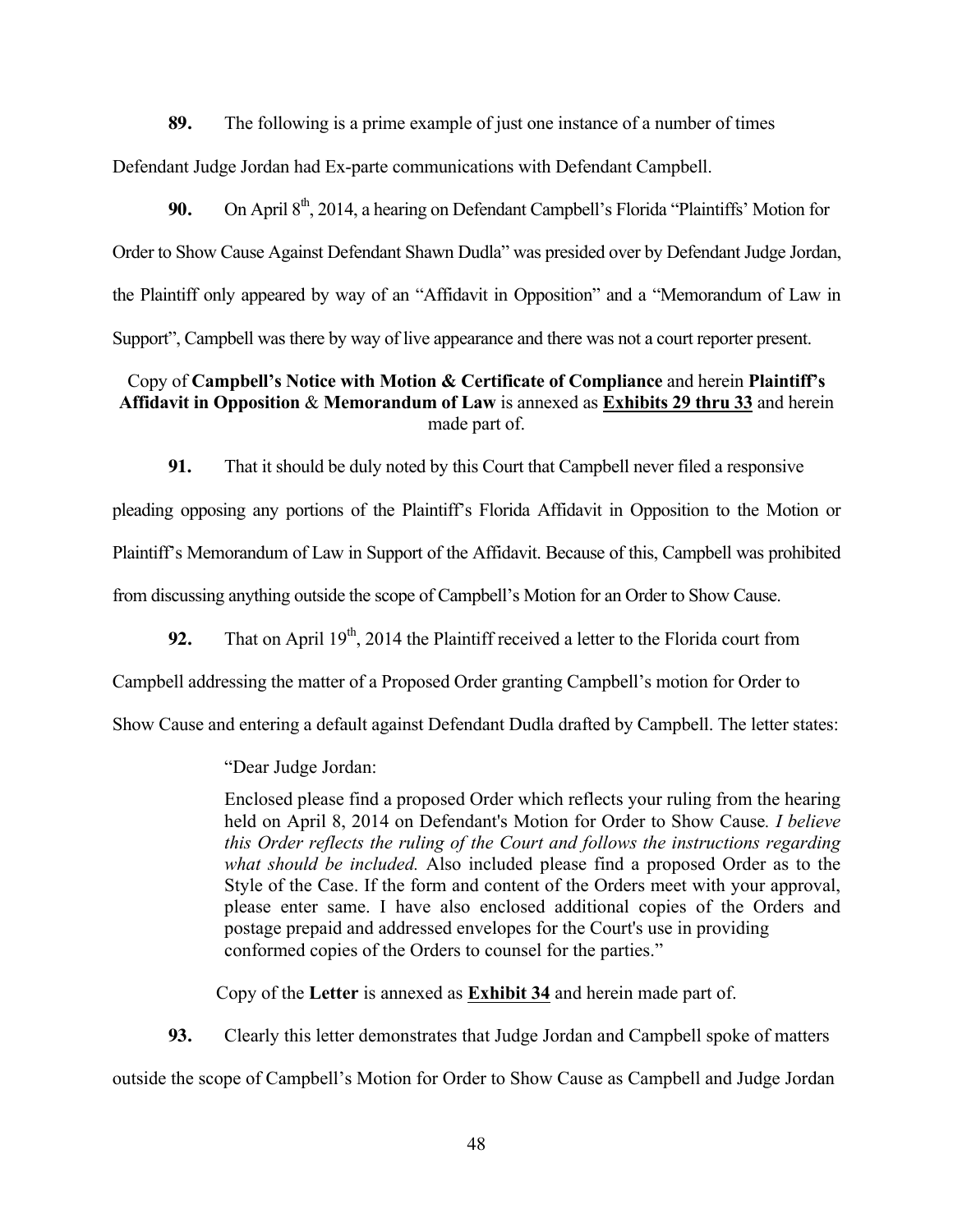discussed how the Order to the Style of the Case should be drafted, the instructions of how it was to be formed and what was to be included within it. That matter was not before the Florida court per Campbell's Motion for Order to Show Cause and the Plaintiff was never noticed that such discussions were to take place during the Florida proceeding to hear Campbell's Motion for an Order to Show. This clearly, by the very definition, was Ex-parte as the Plaintiff was not present, there was no Court Reporter present and the Plaintiff was never properly noticed or given chance for redress on the matter. This is another example of how the Plaintiff was denied his due process rights and equal protection of the law by the Florida court and demonstrates the bias and prejudice against Plaintiff by Judge Jordan and supports Plaintiff's argument that he cannot get a fair hearing or trial before Judge Jordan.

**94.** That this court should duly note, the Plaintiff received the (2) two Florida court orders already signed and entered on April  $14<sup>th</sup>$ , 2014 by Defendant Judge Jordan. This was (5) five days prior to the Plaintiff receiving copy of the Florida "Proposed Orders" from Defendant Campbell. This is yet another example, of many, of how the Plaintiff was denied his due process rights and equal protection of the law by Defendant Judge Jordan as the Plaintiff was entitled to make objections to any errors within the Florida orders that did not comport with matters before the Florida court.

**95.** That Campbell filed his Motion for Leave to file Amended Complaint **(See Exhibit 16)** stating:

> "Plaintiff, by and through its undersigned attorneys, hereby moves the Court for the entry of an order permitting a new Plaintiff, P.M. Vagelio, LLC as Plaintiff. By error, the incorrect Plaintiff was listed in the pleadings and the correct Plaintiff should be listed instead. … Attached as Exhibit 1 is *a true and correct copy* of the Proposed Amended Complaint."

**96.** The Proposed Amended Complaint for Damages and Injunctive Relief **(See**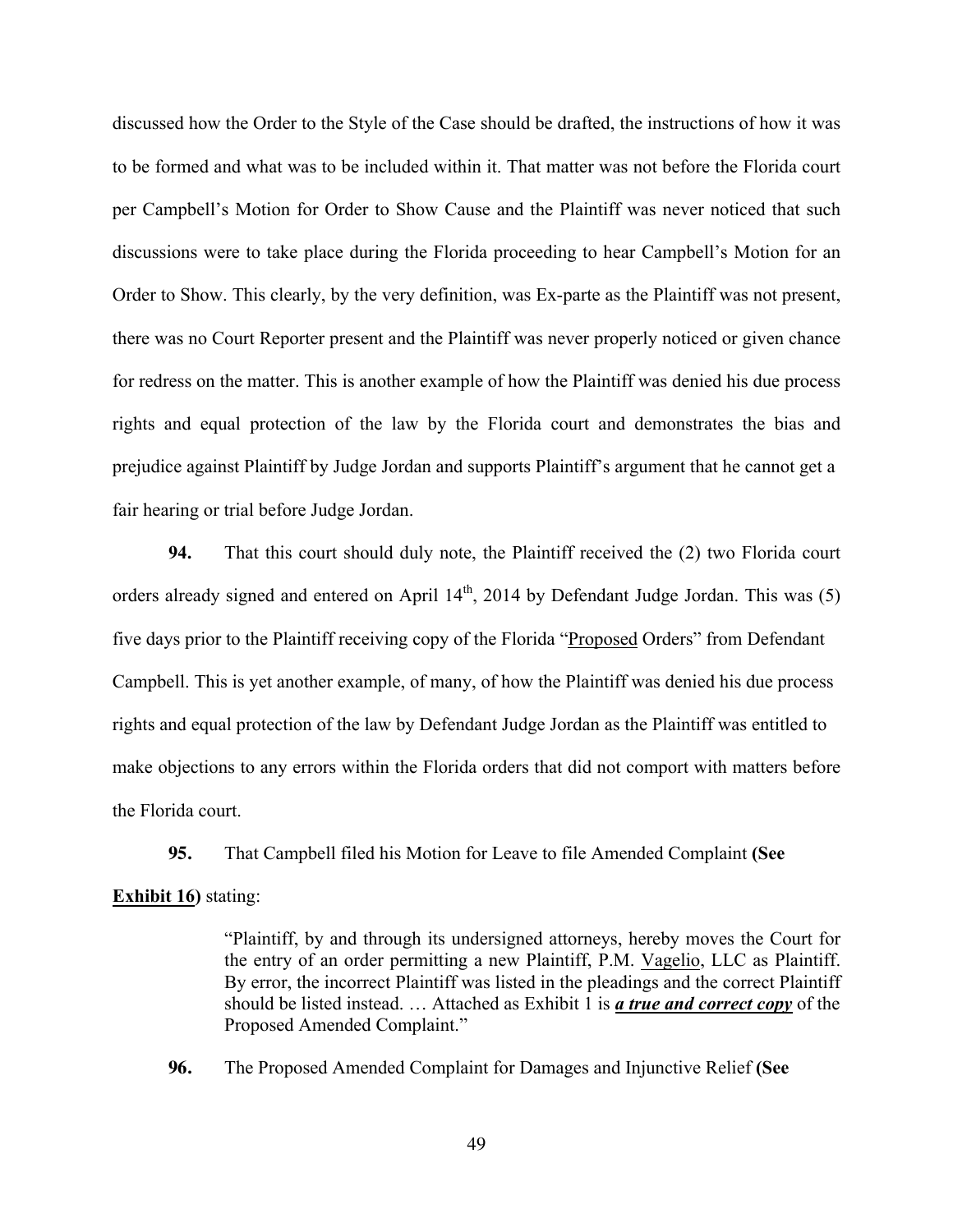### **Exhibit 17)** states:

"Plaintiff, PMVeglio, LLC d/b/a Paul Mitchell the School Oveido, (hereinafter "Plaintiff") by and through its undersigned attorneys, sues Defendant Shawn Dudla d/b/a Nu-Visions Entertainment Productions (hereinafter "Defendant" or "Dudla"), and says:"

**97.** Campbell has stated that the "Proposed Amended Complaint" was a "true and correct copy". That Campbell also endorses the "Proposed Amended Complaint" as being the document to be used. Further, take notice that only PM Veglio, LLC is mentioned as a plaintiff. There is no mention of Von Curtis, Inc. or Giulio Veglio in either the motion or the proposed amended complaint except that Von Curtis, Inc. is the only plaintiff listed in the captioned heading and there is no reference to any other plaintiff as required by Florida law.

**98.** The Court granted Campbell's Motion to amend complaint **(See Exhibit 38)** stating:

## **ORDER GRANTING MOTION FOR LEAVE TO AMEND**

**THIS CAUSE** coming on before the Court on April 1, 2013 on Plaintiffs Motion for Leave to Amend and Plaintiffs Motion for Summary Judgment and the Court having heard argument of counsel for Plaintiff and argument from Defendant and the Court being otherwise fully advised in the premises, it is thereupon

**ORDERED AND ADJUDGED** that Plaintiffs Motion for Leave to Amend is hereby granted and Plaintiff is hereby given leave to file and serve an Amended Complaint within ten (10) days of the date of this Order. It is further

**ORDERED AND ADJUDGED** that Defendant's Motion for Summary Judgment be and the same is denied without prejudice.

**99.** The Order was dated April  $10<sup>th</sup>$ , 2013 and Campbell had until April  $20<sup>th</sup>$ , 2014 to

file and serve the Amended Complaint. As documented in the Federal Complaint the Plaintiff

herein was never properly served and the Florida amended complaint was not officially properly

filed until after April  $25<sup>th</sup>$ , 2014 because an "Alias Summons" was required to be issued by the

Osceola County Florida Court Clerk's Office as part of the Florida amended complaint and the

aforementioned date was when the Osceola County Florida court Clerk issued such. As the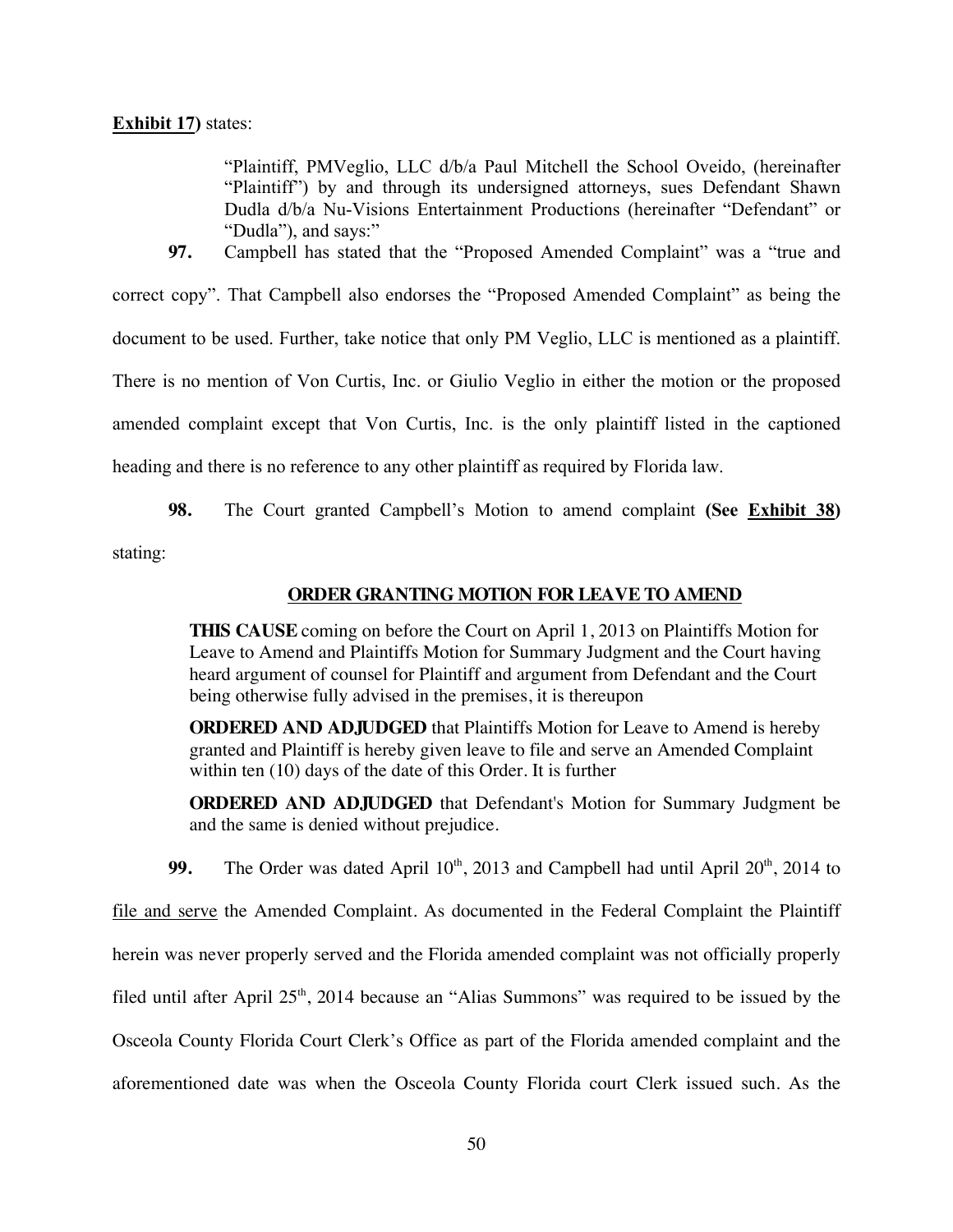amended complaint was not properly filed and served by April  $20<sup>th</sup>$ ,  $2013$  as required by the Florida court order granting it, the Florida amended complaint should have been dismissed; instead this issue was completely ignored by both Judge Polodna and Judge Jordan. This is another prime example of the Plaintiff's denial of his rights to due process and equal protection of the law by the Florida court. The Florida Court is clearly giving partial treatment to Campbell.

**100.** After stating that he was providing the Florida court with a true and correct copy of the "Proposed Amended Complaint" ¶ 95 and ¶ 96, Campbell improperly served and filed an amended complaint with the Florida court that was different from that of the attorney endorsed "Proposed Amended Complaint" that he stated was a true and correct copy. The Amended Complaint that was improperly served states:

> "Plaintiffs, VON CURTIS, INC. d/b/a PAUL MITCHELL THE SCHOOL ORLANDO, (hereinafter "Von Curtis"), P.M. VEGLIO, L.L.C (hereinafter "Plaintiff PM Veglio") and GIULIO VEGLIO (hereinafter "Plaintiff Veglio"), (hereinafter collectively "Plaintiffs"), by and through their undersigned attorneys, sue Defendant SHAWN DUDLA d/b/a NU-VISIONS ENTERPRISES, (hereinafter "Defendant" or "Defendant Dudla"), and say:"

# Copy of **Campbell's Filed Amended Complaint**, dated April 17<sup>th</sup>, 2013 is annexed as **Exhibit 35** and herein made part of.

**101.** Questionably, Campbell is allowed to add other Florida plaintiffs to the Florida amended complaint other than those he states he is adding and is allowed to keep the Florida movant plaintiff he states is the wrong Florida plaintiff and whom he told the Florida court he was going to remove. This action by Campbell and the Florida court's refusal to do anything about it is a denial of the Plaintiff's rights of due process and equal protection of the law.

**102.** Judge Jordan issued his Order as to the Style of the Case by stating:

This cause coming on before the Court on Plaintiffs' Motion for an Order to Show Cause on April 8, 2014, with the Court having noted that the style of the case has not changed although new Plaintiffs have been added, and the Court having noted that this change in parties is readily visible to and has been known by Defendant,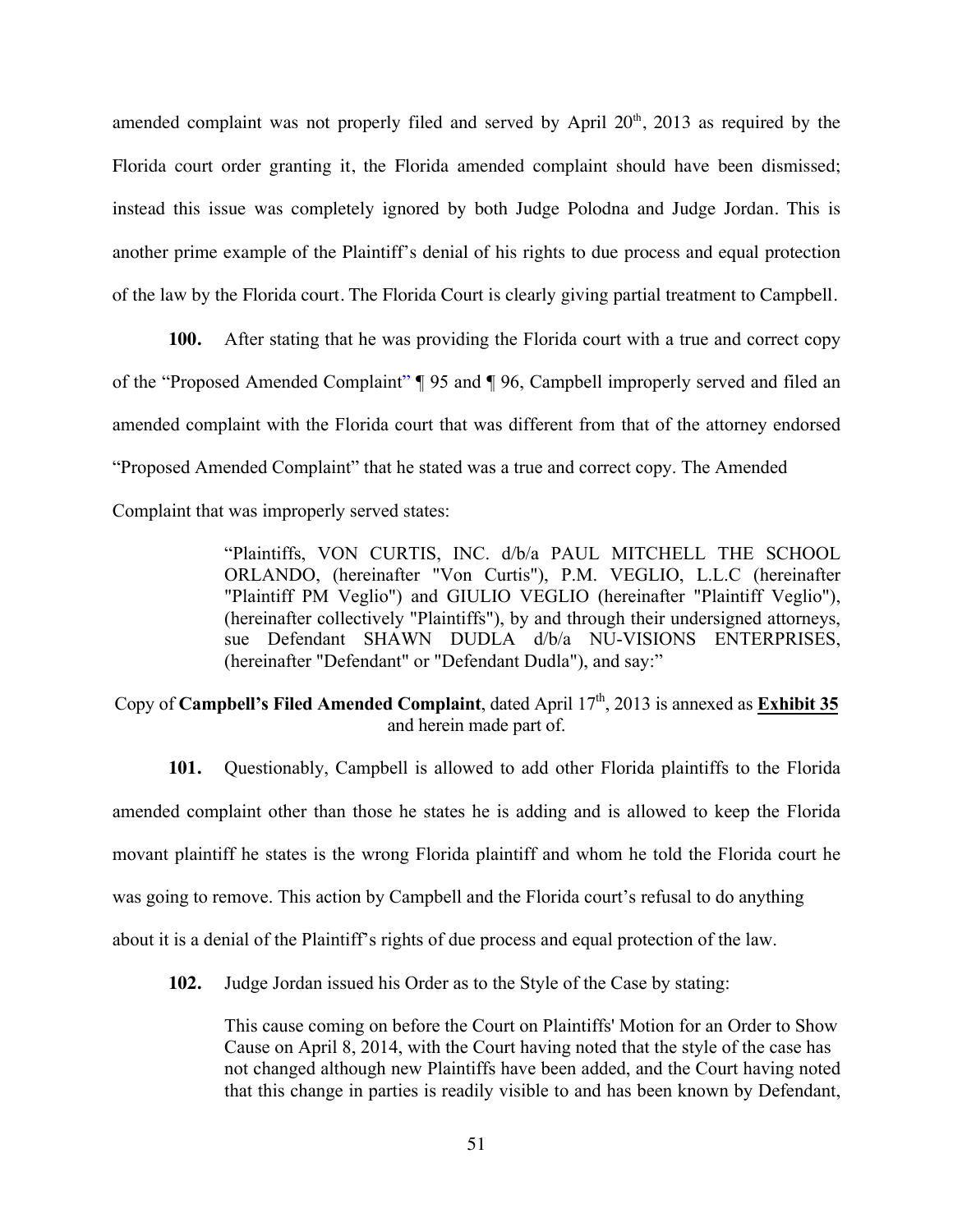the Court thereupon has sua sponte determined that the style of this case shall be changed forthwith to reflect the changed and additional parties.

It is THEREUPON ORDERED AND ADJUDGED:

The style of this case shall be amended to reflect the current parties as named in the Amended Complaint. DONE AND ORDERED in Chambers in Osceola County, Florida this 14th day of April, 2014.

**103.** Judge Jordan changed the style of the case by illegally adding Giulio Veglio and P.M. Veglio, LLC without any motion to name them as new movants and stating this "has been known by the defendant". This is false as Giulio Veglio was never mentioned in either the Motion for Leave to Amend Complaint or in the Proposed Amended Complaint. According to Motion for Leave to Amend Complaint, Von Curtis, Inc. was to have been removed from the case, Judge Jordan did not remove Von Curtis, Inc. Judge Jordan could have dismissed the case for lack of Subject-matter jurisdiction and Personal jurisdiction on his own motion because he and Campbell both knew the Florida court lacked both Subject-matter and Personal jurisdiction.

**104.** That when Judge Jordan issued this Order as to Style, he knew:

**a.** that Giulio Veglio was never a party to the action and was not named in either the Motion for Leave to File Amended Complaint or in the alleged true and correct "Proposed Amended Complaint"; and

**b.** that Giulio Veglio and P.M. Veglio, LLC could not be named as plaintiff's in a suit against the Plaintiff because an "Indemnity Clause" existed that indemnifies and holds harmless the "Contractor" (Plaintiff herein) from any legal recourse should any "client" (Giulio Veglio and P.M. Veglio, LLC) refuse to make any payment on any "Change Order" for additional work invoiced that were requested by the "Client" to be performed by the "Contractor" that were outside the scope of the original "Contract" in dispute and made part thereof the "Contract". The Plaintiff was owed \$96,198.32 plus interest from Giulio Veglio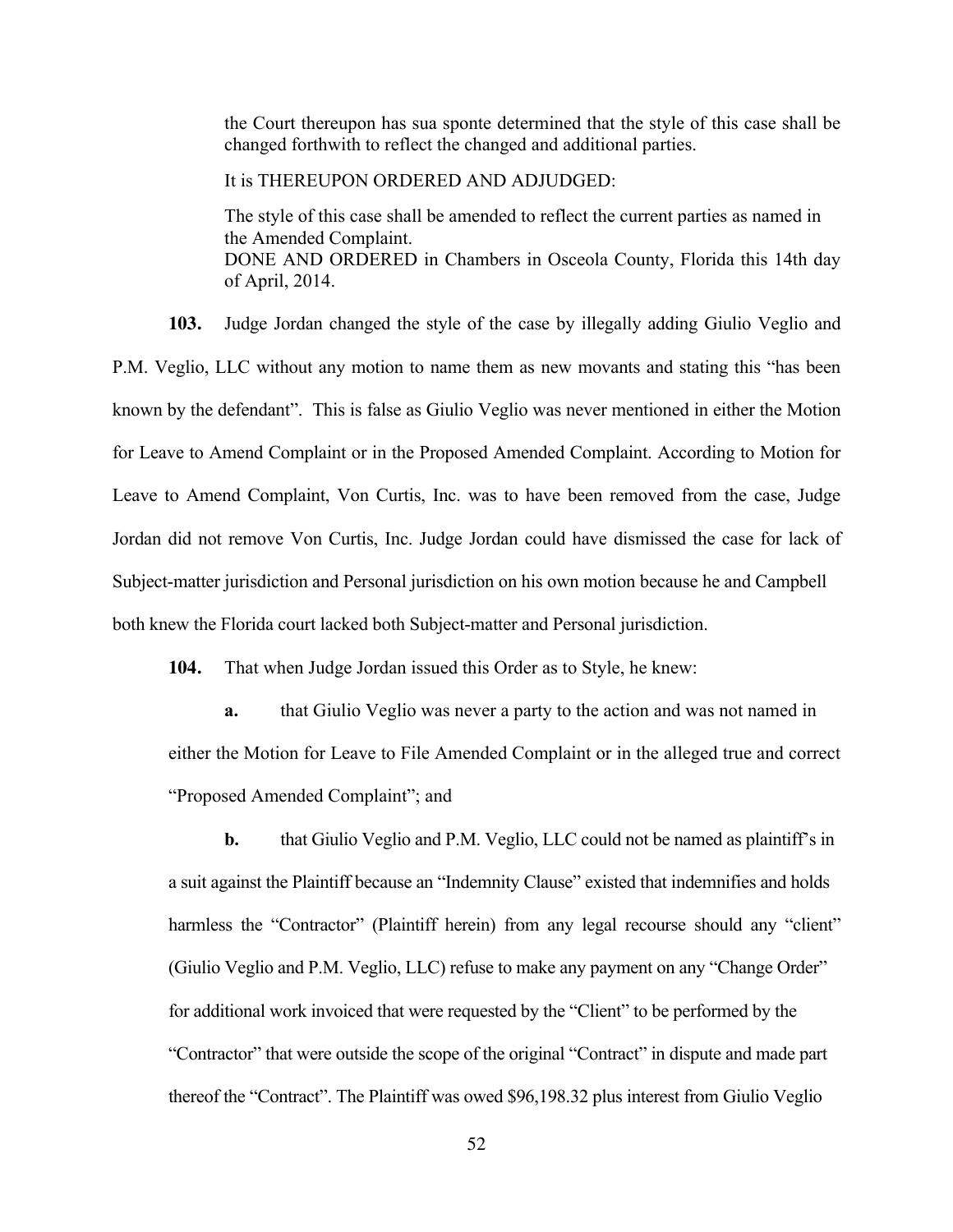and P.M. Veglio, LLC for the same reasons specified above; and

**c.** that per Campbell's Motion for Leave to File Amended Complaint there was only one new movant Florida plaintiff listed to be added to the Florida "Amended Complaint" and that was P.M. Vagelio, LLC; and

**d.** that the intent of the amended complaint was to replace Von Curtis, Inc. with P.M. Vagelio, LLC. Von Curtis, Inc. was not removed; and

**e.** there is no documentation before the Florida Court documenting and supporting that Von Curtis, Inc. had any interest in the Contract in dispute. Further, the Motion for Leave to File Amended Complaint states:

> "…which amended complaint **will substitute** in its place a new plaintiff, P.M. Vagelio LLC, as plaintiff. **By error**, **the incorrect plaintiff was listed in the pleadings** and **the correct plaintiff should be listed instead**."

The above statement could not be any clearer, Von Curtis, Inc. was to be removed and P.M. Vagelio, LLC was to be added as the words "will substitute" and "the correct Plaintiff should be listed". Yet, Judge Jordan ordered that Von Curtis, Inc. could continue in the lawsuit by judicial fiat instead of removing Von Curtis, Inc. from the action; and

**f.** the Plaintiff was not properly served the Amended Complaint pursuant to Florida Statute and it was not served within the 10 days required by the Florida court order granting the Florida motion.

**g.** there was a Federal Proceeding in New York against these same defendants that was filed prior to granting the Motion for Leave to File Amended Complaint.

**h.** That Giulio Veglio and PM Veglio, LLC also lacked standing and capacity to sue do to the "Indemnification Clause" found within the Florida complaint's exhibited "Contract" in dispute.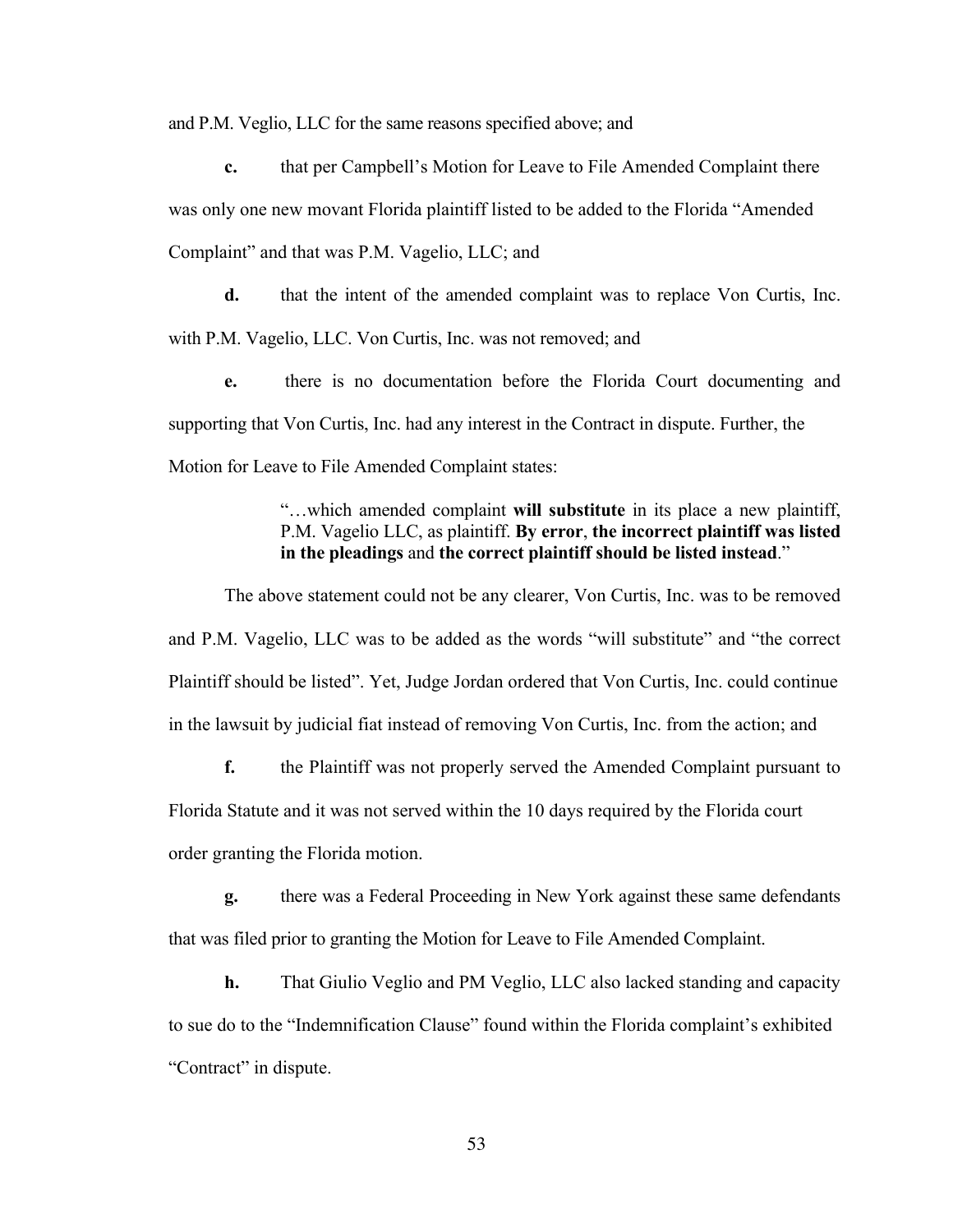**105.** That upon information and belief, Judge Jordan kept Von Curtis, Inc. as a party to the action in order to protect Campbell and CBS from a lawsuit by Von Curtis, Inc. as they knew from the very start of the proceeding that Von Curtis, Inc. was not a party to the contract. Further, Campbell and CBS knew that Giulio Veglio and PM Veglio, LLC had no standing or capacity to sue because of the "Indemnification Clause" found within the Florida complaint's exhibited "Contract" in dispute, but more importantly neither Giulio Veglio or PM Veglio LLC was named in the Motion for Leave to Amend Complaint and Giulio was never listed as a party to the Proposed Amended Complaint **(see Exhibit 15)**, in essence, Campbell forgot all about Giulio. As such, this would open up Campbell and CBS to another lawsuit if the matter was dismissed as required by law. Upon information and belief this is the reason, the defendants and their attorneys in this Federal proceeding have refused to address the issue of standing and capacity to sue and they know they cannot prove any of the plaintiffs in the Florida action had standing and capacity to sue.

**106.** Judge Jordan's actions clearly demonstrate that he is prejudice and biased against the Plaintiff and is covering up the fact that he and Judge Polodna lack both Subject-matter jurisdiction and Personal jurisdiction and are acting in complete absence of all jurisdiction. He is certainly not going to admit this now, as the Plaintiff has filed with the Federal Court a lawsuit against him, that he is evading and supervising the violation of the Plaintiff's constitutional rights to due process and equal protection of the law. Judge Jordan's actions at this time are all selfserving and intended to interfere with both of the Federal Court proceedings.

**107.** That this Court issued two Orders:

**a.** The first Order by the Court stated the Court had subject matter jurisdiction over the Verified Federal Diversity of Citizenship 28 U.S.C. §1332 Complaint filed by the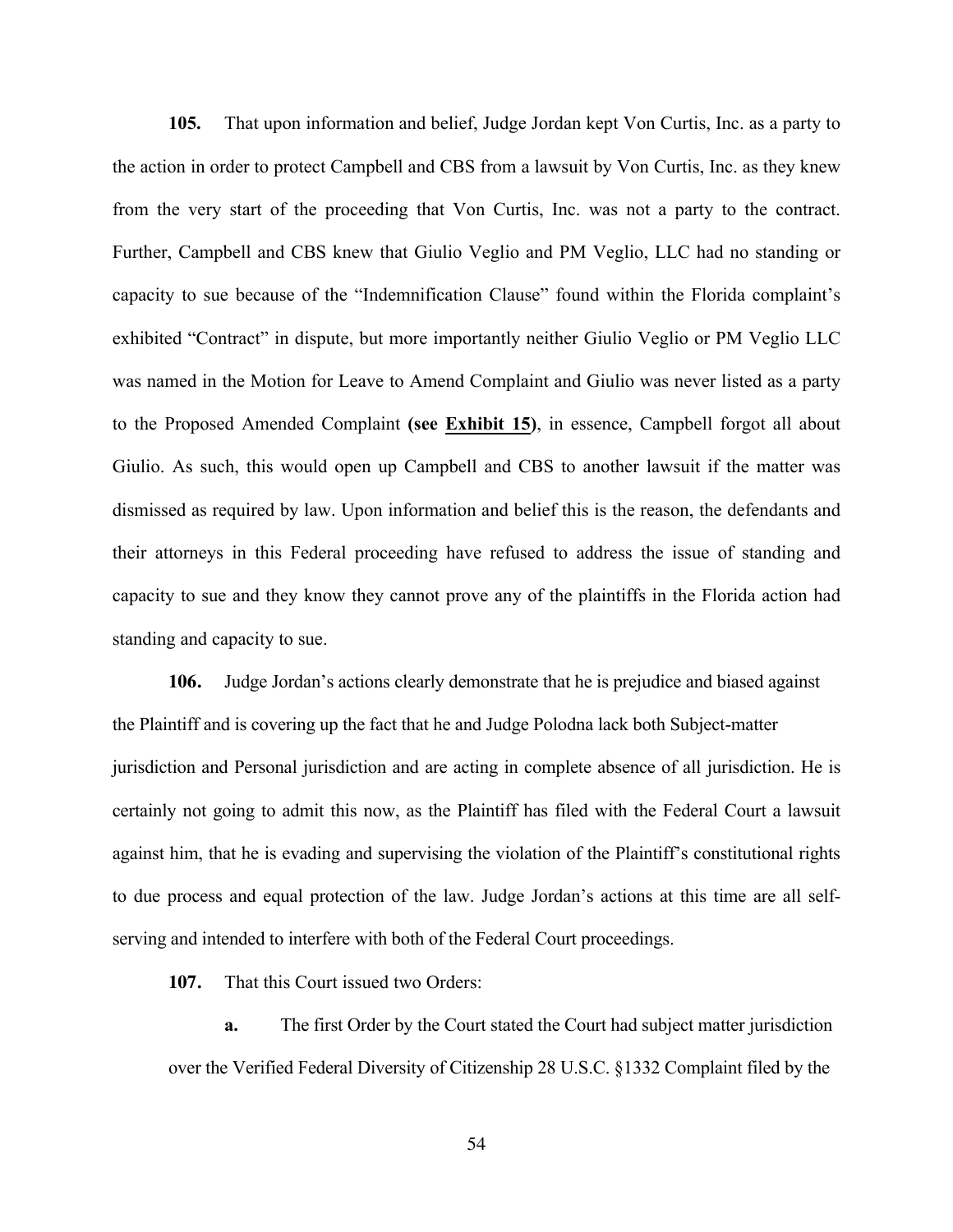Plaintiff against Von Curtis, Inc., P.M. Veglio, LLC d/b/a Paul Mitchell the School Oveido,

Giulio Veglio, and Wynn Calybaugh.

Copy of the first **Federal Order** is annexed as **Exhibit 36** and herein made part of.

**b.** The second Order transferred this Federal Civil Rights suit to this Court as

it was deemed related to the Federal Diversity lawsuit.

Copy of the second **Federal Order** is annexed as **Exhibit 37** and herein made part of.

**108.** Judge Jordan also issued his Order Addressing the Defendant's Cross-Claim to

the Motion, dated September 24, 2014 (see **Exhibit 10**) which states:

"Before the Court is Plaintiffs' Motion for Entry of an Order to Show Cause, for the Imposition of Appropriate Sanctions and for the Appointment of a Mediator filed on August 27, 2014. On September 22, 2014, Defendant filed Verified Affidavit in Opposition with Cross Claim to Plaintiff's Motion for an Order to Show Cause and Alleged Defendant's Memorandum of Law in Support of His Affidavit in Opposition to Attorney Campbell's Motion for an Order to Show Cause. The Court heard the Motion on September 24, 2014. This Order addresses Defendant's Cross Claim to Plaintiff's Motion. The Court notes that these issues were previously ruled on, however in an abundance of caution, the Court again addresses these issues.

Defendant argues that this Court lacks subject matter jurisdiction to hear this case. In the Amended Complaint filed on April 17, 2013 Plaintiffs allege in Paragraph 1 that "this is a cause of action for the equitable relief of reformation in Counts I and II, for damages exceeding \$15,000.00 in Counts III and Counts IV and for injunctive relief in Count V." Amended Complaint for Damages and Injunctive Relief, pg. 1. This Court has subject matter jurisdiction for all civil actions where the alleged damages are greater than \$15.000.00. The Circuit Court has exclusive jurisdiction in all actions at law not cognizable by the county courts. Fla. Stat. § 26.012. County courts have original jurisdiction "of all actions at law in which the matter in controversy does not exceed the sum of \$15.000 exclusive of interest. costs and attorney's fees except those within the exclusive jurisdiction of the circuit courts." Fla. Stat. §34.01. Therefore, the Circuit Courts have subject matter jurisdiction over all matters in controversy that exceed \$15.000.00 like this action.

Defendant also argues that this Court lacks personal jurisdiction over the Defendant waived all personal jurisdiction argument when he filed Answer to Summons and Complaint on May 8, 2013. Any argument as to personal jurisdiction must be filed in a Motion to Dismiss pursuant to Florida Rules of Civil Procedure Rule 1.140(b) prior to filing a responsive pleading. Furthermore,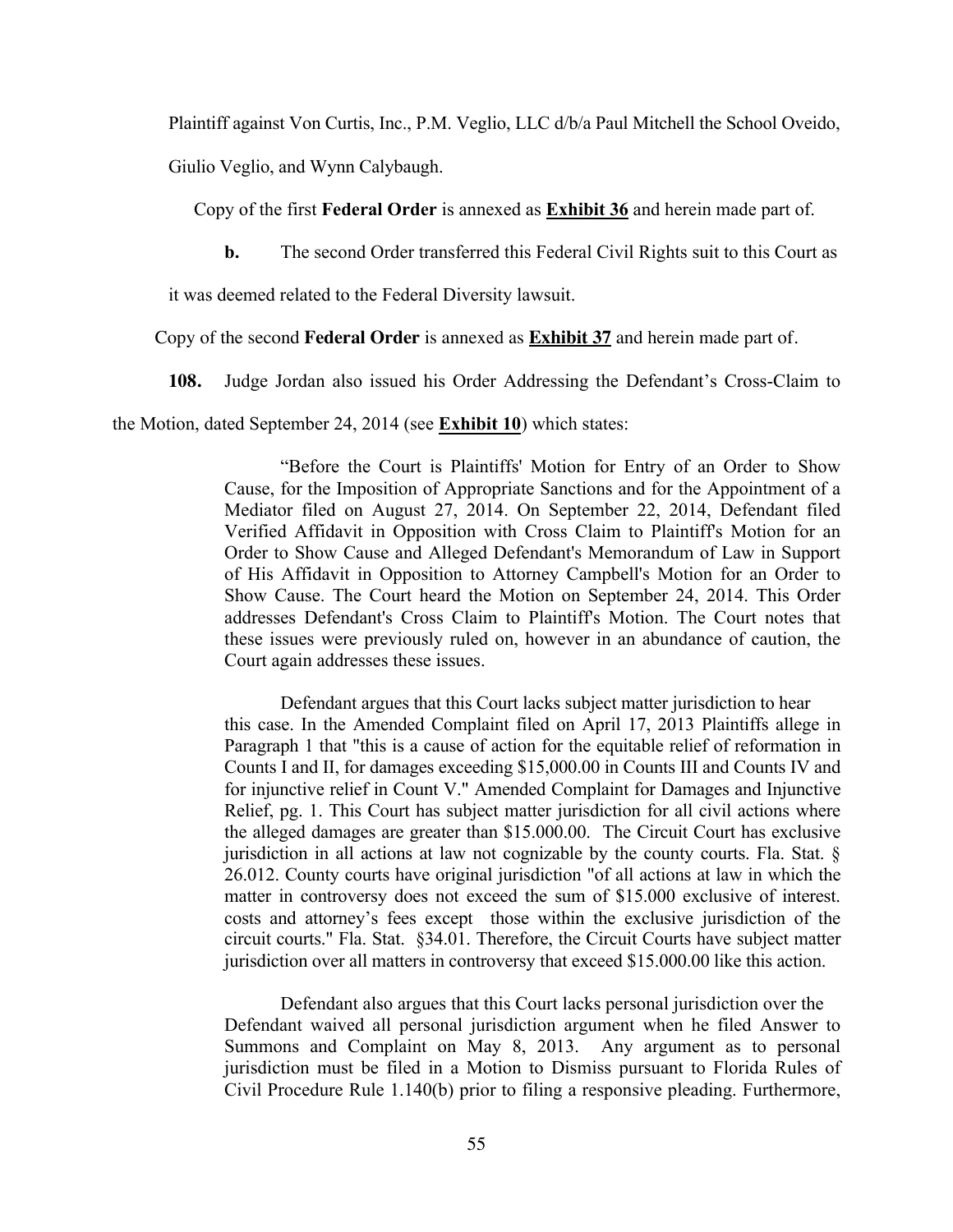a party who challenges in personam jurisdiction after making a general appearance in the case is deemed to have waived the right to contest jurisdiction: Romellotti, Hanover Amgro Ins. Co.. 652 So. 2d 414. 414 (Fla. 5th DCA 1995). Defendant subjected himself to the jurisdiction of this Court and this Court has personal jurisdiction. It is therefore,

**ORDERED** and **ADJUDGED** that the Court has subject matter Jurisdiction to hear this action and Defendant subjected his person to jurisdiction of this Court.

**DONE** and **ORDERED** in Chambers, Osceola County, Florida on September 24, 2014."

**109.** Judge Jordan states in his order "Any argument as to personal jurisdiction must be

filed in a Motion to Dismiss pursuant to Florida Rules of Civil Procedure Rule 1.140(b) prior to

filing a responsive pleading. This statement by Judge Jordan is not only self-serving but is

completely false as FRCPR 1.140(b) makes no requirement that the motion concerning subject

matter jurisdiction and personal jurisdiction be in the form of a motion to dismiss. Judge Jordan

is deliberately misleading and attempting to impair the Federal Court's flexibility and authority

to decide these cases. FRCPR 1.140(b) states:

### **RULE 1.140 DEFENSES**

(b) How Presented. Every defense in law or fact to a claim for relief in a pleading shall be asserted in the responsive pleading, if one is required, but the following defenses may be made by motion at the option of the pleader: (1) lack of jurisdiction over the subject matter, (2) lack of jurisdiction over the person, (3) improper venue, (4) insufficiency of process, (5) insufficiency of service of process, (6) failure to state a cause of action, and (7) failure to join indispensable parties. A motion making any of these defenses shall be made before pleading if a further pleading is permitted. The grounds on which any of the enumerated defenses are based and the substantial matters of law intended to be argued shall be stated specifically and with particularity in the responsive pleading or motion. *Any ground not stated shall be deemed to be waived except any ground showing that the court lacks jurisdiction of the subject matter may be made at any time*. No defense or objection is waived by being joined with other defenses or objections in a responsive pleading or motion. If a pleading sets forth a claim for relief to which the adverse party is not required to serve a responsive pleading, the adverse party may assert any defense in law or fact to that claim for relief at the trial, except that the objection of failure to state a legal defense in an answer or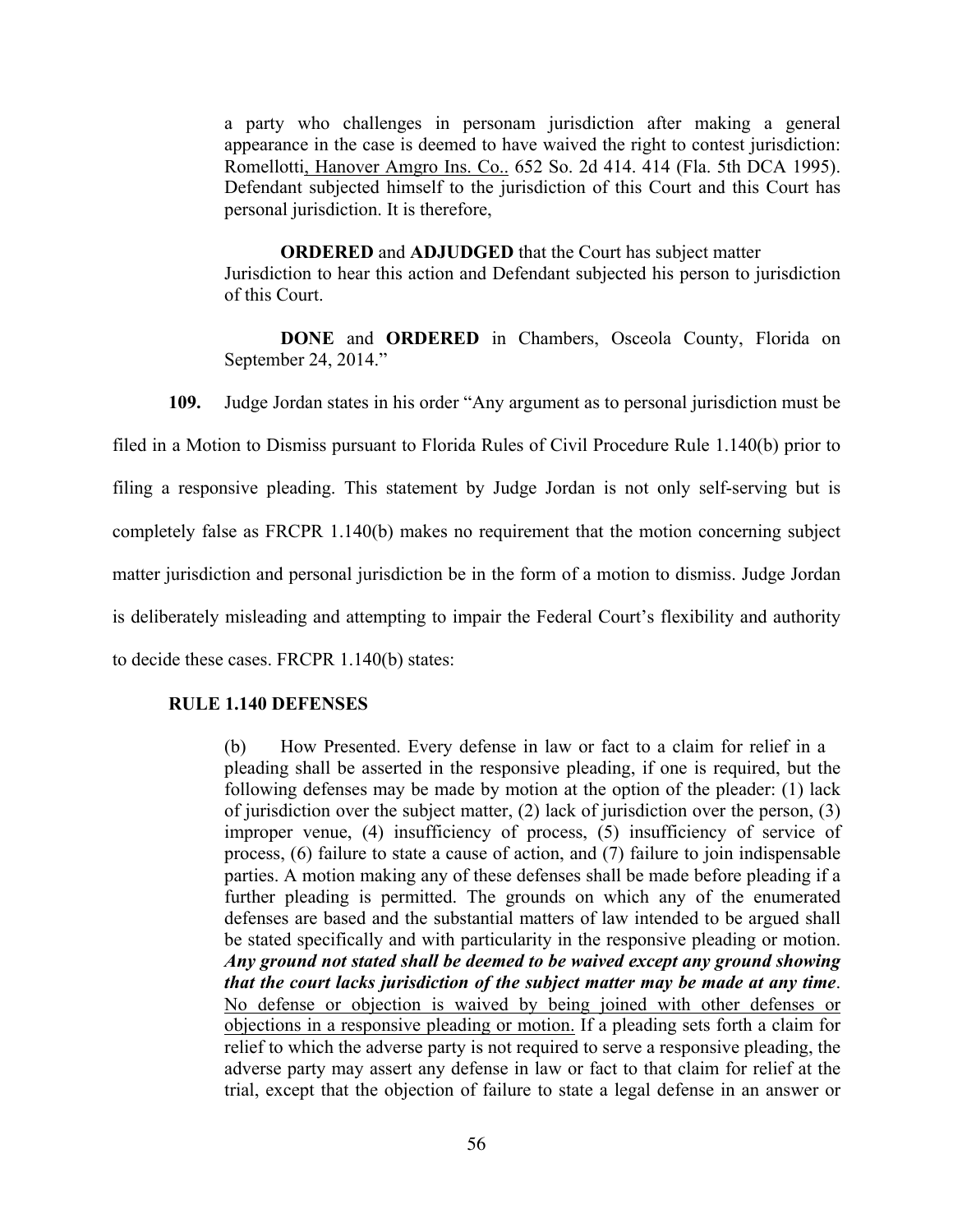reply shall be asserted by motion to strike the defense within 20 days after service of the answer or reply.

**110.** Judge Jordan's statement "Furthermore, a party who challenges in personam jurisdiction after making a general appearance in the case is deemed to have waived the right to contest jurisdiction." This is true except that Judge Jordan is deliberately misleading this Court into thinking the Plaintiff filed his pleadings concerning personal jurisdiction after filing his general appearance. This is false, as the Plaintiff filed several pleadings concerning both Subjectmatter jurisdiction and Personal jurisdiction before filing a general appearance in which he also raised all of these issues as affirmative defenses. Judge Jordan is attempting to falsify the Record in the Florida proceeding.

**111.** Taking the last paragraph of the Florida order first, the Plaintiff has clearly documented above that he filed the following motions prior to the filing of the alleged Answer to Summons and Complaint on May  $8<sup>th</sup>$ , 2013 that addressed the Amended Complaint as documented in  $\P$  67 and  $\P$  68 above and not the Complaint filed on December 27<sup>th</sup>, 2012. The Plaintiff's multiple motions included, but were not limited to, the critical issue concerning the Florida court lacking Personal jurisdiction over the Plaintiff as there was improper substitute service and he was not properly served according to either New York State Law or Florida Law. The following Plaintiff's motions plead the Florida court lacked Personal jurisdiction and were served upon the Florida court prior to his May  $8<sup>th</sup>$ , 2013 answering papers:

**a.** A Motion for Summary Judgment with Affidavit in support dated February  $6<sup>th</sup>$ , 2013 that neither Defendants Campbell nor CBS filed a responsive pleading in opposition to, which was not addressed and illegally denied as documented above; and

**b.** An Affidavit in Opposition to Motion for Leave to File Amended Complaint dated March 27<sup>th</sup>, 2013 that neither Defendants Campbell nor CBS filed a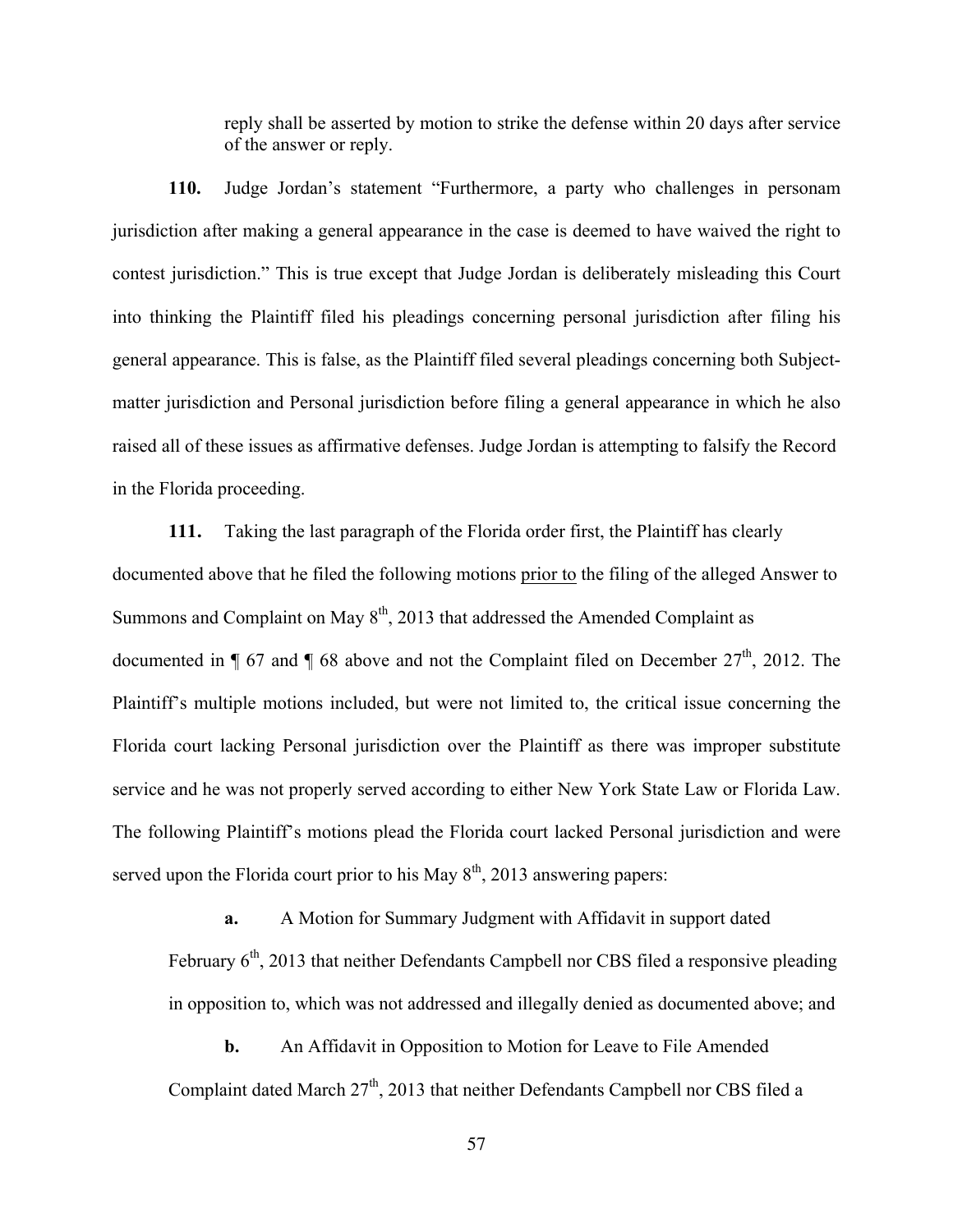responsive pleading in opposition to and was not addressed by the Florida court; and

**c.** An Affidavit in Opposition to Attorney's "Certificate of Compliance" dated March 29<sup>th</sup>, 2013 that neither Defendants Campbell nor CBS filed a responsive pleading in opposition to and was not addressed by the Florida court; and

**d.** Motion to Dismiss with Affidavit in Support of Motion to Dismiss dated April 3<sup>rd</sup>, 2013 plus his Supplemental Affidavit in Support of Motion to Dismiss that neither Defendants Campbell nor CBS filed a responsive pleading in opposition to and was not addressed by the Florida court.

**112.** In the Plaintiff's Answer to Summons and Complaint dated May  $8<sup>th</sup>$ , 2013, the Plaintiff clearly raised Affirmative Defenses that clearly raised specifically with particularity that the Florida court lacked personal jurisdiction over him as documented above.

**113.** The Plaintiff clearly did not waive his right to contest personal jurisdiction of the matter, especially if it pertained to Subject-matter jurisdiction, as he raised the controverted issues of the Florida court lacking personal jurisdiction several times by; Motion for Summary Judgment dated February  $6<sup>th</sup>$ , 2013; and by Affidavit in Opposition to Motion for Leave to File Amended Complaint dated March  $27<sup>th</sup>$ , 2013; and by Motion to Dismiss dated April  $3<sup>rd</sup>$ , 2013 and other pleadings before May  $8<sup>th</sup>$ , 2013 and he clearly raised the issue in the filed May  $8<sup>th</sup>$ , 2013 pleading and in the May  $10<sup>th</sup>$ , 2013 filed pleading as an Affirmative Defense to the Complaint and Amended Complaint. Plaintiff never filed a formal Answer to the original summons and complaint filed December  $27<sup>th</sup>$ , 2012, but if Jordan wants to claim he did, then Plaintiff raised lack of personal jurisdiction as an Affirmative Defense in his May 8<sup>th</sup>, 2013 Affidavit that Judge Jordan refers to. All of Plaintiff's controverted issues and supporting documentation have been completely ignored by both Judge Polodna and Judge Jordan and they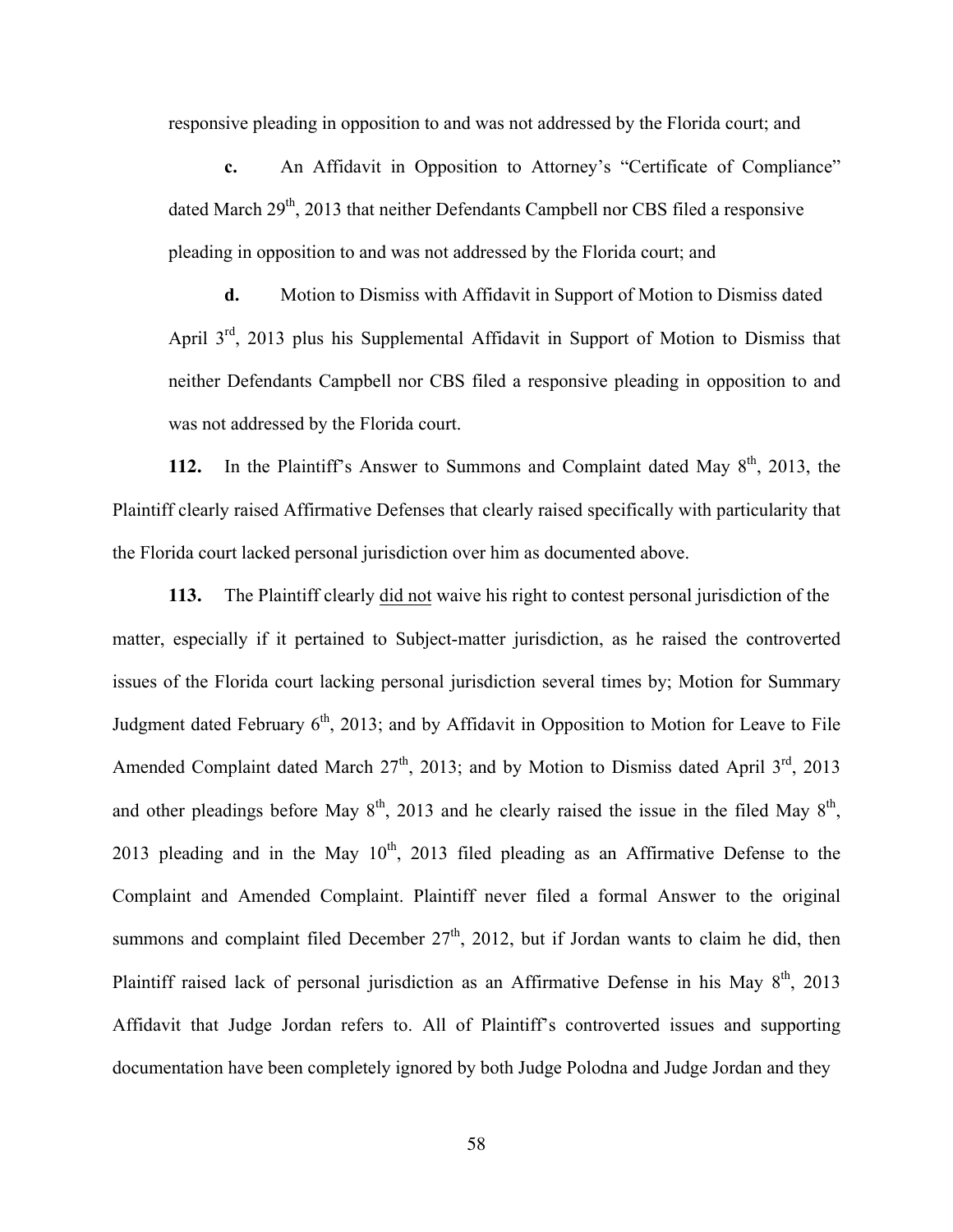have refused to properly address these issues.

**114.** As to the first paragraph in the Order above ¶108. The issues raised by the Plaintiff have not been addressed by the Osceola County Florida Court. The Plaintiff demonstrated a *Prima facie* case by exhibiting all (16) sixteen Florida orders issued by both Judge Jordan and Judge Polodna that clearly document that not one of the Plaintiff's issues being raised has been addressed in any of these Florida court orders. In fact, the Plaintiff raised these controverted issues again within his Affidavit in Opposition to this current motion before the Florida court and Judge Jordan again has skirted and evaded them and is still refusing to clearly address the issues of the Osceola County Florida Circuit court not having been conferred Subject-matter jurisdiction over the contested issues and Personal jurisdiction over the Plaintiff herein as raised numerous times by the Plaintiff in this action, in his motions, pleadings and other documentation submitted to both Florida Judge Polodna and Judge Jordan.

Copy of all **Florida court orders** below are annexed as enumerated Exhibits herein made part of.

- **Exhibit 38** Florida Judge Polodna Order dated 04/17/2013 Granting of Florida Plaintiff's Motion for Leave to Amend Denying Defendant's (Plaintiff herein) Motion
- **Exhibit 39** Florida Judge Polodna Order dated 06/25/2013 Denying of Florida Defendant's (Plaintiff herein) Motion to Dismiss
- **Exhibit 40** Florida 5<sup>th</sup> District Court of Appeals Order dated 08/29/2013 Denying of Petitioner's (Plaintiff herein) Writ of Prohibition
- **Exhibit 41** Florida  $5<sup>th</sup>$  District Court of Appeals Order dated 09/10/2013 Denying of Petitioner's (Plaintiff herein) Clarification Rehearing-Request for Opinion
- **Exhibit 42** Florida Judge Polodna Order dated 12/23/2013 Granting of Florida Plaintiff's Motion to Compel
- **Exhibit 43** Florida Judge Polodna Order dated 01/29/2014 Granting Disqualification
- **Exhibit 44** Florida Administrative Judge Order of Re-Assignment dated 01/30/2014 to Judge John E. Jordan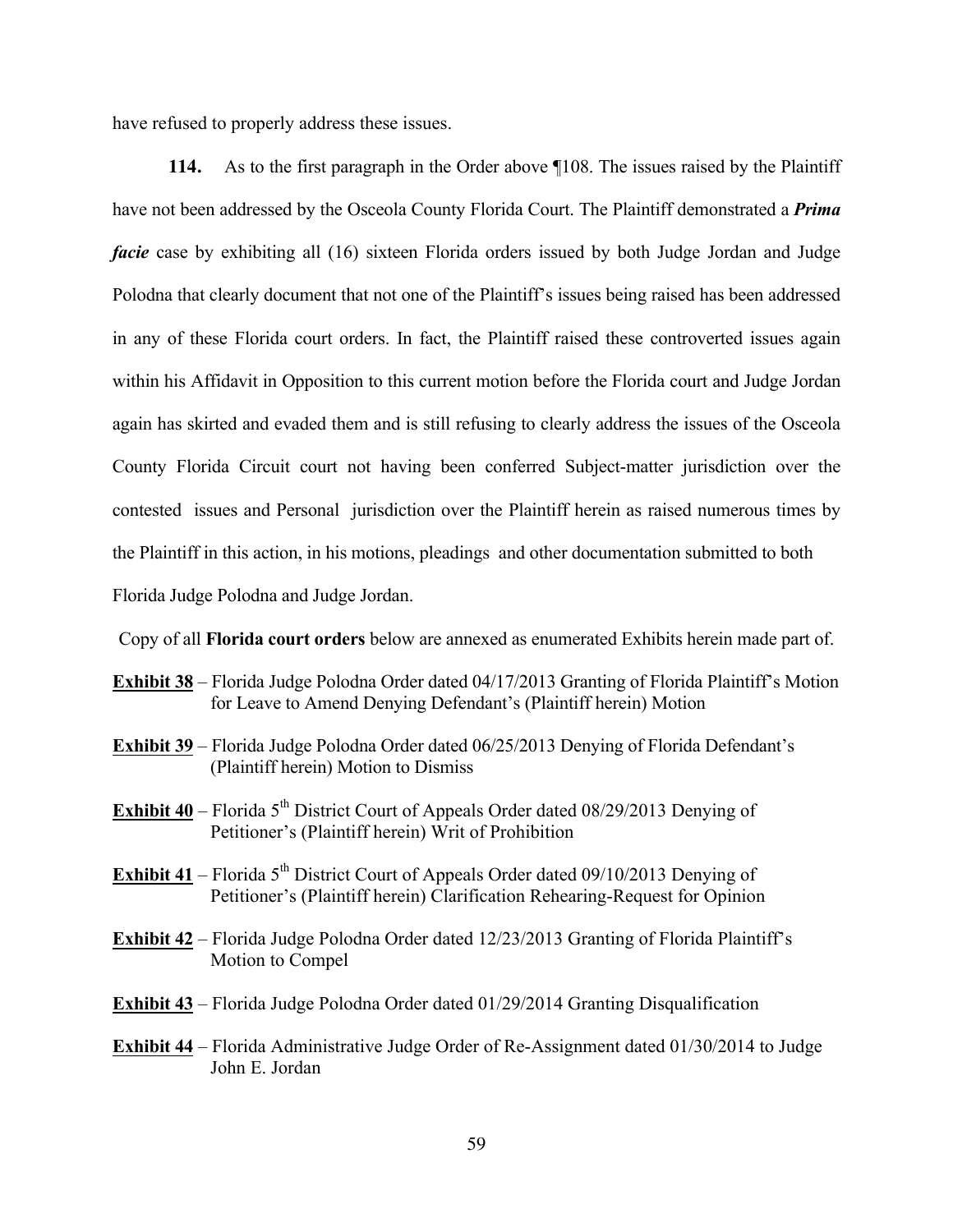- **Exhibit 45** Florida Judge Jordan Order dated 02/05/2014 Setting of Case Management-Conference and Telephonic appearance at future Hearings
- **Exhibit 46** Florida Judge Jordan Order dated 03/13/2014 Denying of Florida Defendant's (Plaintiff herein) Motion for Reconsideration, Vacate of Previous Orders and Dismissing the Case
- **Exhibit 47** Florida Judge Jordan Order dated 04/14/2014 Granting of Florida Plaintiff's Order To Show Cause & Defaulting of Defendant (Plaintiff herein)
- **Exhibit 48** Florida Judge Jordan Order dated 04/14/2014 Order as to the Style of the Case
- **Exhibit 49** Florida Judge Jordan Order dated 04/25/2014 Denying of Florida Defendant's (Plaintiff herein) Motion for Disqualification/Recusal of Florid Trial Judge
- **Exhibit 50** Florida Judge Jordan Order dated 05/19/2014 Granting of Florida Defendant's (Plaintiff herein) Alleged Motion to Reset Hearing
- **Exhibit 51** Florida Judge Jordan Order dated 06/19/2014 Denying of Florida Defendant's (Plaintiff herein) Motion to Strike
- **Exhibit 52** Florida Judge Jordan Order dated 08/08/2014 Amended Uniform Order setting Case for Jury Trial; Pre-Trial Conference and Requiring Pre-Trial matters to be completed.

**115.** As to the second paragraph in the Order above ¶108. The only issue or element as to Subject-matter jurisdiction Judge Jordan addresses is that Florida Circuit Courts have jurisdiction over lawsuits exceeding \$15,000. According to how Judge Jordan construes the Florida State Statute on how Subject-matter jurisdiction is conferred to the Florida County Circuit courts, as long as a lawsuit is for more than \$15,000 the Circuit Court in Florida has jurisdiction **no matter what**. Just the mere speculative claim alleged by Campbell of \$15,000.00 within a complaint that provides or exhibits absolutely no documentation or evincing material evidence to support such a claim, does not constitute, warrant, establish or justify Osceola County Florida court had been conferred Subject-matter jurisdiction. The Plaintiff provided Florida Case Law to the Florida court that clearly defines the above and was ignored by Judge Jordan.

" …as a matter of formal consistency, the default rule reflects the longstanding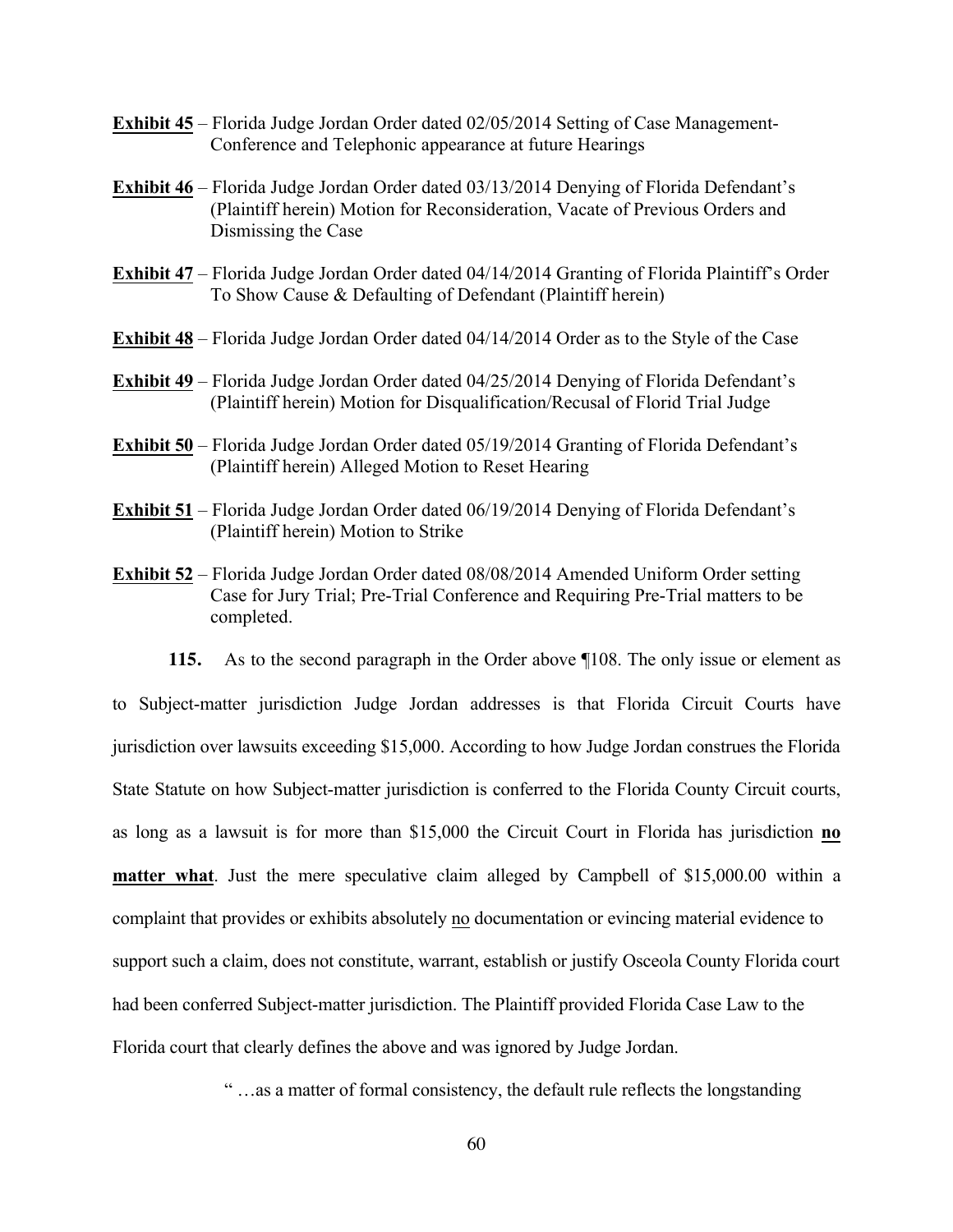notion that the burden of proof follows the burden of pleading. Hence, plaintiffs carry the burden on the elements of their cause of action, and defendants typically, though not always, carry the burden on affirmative defenses." Thompson v. Drug Enforcement Admin., 492 F.3d 428 (D.C. Cir., 2007)

**"The burden of establishing the court's subject matter jurisdiction resides with the party seeking to invoke it.** See **McNutt v. Gen. Motors Acceptance Corp. of Ind**., 298 U.S. 178, 189 (1936); see also **Reynolds v. Army & Air Force Exch. Serv.**, 846 F.2d 746, 748 (Fed. Cir. 1988) (**providing that jurisdiction must be established by a** *preponderance* **of the evidence**).

**"**However, *a plaintiff cannot rely solely upon allegations in the complaint if the defendant or the court questions jurisdiction.* Instead, the plaintiff *must* bring forth relevant, adequate proof to establish jurisdiction." *See* **McNutt, 298 U.S. at 189.**

**116.** Judge Jordan is clearly misconstruing this issue of Subject-matter jurisdiction and

improperly applying the Statute(s) as there are many key critical elements needed to constitute,

warrant, establish or justify Subject-matter jurisdiction has clearly been conferred upon the Florida

court. Judge Jordan is holding that the circuit court does not have to address the following:

**a.** the issues of standing and capacity to sue as to how it relates to the movant

party to the action and how it affects Subject-matter jurisdiction; and

**b.** the Florida complaint or amended complaint need not be supported by any

material evidence to support a cause of action and how it affects Subject-matter

jurisdiction; and

**c.** the issue that there exists an "Indemnification Clause" in the Florida complaint's exhibited contract and what effect it has on the lawsuit and how it affects Subject-matter jurisdiction; and

**d.** the issue of Personal jurisdiction; and

**e.** improper service of process pursuant to Florida's Statues; and

**f.** whether the attorney for the Florida movant(s) is legally the "Attorney of Record" for the court proceeding and how it affects Subject-matter jurisdiction; and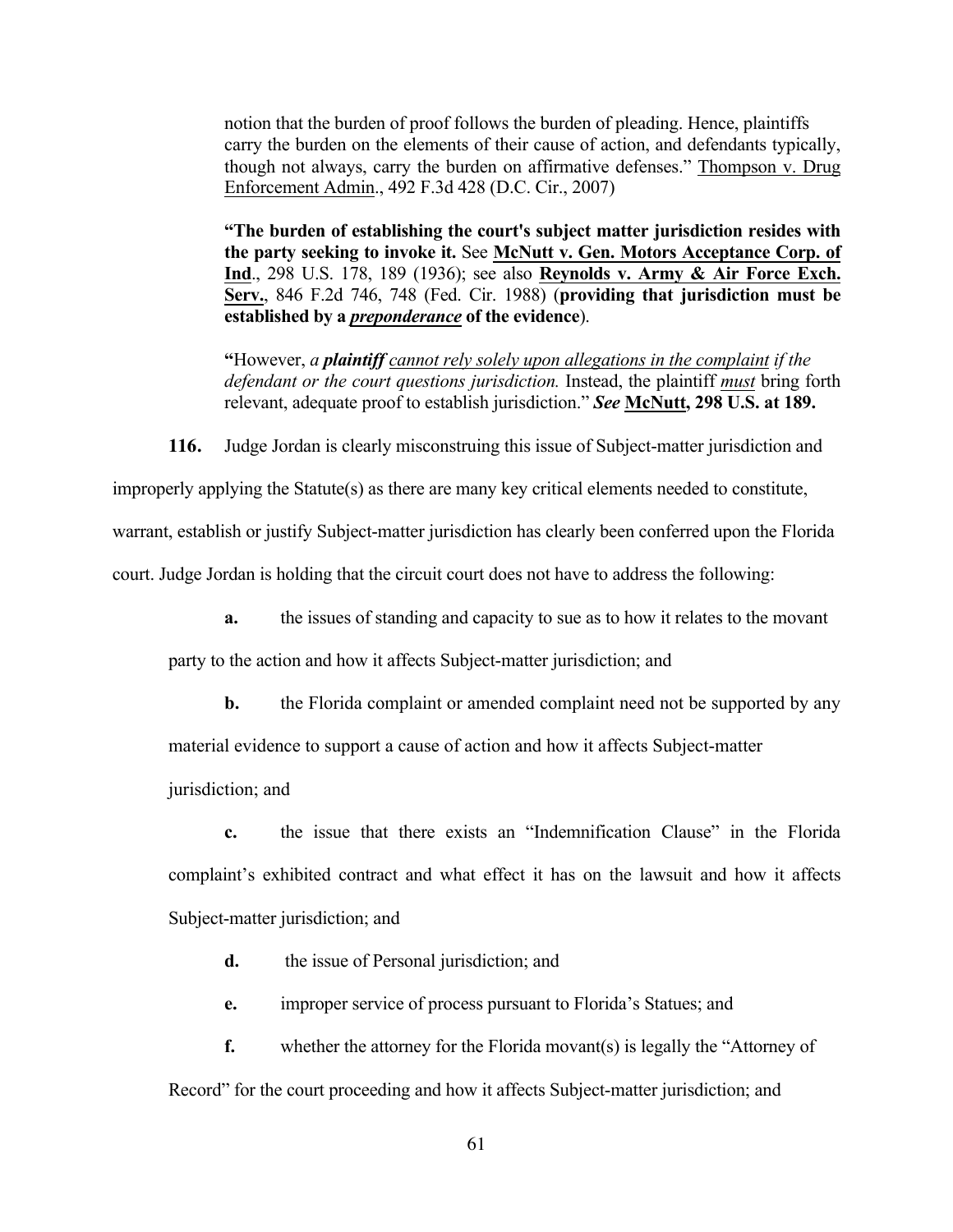**g.** how Florida State Statutes, Federal Statues and Decisional or Case Law are related to and applied to the Florida complaint and other key critical issues listed herein above that effect Osceola County Florida Circuit court from being conferred or deprived of Subject-matter jurisdiction in the Florida action.

**117.** Clearly, it is not just one element as Judge Jordan is trying to convey within his erroneous self-serving order in ¶108 which was rendered after being served with this Federal Civil Rights complaint. Again, he is not going to admit to doing anything wrong and he is certainly going to try to cover up his illegal actions.

**118.** This ruling by Judge Jordan does not demonstrate that Judge Polodna and Judge Jordan ever had been conferred Subject-matter jurisdiction over the contested issues at the outset of this matter and it does not address all of the controverted issues raised in all of Plaintiff's motions and pleadings to the Florida court concerning Subject-matter jurisdiction. Because of the Plaintiff's Federal Civil Rights lawsuit, in which Judge Jordan is named as a Defendant, he has a conflict of interest with the Florida action. It is poignantly clear, he is not about to rule that he and Judge Polodna clearly lack Subject-matter jurisdiction over the controverted issues and Personal jurisdiction over the Plaintiff herein in the Florida matter.

**119.** The Plaintiff has clearly raised and documented the issue that Von Curtis, Inc. lacked both standing and capacity to sue which would clearly deprive all Florida Circuit Courts of subject matter jurisdiction at the outset of the Florida case as Von Curtis, Inc. was not a named party to the Contract in dispute, is not even mentioned in the contract and clearly the movant was never vested any right or interest in the movant Von Curtis, Inc.'s Florida Complaint's exhibited "Contract" in dispute. In fact, Campbell has admitted within his Motion for Leave to Amend Complaint, through testimony in open Florida court on the record and in (2) two Federal Affidavits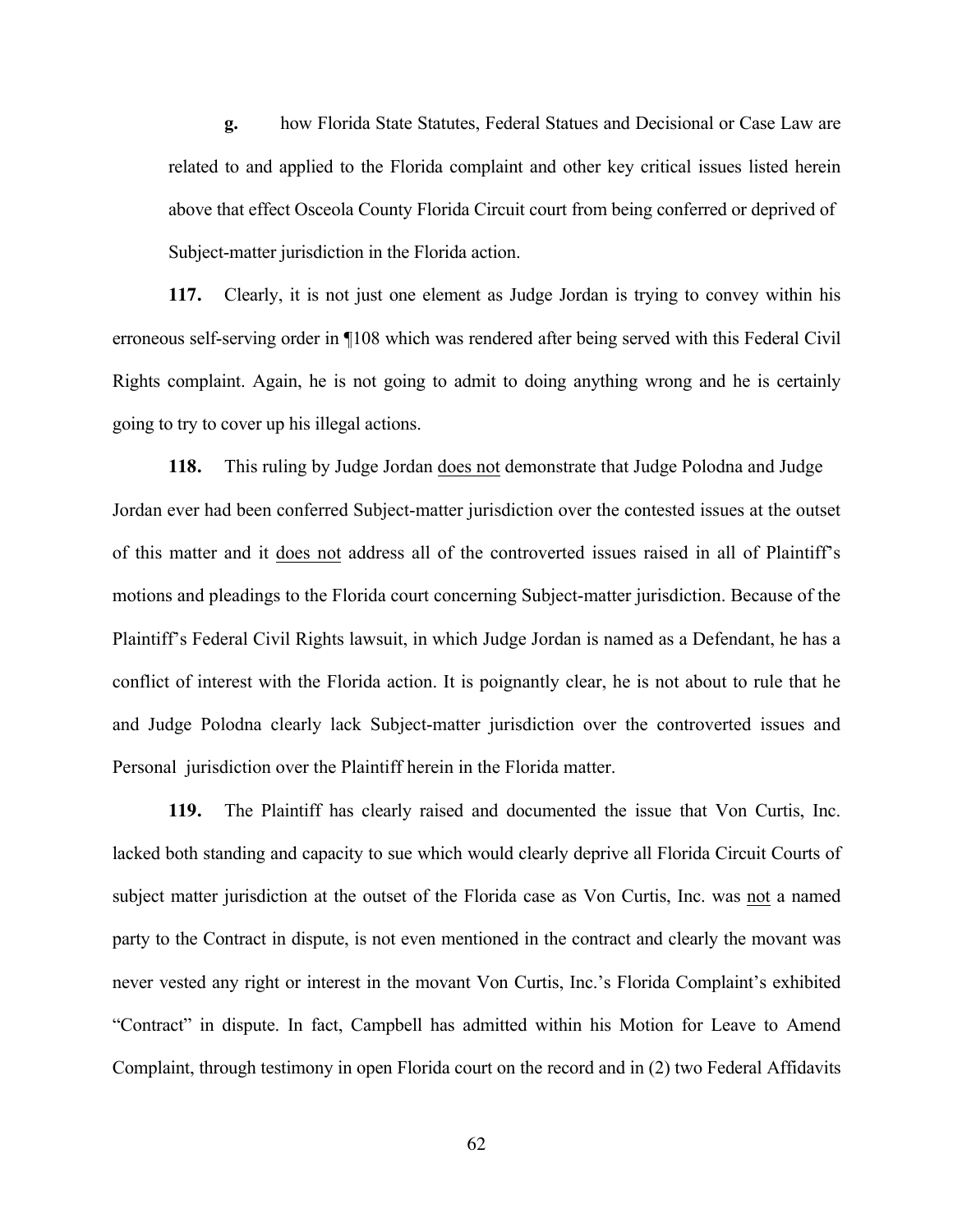before this Court, that Von Curtis, Inc. was the wrong Florida plaintiff in the Florida action. Thus, clearly establishing that Von Curtis, Inc. lacked standing and capacity to sue and clearly depriving the Osceola Florida court of Subject-matter jurisdiction.

**120.** The Florida court has not addressed any of these critical issues that clearly affect Subject-matter jurisdiction as documented in the Florida action and none of the Federal named Defendants have addressed or submitted to this Court a responsive pleading opposing these Plaintiff raised critical issues found within both of the Plaintiff's Federal Complaints before this Court that clearly affect Subject-matter jurisdiction of the Florida court as documented above.

**121.** The Plaintiff has clearly raised the issue that the Florida court lacks subject matter jurisdiction because of the "Indemnity Clause" found within the Florida complaints' exhibited "Contract" in dispute. As clearly documented in both Federal complaints and in pleadings before the Florida court, the Plaintiff herein is owed over \$96,198.32 plus interest for additional work rendered as part of and outside of the scope of the original contract agreement that Giulio Veglio representing P.M. Veglio, LLC d/b/a Paul Mitchell the School Oviedo was refusing to pay for in the so specified "Change Orders" that Giulio clearly requested and demanded the Plaintiff complete such "Change Orders" before the completion of the original contract in dispute in violation of the existing contract agreement and therefore left the Plaintiff no other alternative but to stop work according to the contact as he was owed over \$96,198.32 plus interest.

**122.** By not addressing, opposing or refuting the Plaintiff's raised controverted key critical elemental issues, such as, including but not limited to, lack of standing and capacity to sue, lack of cause of action, lack of personal jurisdiction as raised by the Plaintiff, the existence of an Indemnification Clause and other key issues raised within the Plaintiff's Federal complaint as they definitively affect whether Subject-matter jurisdiction is conferred or is deprived to the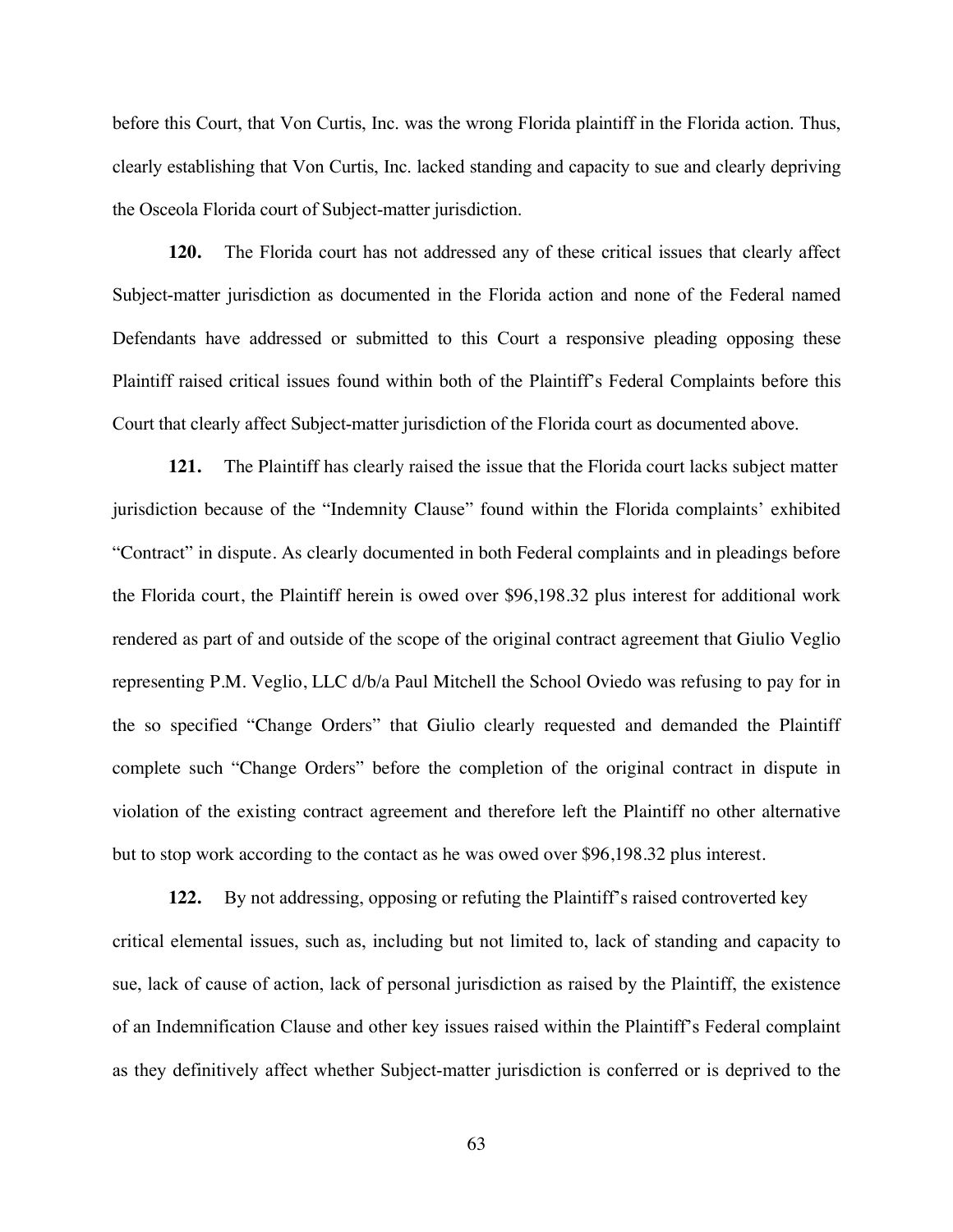Florida court, Campbell, CBS, Judge Jordan and their Federal Court attorneys are in fact, as determined in the Northern District of New York, failing to supply opposition which is deemed consent to granting these portions of the Plaintiff's verified complaint. Because the Defendants are incapable of demonstrating Subject-matter jurisdiction was conferred to the Osceola County Florida court in the Florida proceeding, Judge Polodna and Judge Jordan were and, in fact, are clearly acting in complete absence of all jurisdictions and Plaintiff's right to due process and equal protection of the law was violated. Thus all of the Florida orders are deemed void.

**123.** That Campbell in both his original complaint filed December  $27<sup>th</sup>$ , 2012 and in his Amended Complaint filed April  $17<sup>th</sup>$ , 2013 provide false claims that the Plaintiff illegally recorded conversations with persons in Florida in violation of Florida Law. Campbell and the Florida court are threatening sanctions and possible criminal action against the Plaintiff for recordings as documented in both the complaint and the amended complaint, of meetings between Giulio Veglio and the Plaintiff, made in New York State, of the Telephonic Florida Hearings, made in New York State that were not illegal and never done in the State of Florida.

**124.** That in the Complaint filed December 27, 2012, Campbell states:

"18. Each of the illegally interceptions was committed in Florida in that each person speaking on behalf of and for Von Curtis was in Florida at the time of the illegal recording."

"28. Each of the illegally interceptions was committed in Florida in that each person speaking on behalf of and for Von Curtis was in Florida at the time of the illegal recording"

**125.** That in the Amended Complaint dated April 17, 2013 Campbell states:

"42. Each of the illegal interceptions was committed in Florida in that each person speaking on behalf of and for Plaintiffs was in Florida at the time of the illegal recording."

"52. Each of the illegal interceptions was committed in Florida in that each person speaking on behalf of and for Plaintiffs was in Florida at the time of the illegal recording."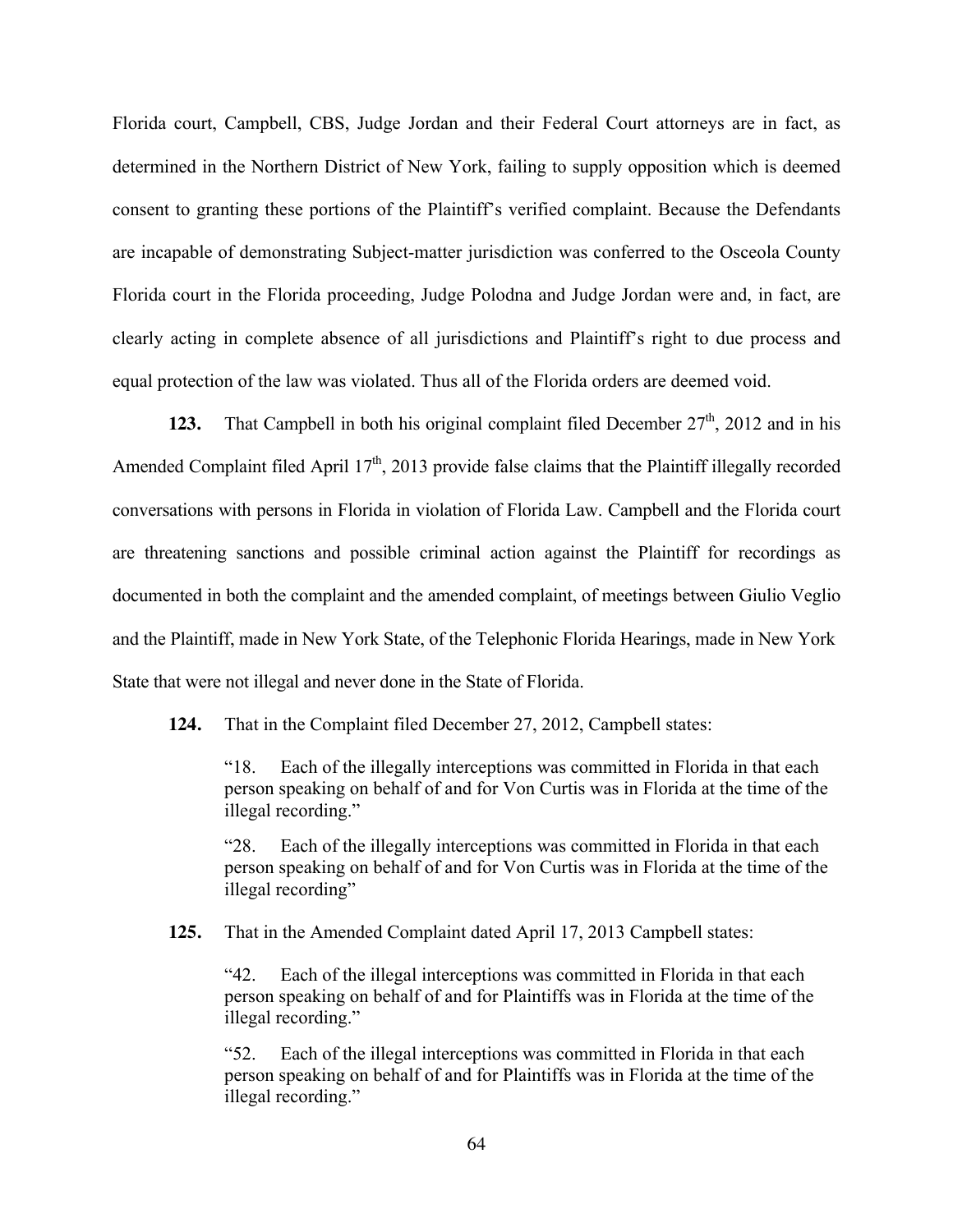**126.** Campbell provides absolutely no evincing material evidence attached to the aforementioned Florida complaints to substantiate, document or demonstrate such occurred or were done so in the State of Florida. Campbell does recite both civil and criminal statutes concerning the recording of phone conversations in Florida in order to threaten and intimidate the Plaintiff in both the Florida complaint and the amended complaint.

**127.** Campbell has admitted that the Plaintiff was not in Florida at the time of the recording of the phone conversations as he states, "Each of the illegal interceptions was committed in Florida in that each person speaking on behalf of and for Plaintiffs was in Florida at the time of the illegal recording" and clearly there is no mention of the Plaintiff being in Florida at the time of the recordings. That is because he was in New York State. The key problem Campbell has is that nothing stated above establishes any recordings by the Plaintiff were in fact done in Florida. In fact, the above clearly demonstrates that Plaintiff was not in Florida at the time, as Campbell would have claimed that Plaintiff was in Florida when he made the recordings.

**128.** The recordings of meetings between Giulio Veglio and the Plaintiff and of the Telephonic Florida Hearings made in New York State were not illegal and there is a multitude of Florida Case Law to support this position:

**Wiggins v. Tigrent, Inc.** , So. 3d, 39 Fla. Case No.: 2D13-4033 (July 2014)

"In contrast, in **Kountze v. Kountze**, 996 So. 2d 246, 252 (Fla. 2d DCA 2008), the act of recording a phone call in another state during a conversation with a resident in Florida—a violation of a Florida Statute—**did not constitute a tortious act committed in Florida** for the purpose of long arm jurisdiction **because the act did not occur in Florida and it was not illegal in the state where the recording was made**."

**129.** The Court should take notice that **Kountze v. Kountze, above was rendered in** 

#### **2008 almost 6 years ago and well before this proceeding began.**

**130.** Campbell in an e-mail correspondence to the Plaintiff, dated April 23<sup>rd</sup>, 2014, (4)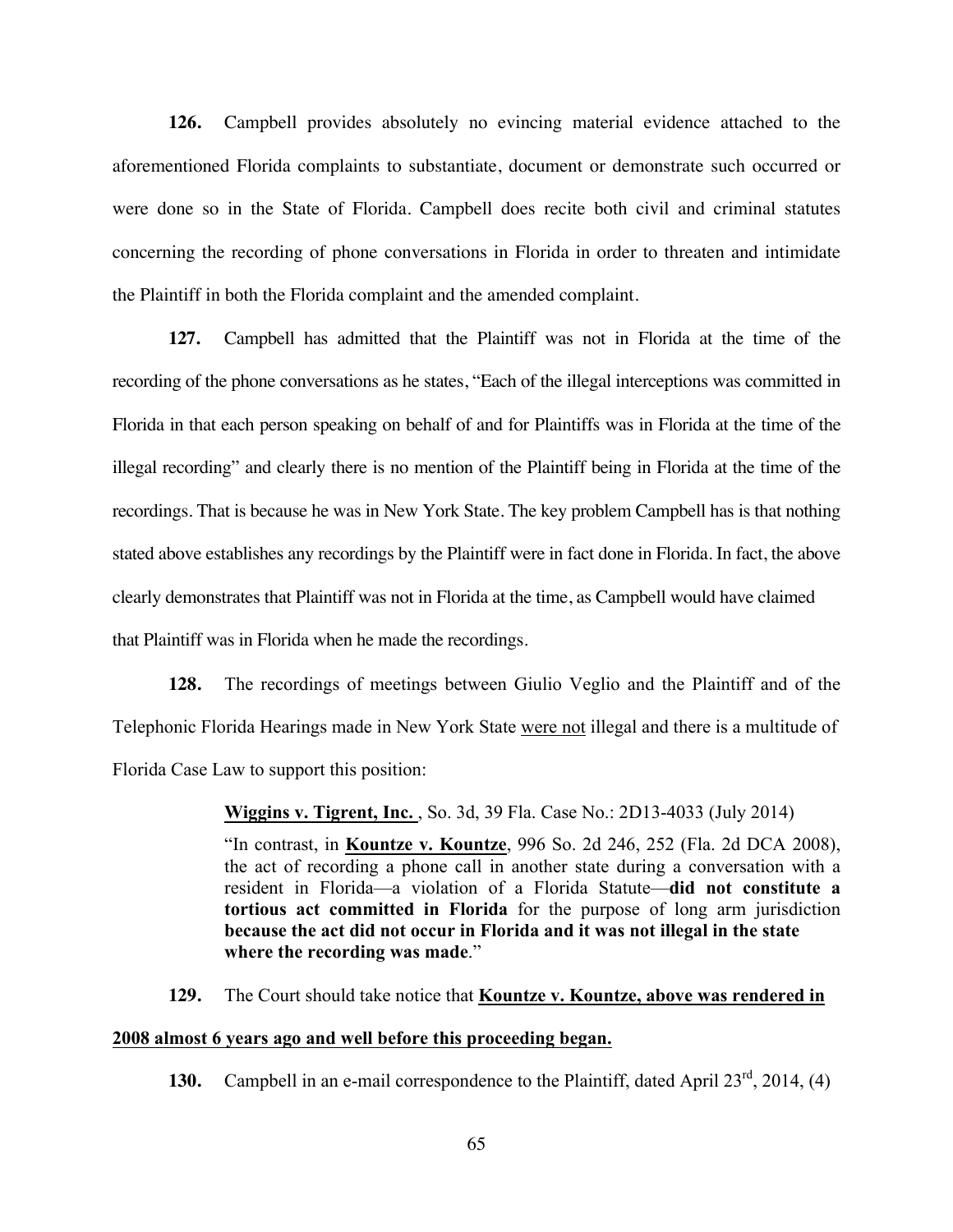four days after the Plaintiff received the illegal Florida court order granting plaintiff's motion for Order to Show Cause and entering a default against Defendant Dudla (Plaintiff herein), attempts to intimidate, threaten, coerce and harass the Plaintiff with statements of definitive reprisals and monetary damages by stating:

> "I am going to be scheduling a trial on the damages my clients have suffered, including the damages from your illegal interception of communications (please do not argue that it is legal in NY, that is irrelevant when you speak with people in Florida). A trial on the issue of damages is what is normally done once a default on liability is entered (which has occurred) and that is certainly our choice of action."

> "I will not accept or agree to unreasonable delays (as you know from our past exchanges) but I also do not wish to be inconsiderate of your business, especially since we are hopeful that there will be a substantial award of damages against you personally and it will be our intent to pursue collection."

Copy of the **e-mail correspondence** is annexed as **Exhibit 53** and herein made part of.

**131.** According to New York State and Federal Law these recorded conversations are

legal as only one person needs to know that the phone calls are being recorded. The Plaintiff has

done nothing illegal and this is substantiated by the Florida case law above in ¶128.

**132.** That on October  $10^{th}$ , 2014, Plaintiff sent the following e-mail to Campbell asking

him if he would withdraw his allegations concerning the Plaintiff's alleged illegal recording of

the phone conversations stating:

Mr. Campbell:

I am in receipt of Judge Jordan's order concerning the appointment of a mediator in this matter.

I was wondering if you would be interested in agreeing to with draw Count II and Count III in the Complaint filed December 27, 2012 and Count IV and Count V of the amended complaint dated April 17, 2013 concerning the issue of my recording of phone calls in New York with those in Florida before mediation starts. In the Complaint(s) you state:

"Each of the illegally interceptions was committed in Florida in that each person speaking on behalf of and for Von Curtis was in Florida at the time of the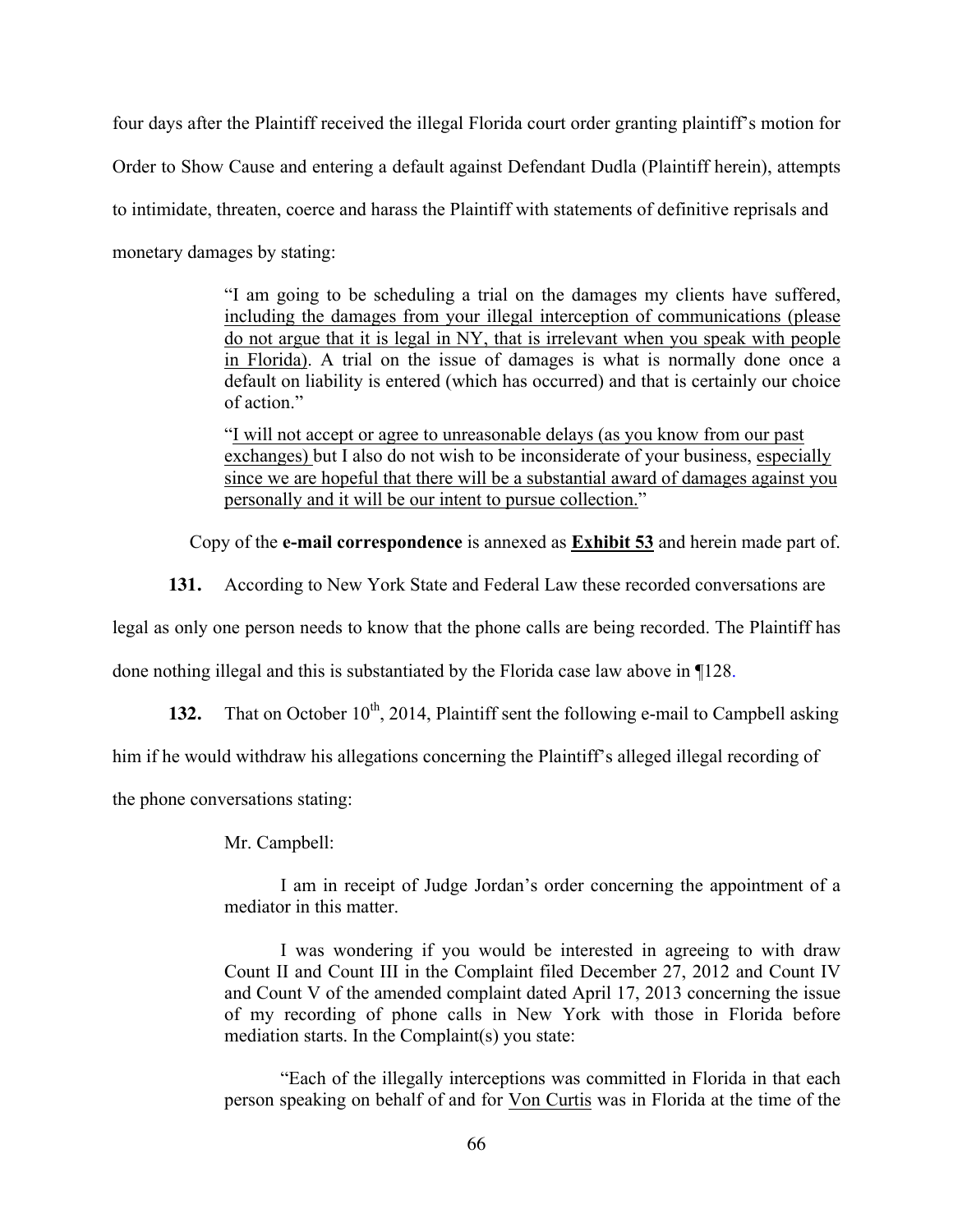illegal recording."

"Each of the illegal interceptions was committed in Florida in that each person speaking on behalf of and for Plaintiffs was in Florida at the time of the illegal recording."

As you are fully aware, I was in New York State at the time of the recordings.

I know in your e-mail of April 23, 2014 you state:

"I am going to be scheduling a trial on the damages my clients have suffered, including the damages from your illegal interception of communications (**please do not argue that it is legal in NY, that is irrelevant when you speak with people in Florida**)." (*Is this a false statement on your part?*)

To add insult to injury, you keep telling me that I do not understand Florida law. I found this most recent court ruling relying on a case from 2008 which is before you started this sham proceeding and you have been allowed to continue with it with the help of both Judge Polodna and Judge Jordan.

**Wiggins v. Tigrent, Inc.** , **So. 3d, 39 Fla.** Case No.: 2D13-4033 (July 2014)

"In contrast, in **Kountze v. Kountze**, 996 So. 2d 246, 252 (Fla. 2d DCA 2008), the act of recording a phone call in another state during a conversation with a resident in Florida—a violation of a Florida Statute—**did not constitute a tortious act committed in Florida** for the purpose of long arm jurisdiction **because the act did not occur in Florida and it was not illegal in the state where the recording was made**."

This is a Florida case, and since the recording of the phone calls was done in New York where it is legal to do so, it **was not illegal** in Florida as you have claimed. Obviously, as a law professor and one who holds seminars for attorneys and judges you must have been fully aware of this case law or, at least, the fact that out of state people can record phone calls from outside of Florida with people in Florida.

If I am reading this case law wrong, please explain in gentle terms how you are able to sue me for recording phone calls in New York State where it is completely legal to do so as I have fully documented in the court papers.

Copy of the **e-mail correspondence** is annexed as **Exhibit 54** and herein made part of.

**133.** Within (5) five minutes, Campbell responded with:

"You are correct, you are not a lawyer. Otherwise, you are mistaken and I have no incentive to reduce the exposure to you. I will not argue or debate the matter. A default has been entered and the sole issue is damages.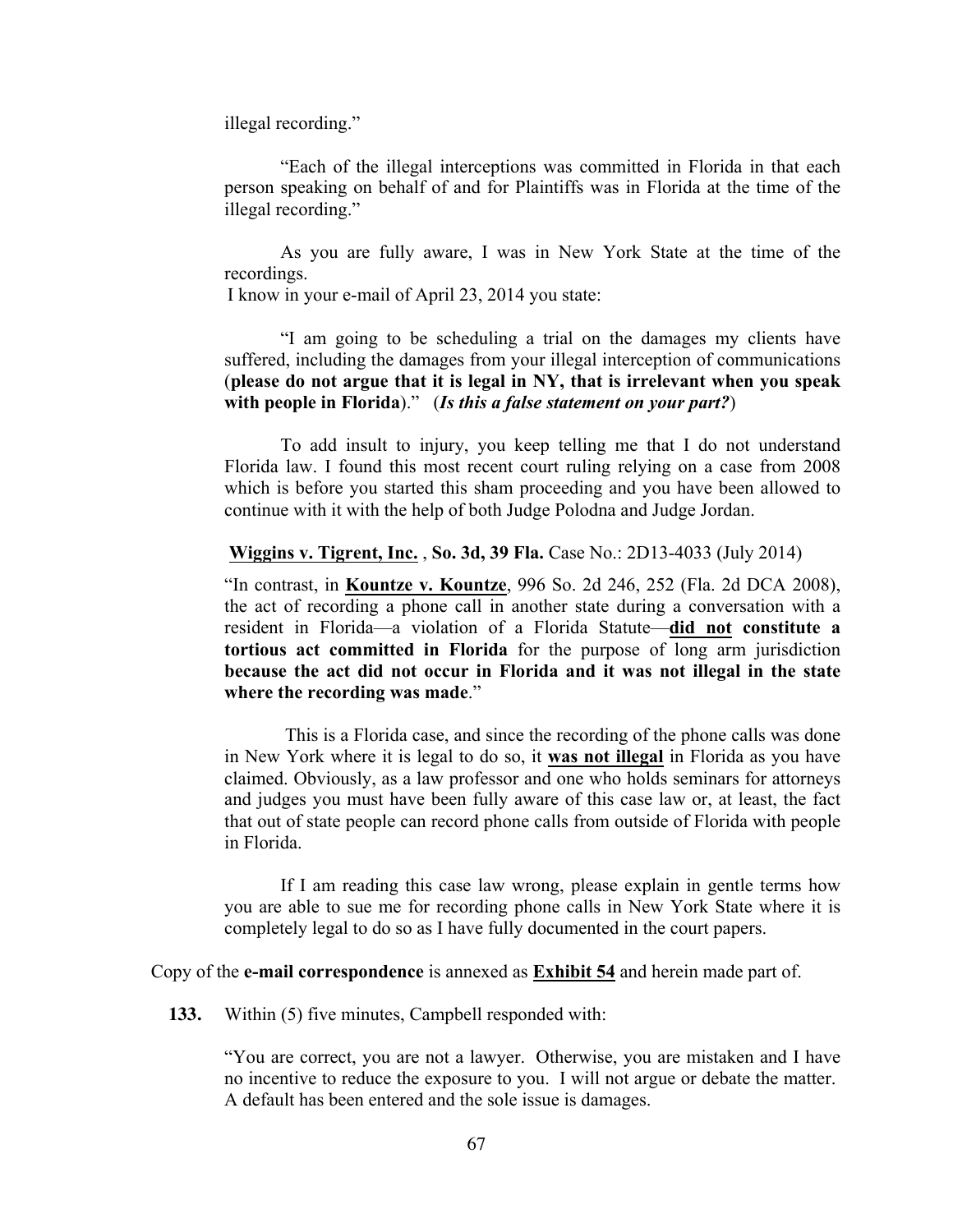Please cooperate with the scheduling of the mediation so we may proceed to trial."

**134.** Legally, the Plaintiff had no exposure for recording of the phone calls while in New York as demonstrated by the above case law ¶128. His exposure for this is based upon the collusion between Judge Polodna, Judge Jordan, Campbell and CBS to deprive the Plaintiff of his due process rights and equal protection of the law. For without Judge Jordan striking all of the Plaintiff's defenses, Campbell has no case to sue the Plaintiff for recording the phone calls. Further, by striking the Plaintiff's defenses, the only issue before the court is for damages and by way of the Florida Complaint's exhibited "Contract" in dispute the Plaintiff clearly does not owe. Judge Jordan and Campbell are conspiring in order to affect the two Federal Court proceedings and to extort money from the Plaintiff if he does not attend mediation and make an agreement to settle this illegal matter. For if he goes to trial, Judge Jordan will take revenge against him just as he has done thoughout the Florida proceeding for even raising the issues of subject matter and personal jurisdiction and that plaintiff raised the issue that both Judge Polodna and Judge Jordan are acting in complete absence of all jurisdiction.

**135.** In summary, Judge Jordan issues an order ¶138, ordering the Plaintiff to attend mediation and pay 1/2 of the cost of the mediation concerning damages which have not been argued in court papers and for recording of phone calls which was completely legal pursuant to Florida law. Except for Judge Jordan issued his Order Granting Campbell's Order to Show Cause and Default against Plaintiff dated April 18<sup>th</sup>, 2014 **(See Exhibit 47)** stating:

> The Court finds that no description could fit the conduct of Defendant Dudla in this case better, thus, striking his pleadings is the appropriate and only meaningful sanction available.

> As a result, it is **THEREUPON ORDERED AND ADJUDGED:** Based upon the findings and rulings above, a default is hereby entered against Defendant Shawn Dudla as to liability, **his defensive pleadings are hereby**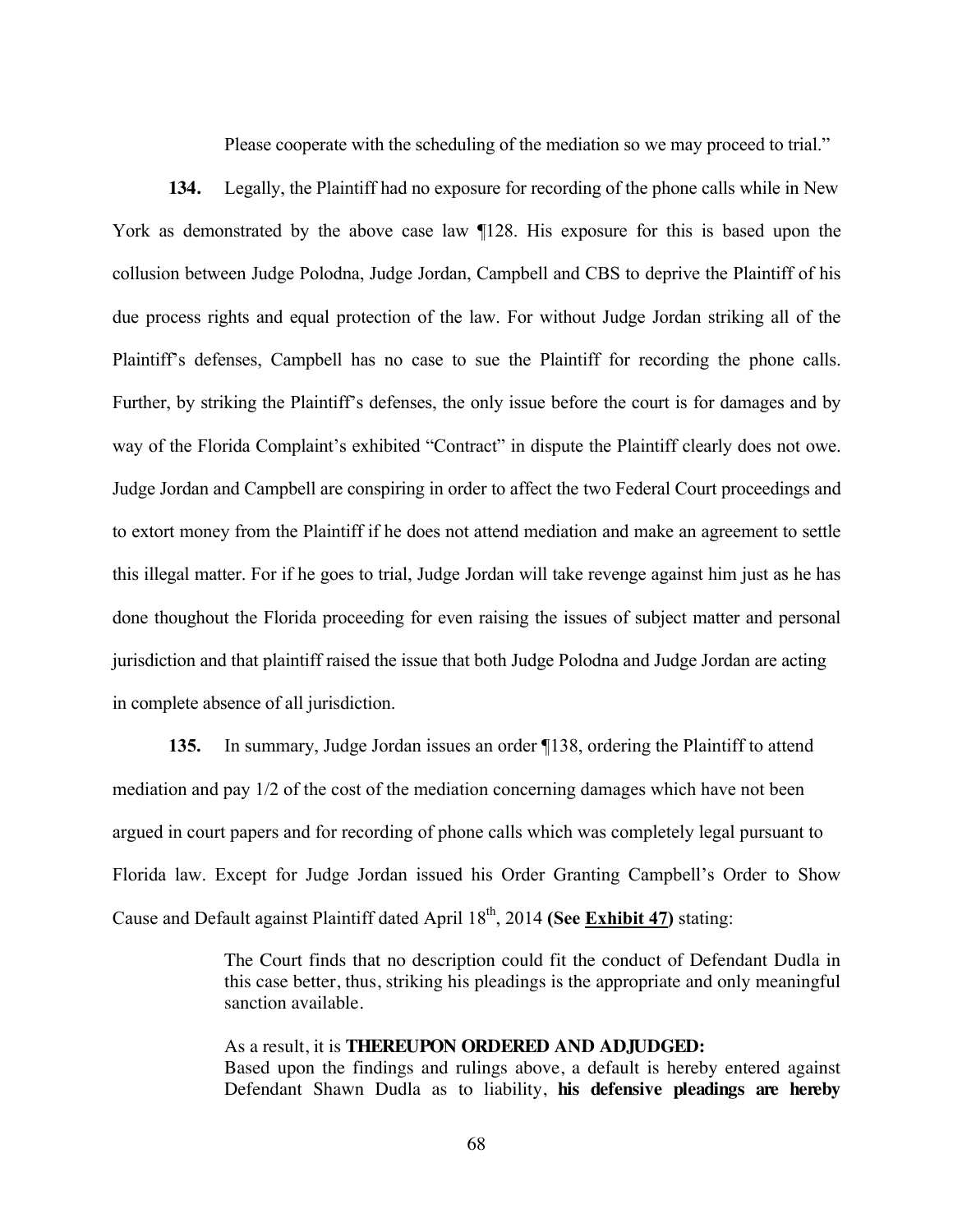**stricken**, and Plaintiffs shall be entitled to recover their attorneys' fees for these motions. This Court will reserve jurisdiction to determine by trial the damages of Plaintiffs on their claims and to determine the proper resolution of Plaintiffs' claim for attorneys' fees for these proceedings.

**DONE AND ORDERED** in Chambers in Osceola County, Florida this 18<sup>th</sup> day of April, 2014.

**136.** Judge Jordan issues his Florida order above in order to prevent the Plaintiff herein from having a trial on the issues and from presenting any evidence at trial that would show that he is not liable for any of the alleged Florida plaintiff(s) allegations in the Florida action which is a denial of due process and equal protection of the law.

**137.** Both Campbell and Jordan knew the Plaintiff was not able to respond to the discovery demands, except to state that Von Curtis, Inc. lacked standing and capacity to sue, as they were related to sole movant Von Curtis, Inc. and the Plaintiff herein had no dealings with the movant. Further this is clearly demonstrated by way of Judge Jordan's fiat Florida court order to change the Style of all of the pleadings before the Florida court. Judge Jordan's Florida order as to the Style of the case clearly exonerates the Plaintiff as it proves each and every one of his arguments presented within his pleadings to the Florida court, regarding Campbell's Order to Show Cause, were in truth factual. That the only Florida plaintiff requesting discovery from the Plaintiff was the sole Florida movant Von Curtis, Inc. These actions by Campbell and Judge Jordan further demonstrate collusion between the two. Furthermore, the Florida court has refused to address any of defendant's (Plaintiff herein) issues in this matter.

**138.** That Judge Jordan also issued his self-serving Florida order on Plaintiff's motion for Entry of an Order to Show Cause, dated October 2<sup>nd</sup>, 2014 (see **Exhibit 11**) which states:

#### **ORDER ON PLAINTIFF'S MOTION FOR ENTRY OF AN ORDER TO SHOW CAUSE**

**THIS CAUSE** having come to be heard on September 24, 2014 and the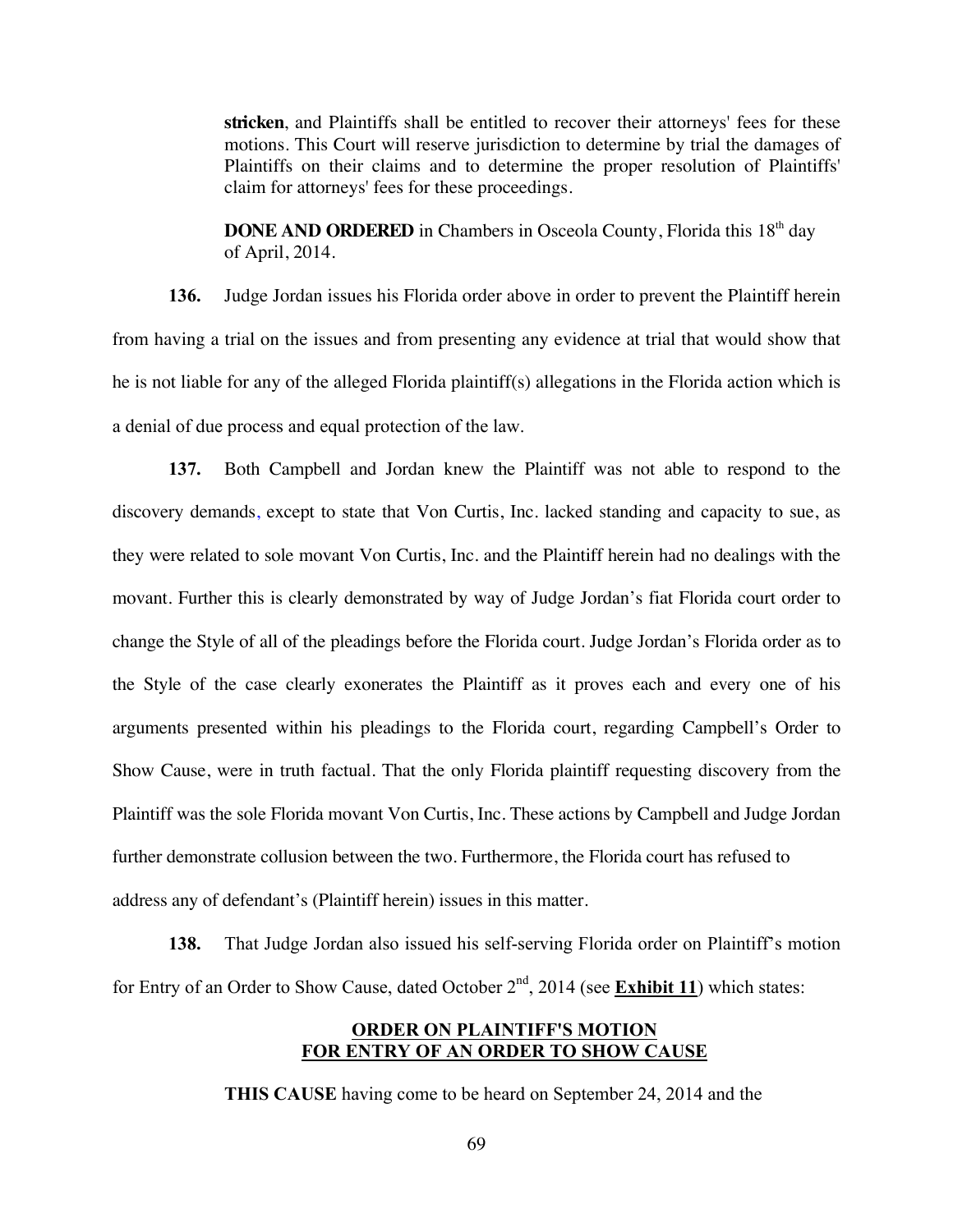Court having reviewed Court file and being otherwise duly advised in the premises, it is

## **ORDERED AND ADJUDGED** that:

1. Plaintiffs Motion for Entry of Order to Show Cause is **GRANTED**.

2. The Court appoints John P. Quinones IV, 24 North Clyde Ave., Kissimmee, FL 34741, 407-870-8857, ip@courtresolution.com. www.courtresolution.com as Mediator. The Parties shall provide dates and times for a mediation date to occur in the next 45 days. Mediation shall take place in Osceola County, Florida at a location of the Mediator's choosing. If any party refuses to schedule mediation, the Mediator shall file a report with the Court which may result in appropriate sanctions.

3. The Defendant, Shawn Dudla, may appear telephonically or by video (e.g. skype) if he chooses not to appear telephonically.

4. If appearing by phone, the Defendant, Shawn Dudla. shall have a fax machine or scanner/email capabilities to execute and return to mediator any possible settlement documents.

- 5. The Mediator shall prepare appropriate Order for the Court.
- 6. Parties shall share the cost of mediation.

**DONE AND ORDERED** on this 2 day of October, 2014.

**139.** This mediation is a sham as Judge Jordan has handpicked the mediator, most

likely someone who will do his bidding for him and knowing he has a conflict of interest with

the Plaintiff because of the Federal proceeding.

**140.** The sole intent of the mediation is to get the Plaintiff to agree to some amount that he does not owe or go to trial before Judge Jordan who will grant Campbell whatever he wants as the mediator will claim that Plaintiff has been uncooperative. Judge Jordan and Campbell could not afford to have the Plaintiff present any evidence to a jury concerning the Florida complaint as the Plaintiff would be able to prove he owes nothing to the Florida plaintiff(s) because of the "Indemnification Clause" found within the Florida complaint's exhibited "Contract" in dispute, that the "Contract" did not require him to do said work and clearly Von Curtis. Inc. is not party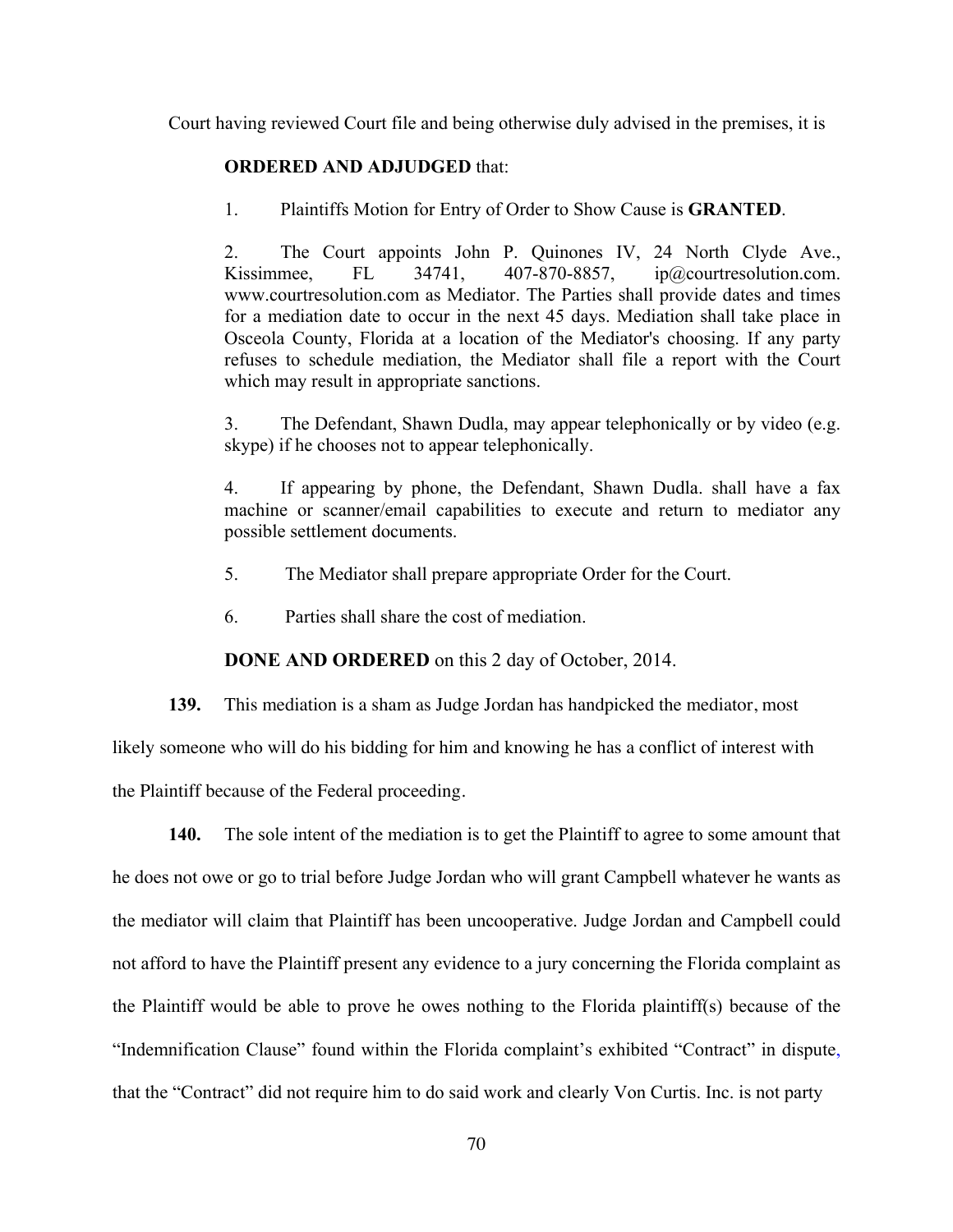to the "Contract" which entitles them to nothing.

**141.** In order to sabotage the Plaintiff's Federal Diversity of Citizenship 28 U.S.C. §1332 case they needed to default the Plaintiff in order to prevent him from putting on any case in his defense. Plaintiff is fearful that Judge Jordan will award Von Curtis, Inc., Giulio Veglio and PM Veglio, LLC more than what is demanded in the Federal suit in order to make sure that Plaintiff does not receive any money from them through his Federal suit(s). Judge Jordan's court is nothing more than, as the saying goes, "a kangaroo court" as the Plaintiff has already been convicted by Judge Jordan and now all Judge Jordan needs to do is decide how much it is going to cost the Plaintiff to pay for work he was not required to do pursuant to the "Contact" and for recording of phone calls in New York which was completely legal in Florida pursuant to Florida Case Law. This is a deliberate miscarriage of justice by Judge Jordan.

**142.** That the ordering of this mediation and setting of a trail in this matter is intended solely to interfere with both of the Federal Court proceedings and plaintiff's causes of action in both. That if the Plaintiff agrees to settle the Florida matter that would be used against him in his two Federal suits in New York as they would claim that the Plaintiff settled these suits when he settled the Florida action.

**143.** To further add insult to injury, the above Florida court order dated October  $2<sup>nd</sup>$ , 2014 (see **Exhibit 11**) is procedurally defective as:

**a.** The incorrect case number is listed; and

**b.** Judge Jordan ignores his own Florida court order and continues to list only Von Curtis, Inc. as the Florida plaintiff [emphasis plaintiff being singular]; and

**c.** The Florida court order does not address any of the Plaintiff's argument's made in opposition to Campbell's Florida motion which is a violation of the Plaintiff's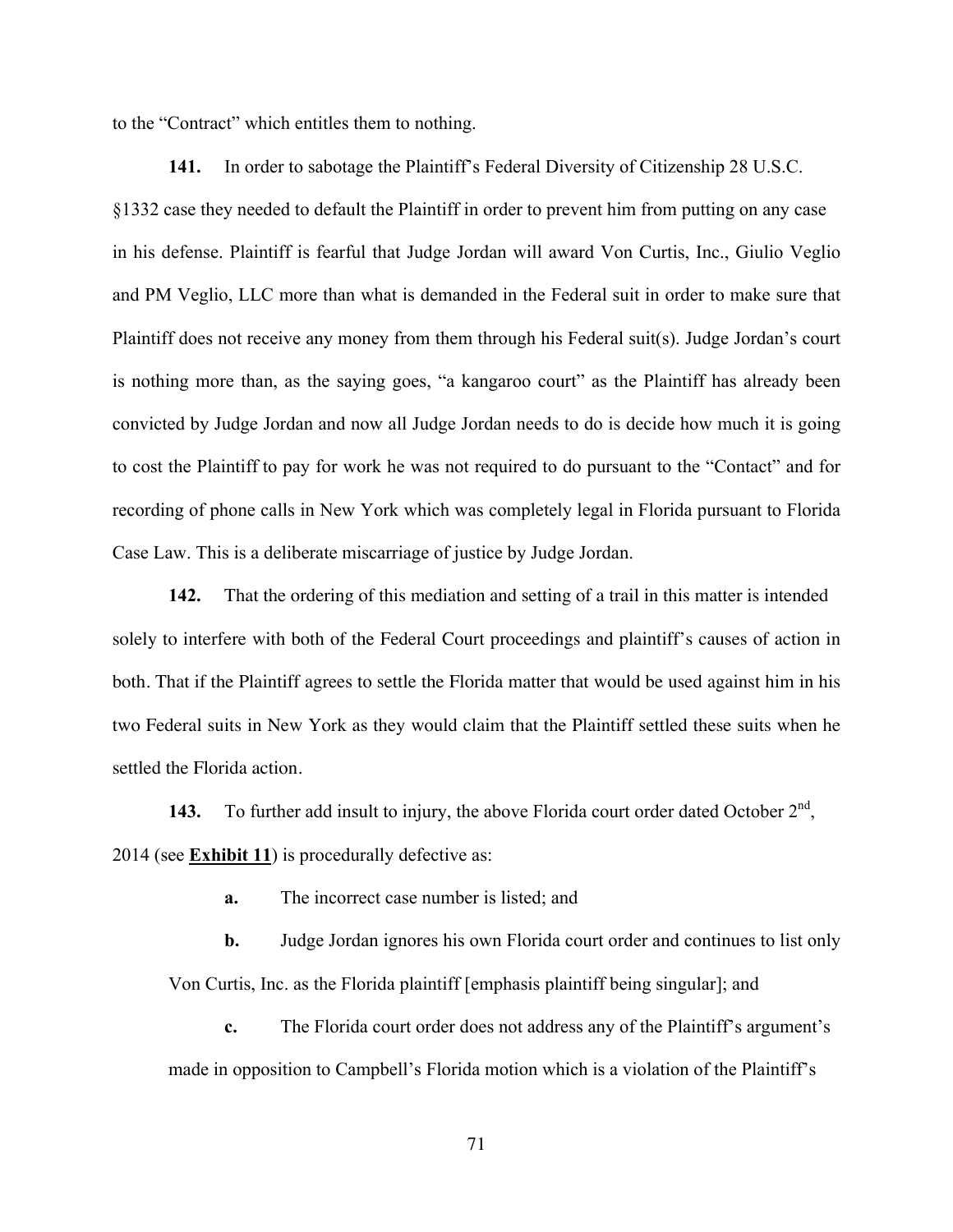civil rights of due process which entitles him to an accurate "Decision based upon the Florida record"; and

**d.** The "Certificate of Service" is not signed by Judge Jordan in violation of Florida Statutes.

**144.** That the Plaintiff hired a Florida Court Reporter for the hearing and per the certified hearing transcript dated September  $24<sup>th</sup>$ ,  $2014$ , neither the Plaintiff's, "Affidavit in Opposition and Cross-Claim to the Motion" nor is the "Memorandum in Support of the Affidavit in Opposition" ever addressed during the hearing. The entire hearing was completely one sided toward the granting of Campbell's motion for an Order to Show Cause.

# Copy of the **Certified September 24th, 2014 Hearing Transcript** is annexed as **Exhibit 55** and herein made part of.

**145.** That the Plaintiff hired a Florida Court Reporter for a previous hearing date of June  $16<sup>th</sup>$ , 2014  $\omega$  10:45 am and per the certified hearing transcript dated June  $26<sup>th</sup>$ , 2014, neither the Plaintiff's "Motion to Strike" nor his "Memorandum in Support of the Motion to Strike" were ever fully addressed during the hearing. Again, the entire hearing was completely one sided toward Campbell's testimony, admission of Florida Case Law and oral motion to dismiss. This Court should take Judicial Notice neither Campbell nor CBS submitted a responsive pleading in opposition to the Plaintiff's "Motion to Strike" or his "Memorandum of Law" and Judge Jordan clearly had open Ex Parte discussions with Campbell during the proceeding. This was a clear denial of the Plaintiff's rights to due process and equal protection of the law. This has occurred during each and every proceeding before Judge Jordan and is clearly Judge Jordan's modus operandi for this Florida case. Campbell clearly is given partial and preferential treatment.

# Copy of the **Certified June 26th, 2014 Hearing Transcript** is annexed as **Exhibit 56** and herein made part of.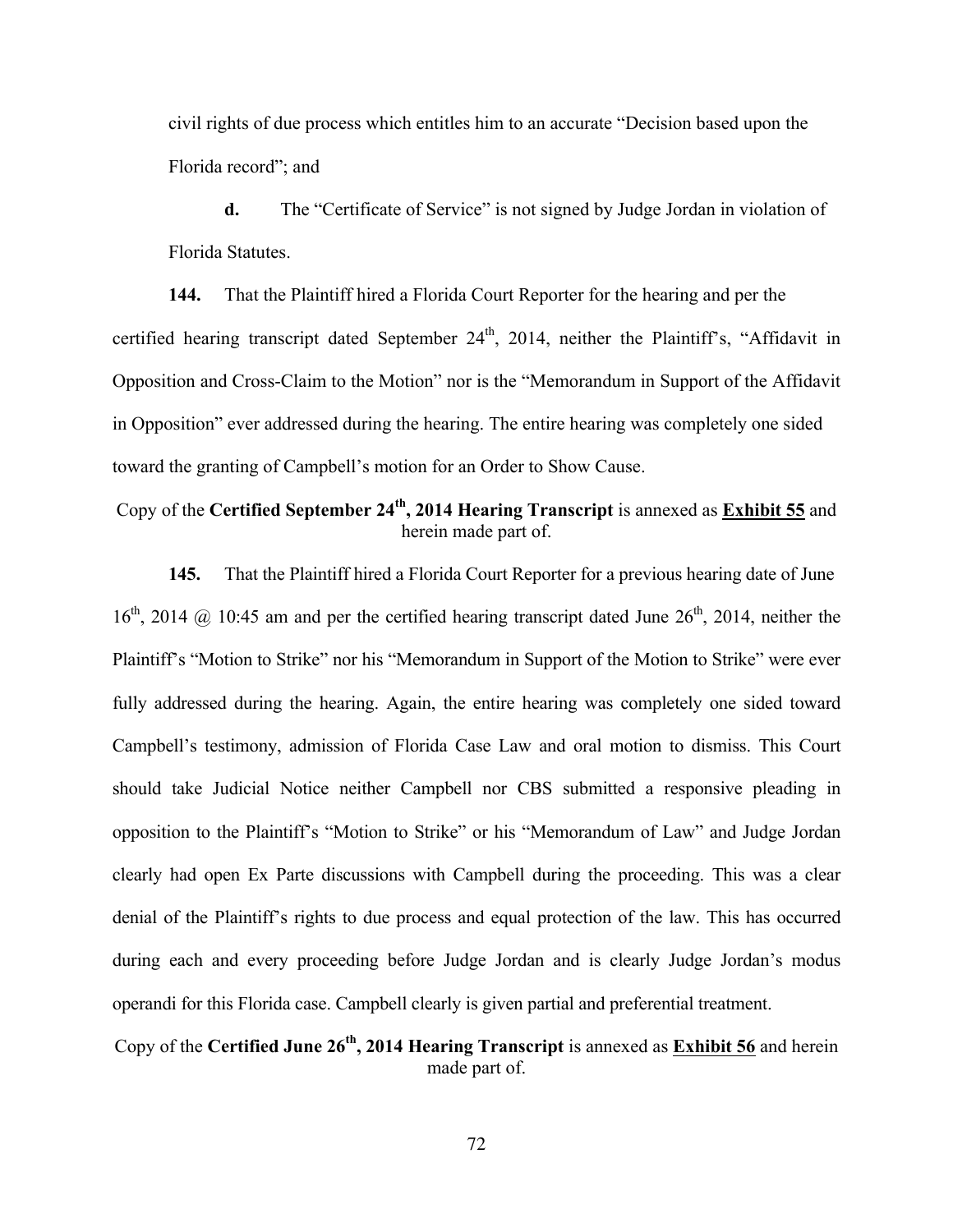**146.** This Court should take Judicial Notice that neither Campbell nor CBS ever submitted a responsive pleading in opposition to the Plaintiff's (2) two pleadings mentioned above. This clearly demonstrates abandonment by Campbell and CBS to all portions of the Plaintiff's pleadings, collusion between Campbell and Judge Jordan and a direct denial of the Plaintiff's rights of due process and equal protection of the law.

**147.** Judge Jordan and Campbell's actions regarding the Florida motion by Campbell and the hearing that transpired were clearly self-serving in an effort to derail these instant Federal Court actions filed by the Plaintiff herein.

**148.** That Judge Jordan's Florida court order, clearly did not address all of the Plaintiff's issues regarding Subject-matter and Personal jurisdiction **(See Exhibit 10),** was conveniently entered after the Plaintiff filed an Affidavit in Opposition response, dated September  $2<sup>nd</sup>$ , 2014 to the motions, submitted by Murry S. Brower dated August  $8<sup>th</sup>$ , 2014 and Jonathan D. Rhodes dated August 14<sup>th</sup>, 2014, attorneys representing Defendant Jordan, to dismiss the Plaintiff's Federal Lawsuit. Notably, neither attorney, to the date of this filing, filed a subsequent reply in opposition to Plaintiff's opposition response. Plaintiff filed a response to Bernstein's motion to dismiss on September  $29<sup>th</sup>$ , 2014 and only received the Florida court order via US Postal Service on October  $1<sup>st</sup>$ , 2014. Attorney Bernstein, for Defendants Campbell and CBS, filed a reply on October  $3<sup>rd</sup>$ , 2014, exhibiting Judge Jordan's Florida self-serving order dated September  $24<sup>th</sup>$ , 2014. Judge Jordan knew full well that the Plaintiff would not be able to respond to Bernstein's reply. This was a deliberate calculated effort to manipulate the considerations and disposition of the Federal court regarding the Federal cases and an attempt to seriously impair the Federal Court's flexibility and authority to decide the cases. This was an attempt to alter the Federal Court's perception of the Florida court allegedly having been conferred Subject-matter and Personal jurisdiction. Plaintiff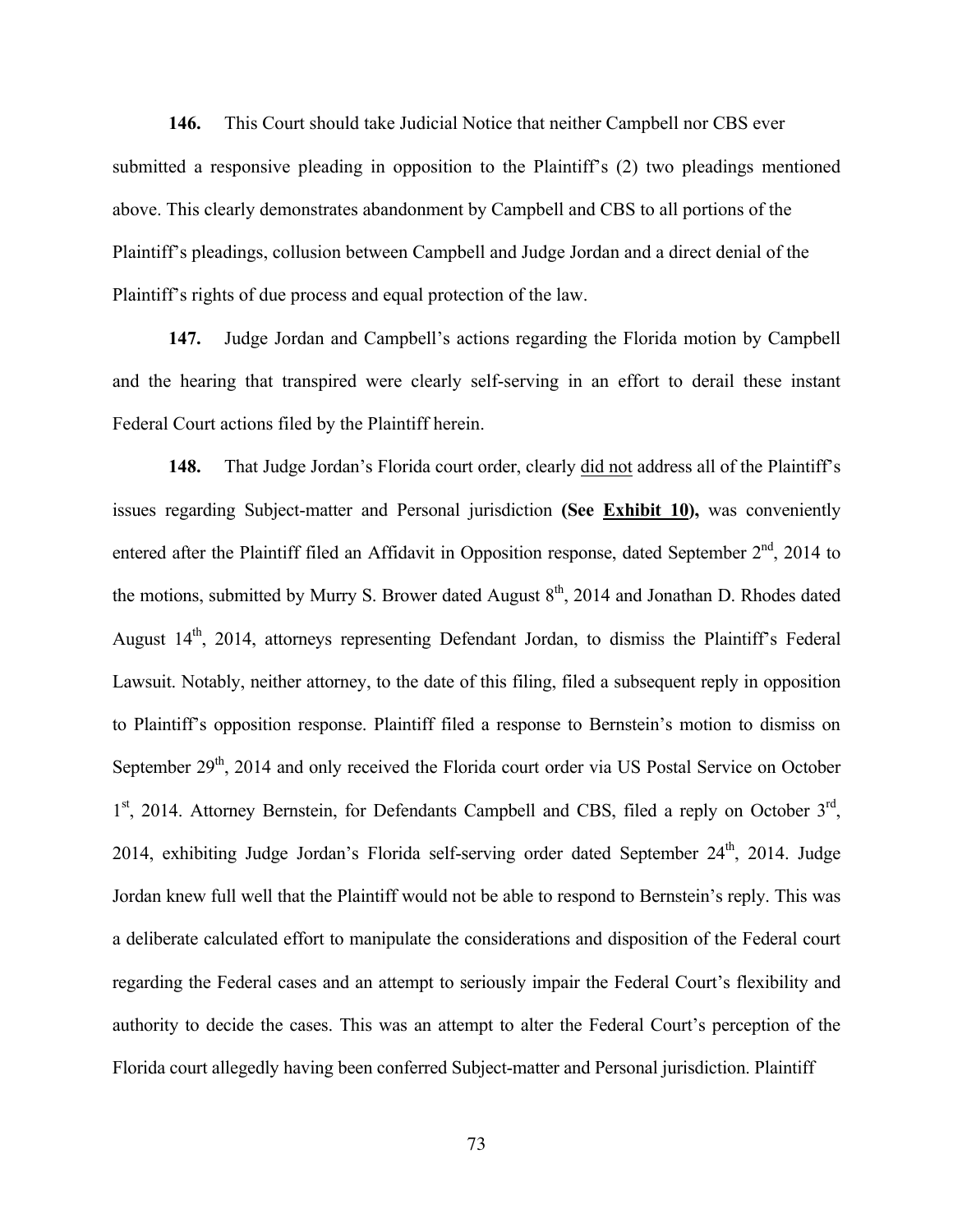would have included a response to Judge Jordan's filed Florida order within his filed response to Bernstein's motion had he received the Florida order prior to the filing of the Plaintiff's response.

**149.** That had it not been for the Plaintiff recording his first court appearance while in New York State, he would not have had the proof that he was illegally denied his right to summary judgment and that Judge Polodna gave the Plaintiff bad legal advice by telling him that he could not use a summary judgment motion based upon subject matter jurisdiction and personal jurisdiction of the court, that the motion for summary judgment is only at the end of the case and based upon the merits and that Campbell's "Motion for Leave to File Amended Complaint" was going to cure all of the problems disputed by the Plaintiff within the original complaint filed December  $27<sup>th</sup>$ , 2012 that was formerly before the Florida court.

**150.** The Plaintiff is fearful that if he is forced to appear in any Florida court, State or Federal, the Plaintiff will be arrested and put in jail for the alleged recording of the phone conversations and recording the Florida court hearings over which the Florida court had no jurisdiction and the judges are acting in complete absence of all jurisdictions. In fact, all of the Florida proceedings have been illegal and the rulings deemed void. Further, the Plaintiff could be arrested and held in jail and nothing would be done. Judge Jordan has clearly demonstrated disdain for the Federal Courts by continuing to issue self-serving orders in the Florida action while there are two federal actions in New York State concerning the same issues and the same parties and over which this Court has already taken subject matter jurisdiction of one of the Federal complaints.

**151.** Florida Rules of Civil Procedure are modeled after the Federal Rules of Civil Procedure and there is Case Law that reflects this.

> "Because the Florida Rules of Civil Procedure are modeled after the Federal Rules of Civil Procedure, Federal decisions are highly persuasive in ascertaining

> > 74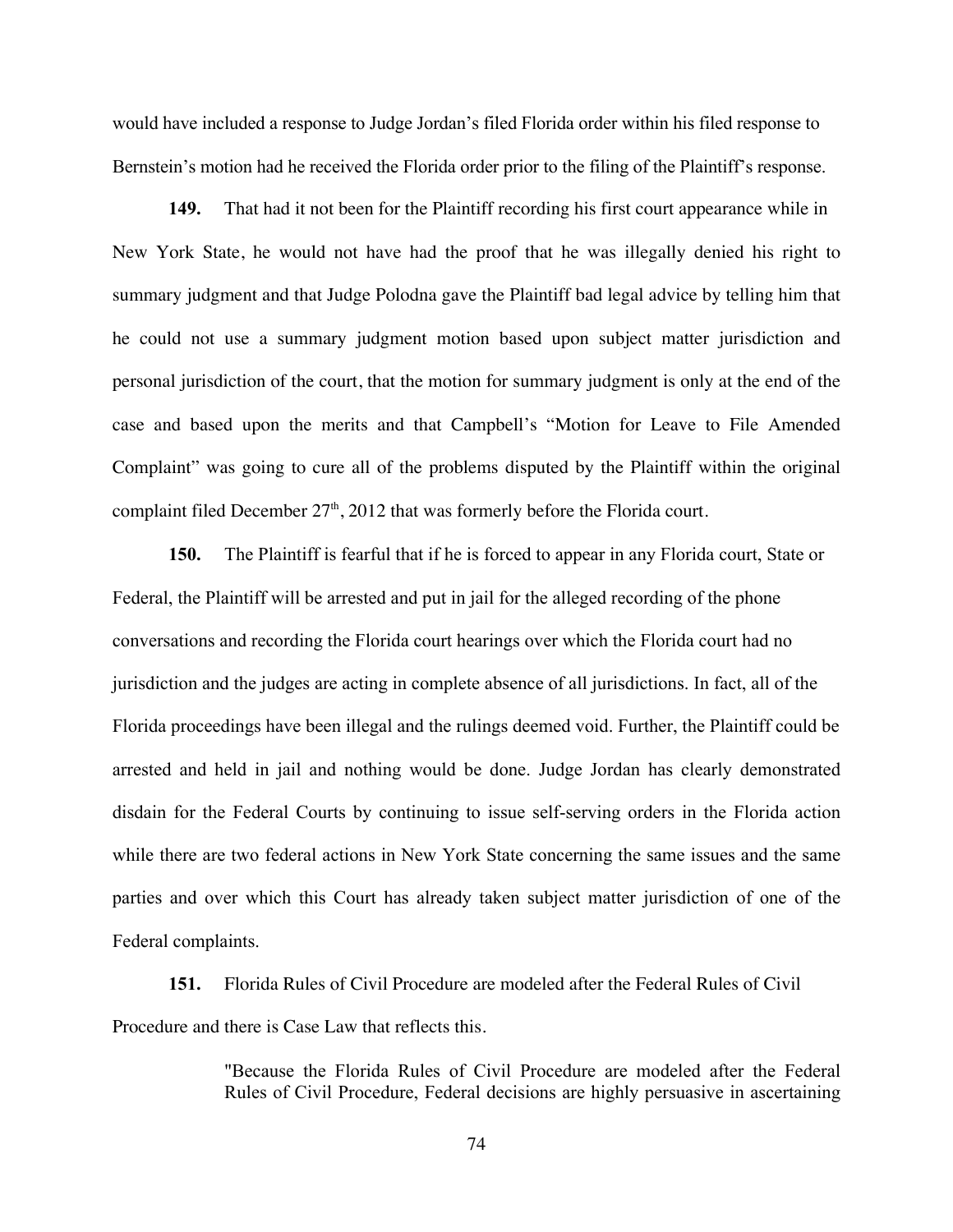the intent and operative effect of various provisions of the rules." **Wilson v. Clark**, 414 So. 2d 526, 531 (Fla. 1st DCA 1982).

## **152.** The Plaintiff provided numerous pieces of Federal Case law to support his

pleadings submitted to the Florida court that the Florida court deliberately ignored in an effort to deny the Plaintiff of his Rights of due process and equal protection of the law. The Florida court continues to do so, even currently as documented above. The Florida case should have been stayed the moment the Florida court was made aware that a Federal proceeding that was filed prior to the granting of the illegal Florida movant's Motion for Leave to File Amended Complaint, the filing of the illegal Florida amended complaint and the untimely and improper substitute service of the illegal Florida amended complaint.

**153.** The Plaintiff would point out to the Court that Judge Polodna and Judge Jordan have no respect for this Court as they have continued with the Florida proceeding even though there was a Federal suit filed on March  $25<sup>th</sup>$ , 2013 concerning the same parties as in the Florida action and Judge Jordan has continued to rule in the Florida action even after the Federal Civil Rights suit was served upon him documenting that he is depriving the Plaintiff of his rights to due process and equal protection of the law. Further, Judge Jordan has not denied any of the Plaintiffs allegations both in the Florida action and in the Federal Action. Based upon the aforementioned current inaccurate, misleading and illegal self-serving decisions on the Florida record, Judge Jordan has failed to demonstrate that the Osceola County Florida Court has been conferred both Subject-matter jurisdiction over the controverted issues and personal jurisdiction over the Plaintiff here in the Florida matter. Judge Jordan has clearly demonstrated by his aforementioned selfserving Order allegedly attempting to address Subject-matter jurisdiction and Personal jurisdiction that he is incapable of addressing the issues of standing and capacity to sue on the part of Von Curtis, Inc., Giulio Veglio and P.M. Veglio, LLC as documented by the Plaintiff above. He also is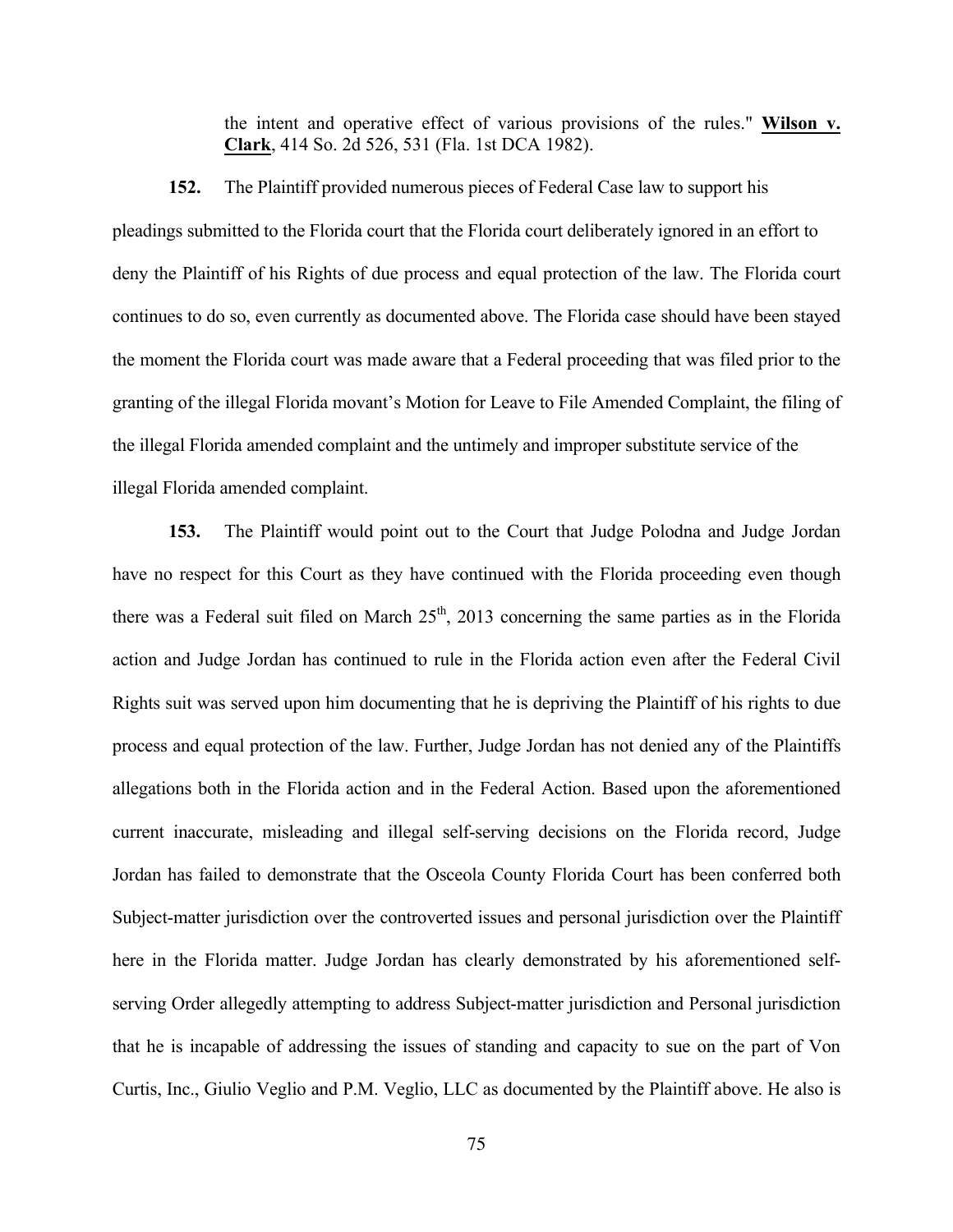incapable of demonstrating that the Florida court has Personal jurisdiction over the Plaintiff as he was not properly served and the Florida amended complaint was not served according to Florida Law and it was untimely per the Court Order granting the Motion for Leave to File Amended Complaint. In fact, Judge Jordan made a knowingly false statement that Plaintiff never raised these issues before May  $8<sup>th</sup>$ , 2013 which has been documented above to be false.

**154.** The Plaintiff is fearful that because of the Florida court's blatant disregard for both Federal Statutes and case law, Florida State statutes and case laws, the contumacious, purposely and willful actions of the Florida court to violate Federal Statutes and case law, Florida State statutes and Case laws, the continuous denial of the Plaintiff's Rights of Due Process, the threatening nature of the Federal named Defendants in regards to the Florida case, the fraudulent conduct of Defendants Campbell and CBS and the complete erosion of justice projected toward the Plaintiff, as demonstrated above and within his Federal Complaint(s), by the Florida court in the Florida case, the Plaintiff is formally requesting:

**a.** immediate Injunctive Relief from this Federal Court; and

**b.** for a stay of the Florida action until the final disposition of the previously filed Federal Diversity of Citizenship 28 U.S.C. §1332 Action by the Plaintiff; and

**c.** for a stay of the Florida action until the final disposition of the filed Civil Rights Complaint pursuant 42 U.S.C. §1983 Action by the Plaintiff; and

**d.** for a stay from the issuance of any further Florida court orders from the Florida courts regarding the Florida case; and

**e.** prohibiting Florida Judge Jordan or any other Florida Judge from taking any further action in the Florida case.

**WHEREFORE**, your deponent respectfully requests that this Court grant the Plaintiff's

76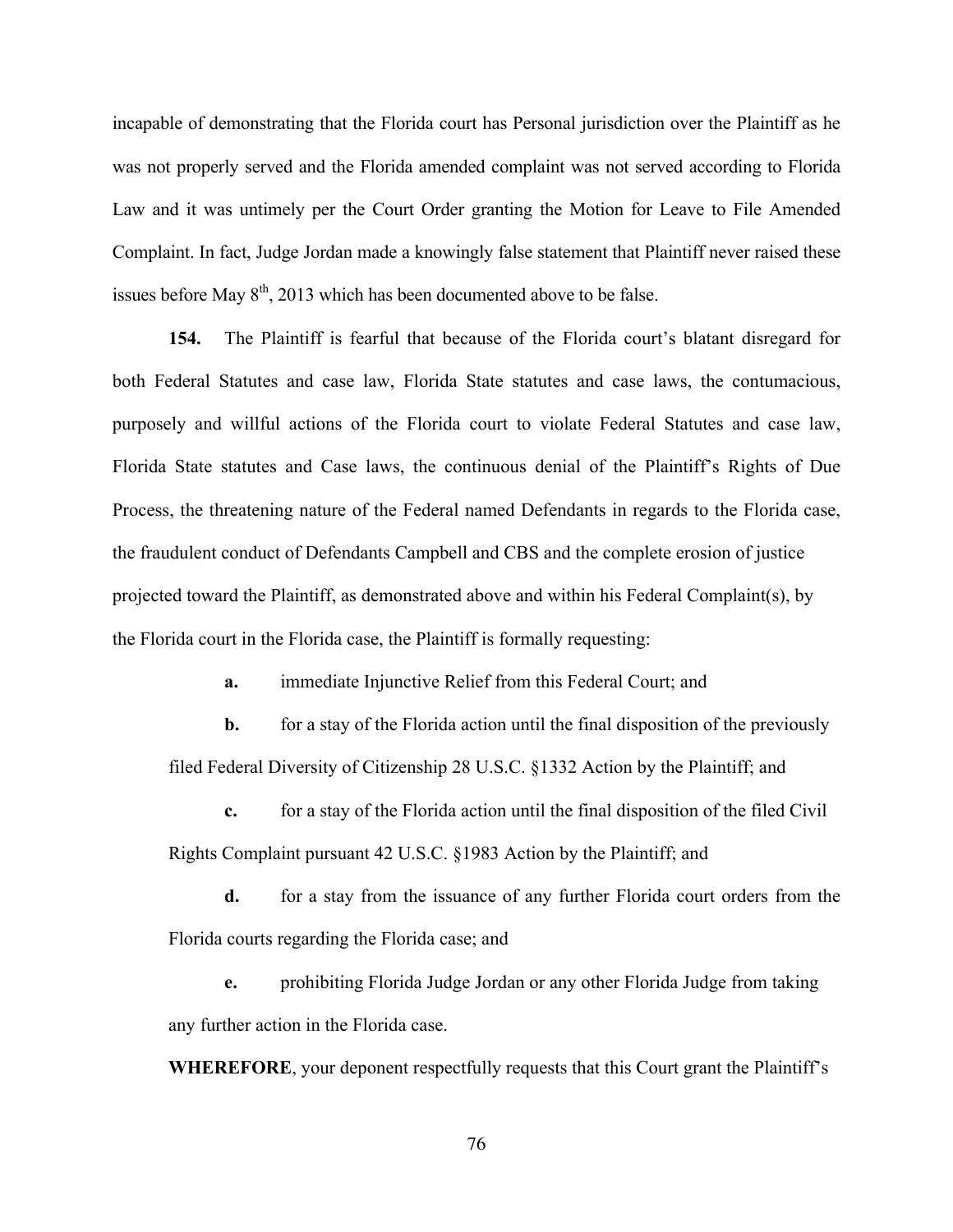motion for Injunctive Relief with all other relief requested and further relief as this Court may

deem just and proper.

## **VERIFICATION**

## **STATE OF NEW YORK ) COUNTY OF SARATOGA ) ss.:**

**SHAWN P. DUDLA**, being duly sworn, says that he is the Plaintiff in the above entitled captioned proceeding and under penalties of perjury, I declare that I have read the foregoing **Verified Affidavit in Support of Order to Show Cause for Injunctive Relief** and that the facts stated herein are true, except as to matters therein stated to be alleged on information and belief and as to those matters he believes to be true.

> Shawn P. Dudla - Plaintiff *Pro se* P.O. Box 1227 Clifton Park, New York 12065-0804 (518) 371-2400

STATE OF NEW YORK ) COUNTY OF SARATOGA ) ss.:

This day of October, 2014, before me, the subscriber, personally appeared SHAWN P. DUDLA to me known and known to me to be the same person described in and who executed the within instrument, and he duly acknowledged to me that he executed the same.

Notary Public